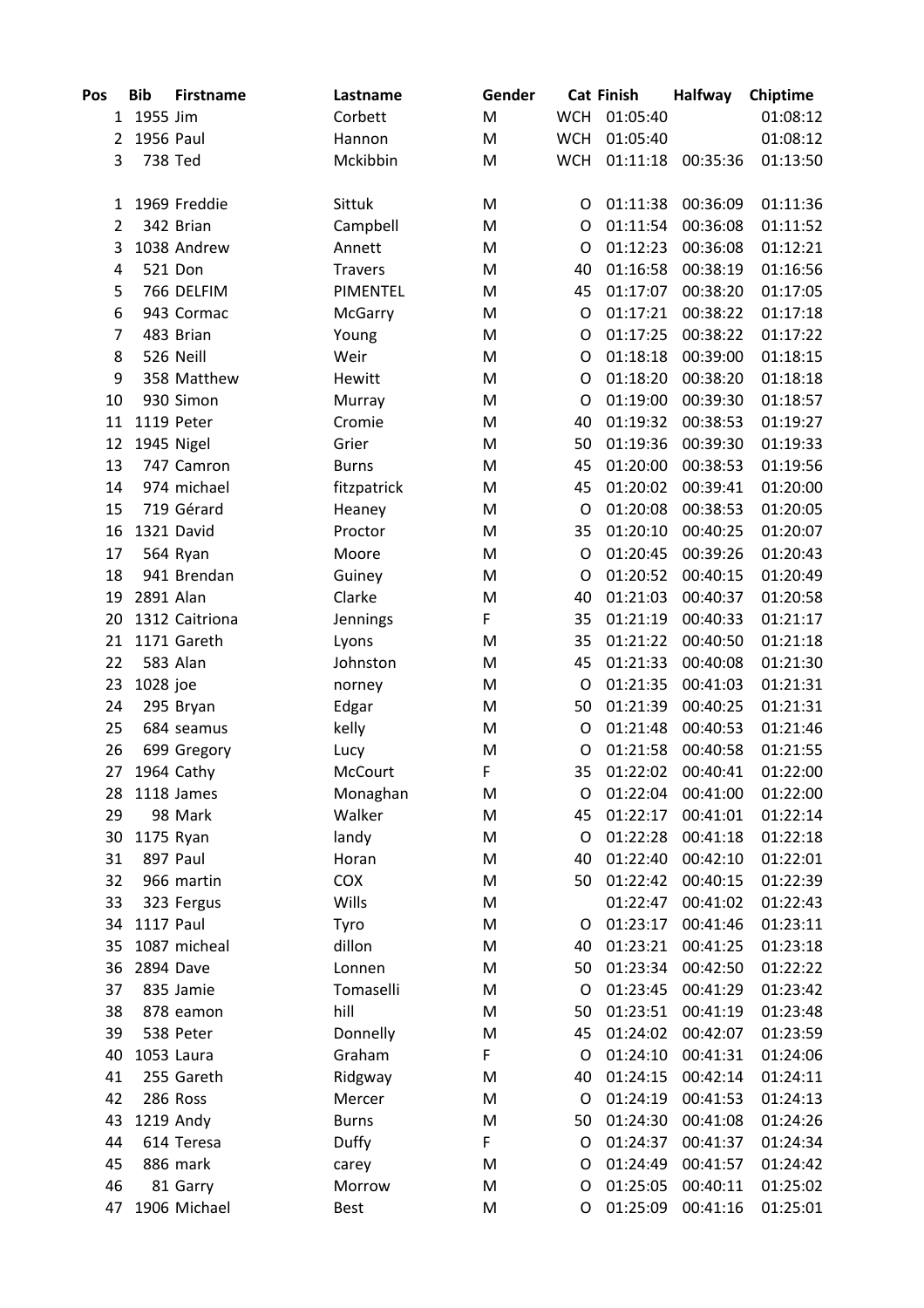| 48 |           | 573 Rory     | Kane           | M | 40 | 01:25:21 | 00:42:12 | 01:25:16 |
|----|-----------|--------------|----------------|---|----|----------|----------|----------|
| 49 |           | 1277 Michael | Sinton         | M | O  | 01:25:32 | 00:42:10 | 01:25:18 |
| 50 |           | 1099 Robin   | Montgomery     | M | 45 | 01:25:33 | 00:42:27 | 01:25:27 |
| 51 |           | 435 Tony     | Pfaff          | M | O  | 01:25:41 | 00:40:59 | 01:25:38 |
| 52 | 1073 JIM  |              | <b>MOORE</b>   | M | 40 | 01:25:41 | 00:43:04 | 01:25:35 |
| 53 |           | 868 derek    | somerville     | M | 45 | 01:25:43 | 00:41:42 | 01:25:40 |
| 54 |           | 1942 Matthew | Collins        | M | O  | 01:26:02 | 00:43:07 | 01:25:53 |
| 55 |           | 724 sean     | mcshane        | M | 40 | 01:26:05 | 00:43:19 | 01:25:57 |
| 56 | 1207 Sam  |              | Crawford       | M | 45 | 01:26:09 | 00:46:36 | 01:19:15 |
| 57 |           | 1167 Norman  | Mawhinney      | M | 55 | 01:26:10 | 00:41:20 | 01:26:06 |
| 58 | 625 Joe   |              | McCann         | M | 45 | 01:26:18 | 00:42:29 | 01:26:15 |
| 59 |           | 916 michael  | rice           | M | 40 | 01:26:18 | 00:43:51 | 01:24:55 |
| 60 |           | 623 John     | Mulhern        | M | O  | 01:26:19 | 00:41:50 | 01:26:16 |
| 61 | 2879 Sean |              | Goodman        | M | O  | 01:26:20 | 00:43:18 | 01:25:26 |
| 62 |           | 383 eamonn   | wilson         | M | O  | 01:26:24 | 00:43:22 | 01:26:17 |
| 63 |           | 978 Paul     | Tyrrell        | M | 40 | 01:26:45 | 00:42:28 | 01:26:39 |
| 64 |           | 740 emmett   | o'hara         | M | 40 | 01:26:47 | 00:43:27 | 01:26:40 |
| 65 |           | 225 Conor    | Diver          | M | 40 | 01:26:49 | 00:43:14 | 01:26:44 |
| 66 |           | 195 Colum    | Gaile          | M | O  | 01:26:53 | 00:44:10 | 01:26:46 |
| 67 |           | 32 Wayne     | Lathwell       | M | O  | 01:26:59 | 00:41:35 | 01:26:57 |
| 68 |           | 1196 Damien  | Scullion       | M | 45 | 01:27:01 | 00:42:33 | 01:26:53 |
| 69 |           | 604 Jonathan | Swann          | M | O  | 01:27:03 | 00:43:05 | 01:26:56 |
| 70 |           | 1018 Brian   | McCann         | M | O  | 01:27:16 | 00:44:07 | 01:27:10 |
| 71 |           | 1995 Damian  | McQuaid        | M | 35 | 01:27:20 | 00:42:55 | 01:27:15 |
| 72 |           | 1236 Mark    | McLaren        | M | O  | 01:27:23 | 00:43:18 | 01:27:15 |
| 73 |           | 1247 Frankie | McKay          | M | 40 | 01:27:27 | 00:43:22 | 01:27:09 |
| 74 |           | 1190 Richard | <b>Bird</b>    | M | O  | 01:27:38 | 00:44:13 | 01:27:15 |
| 75 |           | 3 Dave       | Coard          | M | 50 | 01:27:39 | 00:44:12 | 01:27:34 |
| 76 |           | 506 David    | McGaffin       | M | 45 | 01:27:41 | 00:43:48 | 01:27:33 |
| 77 | 1141 Eoin |              | Hughes         | M | O  | 01:27:44 | 00:44:11 | 01:27:35 |
| 78 | 706 Tim   |              | Dorman         | M | O  | 01:27:45 | 00:43:18 | 01:27:33 |
| 79 |           | 1245 Mark    | Simmons        | M | O  | 01:27:45 | 00:44:06 | 01:27:28 |
| 80 |           | 979 Peter    | Mccavery       | M | O  | 01:27:48 | 00:44:04 | 01:27:25 |
| 81 |           | 354 Patrick  | McGarrity      | M | O  | 01:27:55 | 00:44:12 | 01:27:45 |
| 82 |           | 841 Jonathan | Irvine         | M | 45 | 01:27:55 | 00:42:56 | 01:27:50 |
| 83 |           | 658 Simon    | King           | M | O  | 01:28:06 | 00:43:15 | 01:27:58 |
| 84 |           | 1084 Vince   | McMath         | M | 45 | 01:28:07 | 00:42:50 | 01:28:04 |
| 85 |           | 1002 Andy    | Leathem        | M | 45 | 01:28:08 | 00:44:11 | 01:27:46 |
| 86 |           | 500 KEVIN    | <b>MCVEIGH</b> | M | 50 | 01:28:10 | 00:44:09 | 01:27:56 |
| 87 |           | 1179 Charlie | O'Halloran     | M | 40 | 01:28:10 | 00:42:45 | 01:28:05 |
| 88 |           | 954 Paul     | Nesbitt        | M | O  | 01:28:13 | 00:43:14 | 01:28:08 |
| 89 |           | 425 Neil     | Johnston       | M | O  | 01:28:15 | 00:43:01 | 01:28:03 |
| 90 |           | 688 Robert   | Wilson         | M | 55 | 01:28:18 | 00:43:19 | 01:28:14 |
| 91 | 504 Jim   |              | <b>Breen</b>   | M | 60 | 01:28:25 | 00:44:12 | 01:28:17 |
| 92 |           | 239 Fabrice  | Scoupe         | M | 40 | 01:28:26 | 00:43:52 | 01:28:16 |
| 93 | 685 Ian   |              | Cleland        | M | O  | 01:28:30 | 00:42:44 | 01:28:21 |
| 94 |           | 1302 Thomas  | Moore          | M | 40 | 01:28:31 | 00:43:27 | 01:28:22 |
| 95 | 241 neil  |              | curran         | M | O  | 01:28:33 | 00:44:58 | 01:28:23 |
| 96 |           | 982 Paul     | McCullagh      | M | 55 | 01:28:36 | 00:44:11 | 01:28:23 |
| 97 |           | 700 Jason    | Hughes         | M | O  | 01:28:37 | 00:43:34 | 01:28:32 |
| 98 |           | 479 Brent    | Murty          | M | O  | 01:28:56 | 00:44:32 | 01:28:46 |
| 99 |           | 331 damien   |                |   |    |          |          | 01:28:40 |
|    |           |              | burns          | M | O  | 01:28:58 | 00:43:50 |          |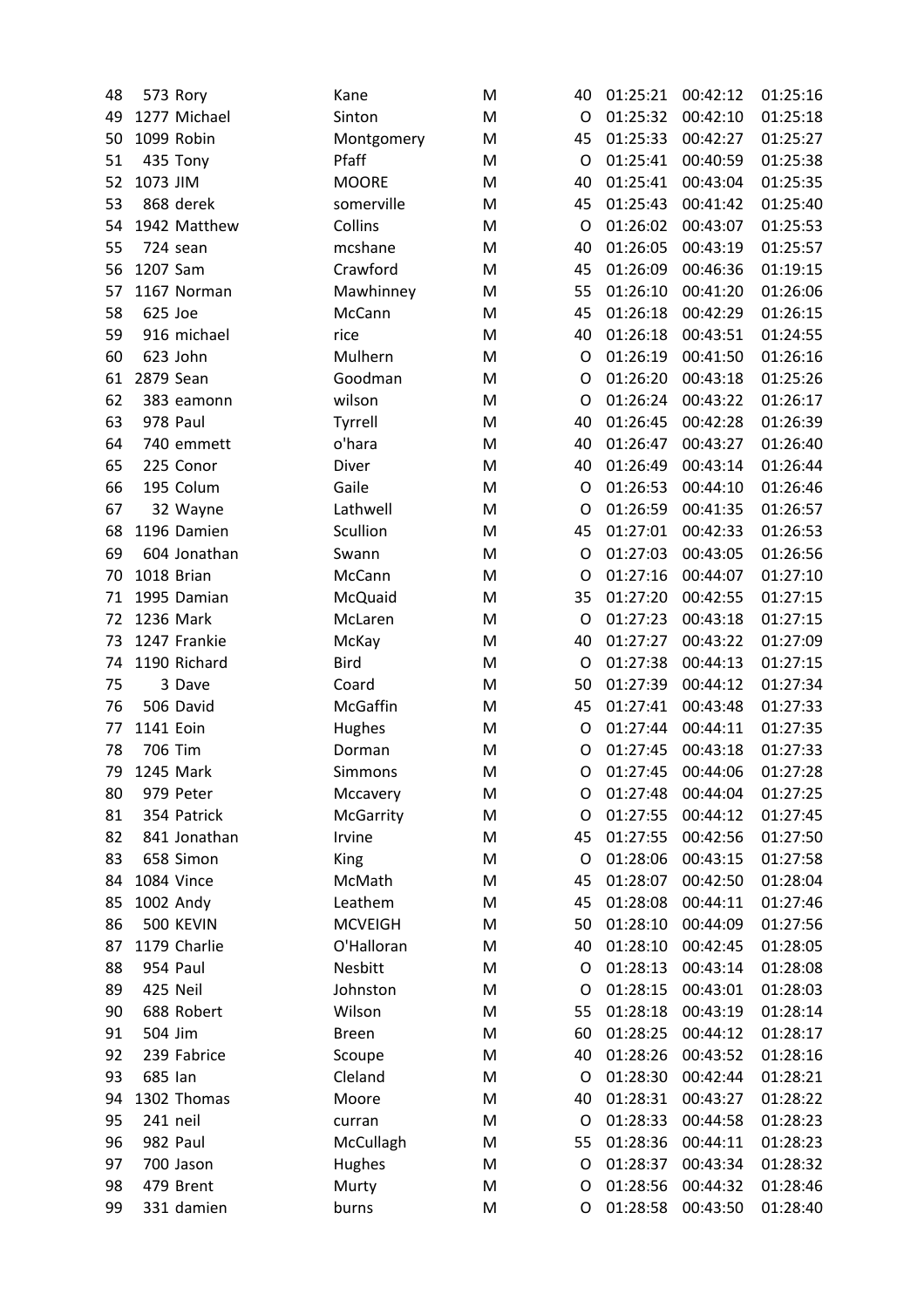| 100 | 478 Craig       | <b>Bradley</b> | M | O       | 01:28:59 | 00:44:01 | 01:28:52 |
|-----|-----------------|----------------|---|---------|----------|----------|----------|
| 101 | 691 john        | lilley         | M | 50      | 01:29:00 | 00:44:06 | 01:28:53 |
| 102 | 2887 Ben        | Huey           | M | $\circ$ | 01:29:05 | 00:44:05 | 01:29:01 |
| 103 | 591 Kelly       | Hudson         | F | O       | 01:29:06 | 00:43:13 | 01:29:04 |
| 104 | 1126 Peter      | Kelly          | M | O       | 01:29:13 | 00:44:07 | 01:28:57 |
| 105 | 299 Conor       | Kerr           | M | O       | 01:29:17 | 00:43:57 | 01:29:09 |
| 106 | 855 Ian         | Gourley        | M | 50      | 01:29:17 | 00:44:11 | 01:29:07 |
| 107 | 756 Rioghan     | McClean        | M | O       | 01:29:20 | 00:44:17 | 01:29:09 |
| 108 | 388 Colin       | Simpson        | M | 45      | 01:29:25 | 00:44:19 | 01:29:17 |
| 109 | 883 Mark        | Willis         | M | O       | 01:29:25 | 00:44:13 | 01:29:17 |
| 110 | 1999 Gerard     | M              | M | 50      | 01:29:30 | 00:44:11 | 01:29:23 |
| 111 | 1227 Anne       | Fitzpatrick    | F | 35      | 01:29:32 | 00:44:05 | 01:29:26 |
| 112 | 429 Ryan        | Hamilton       | M | O       | 01:29:35 | 00:44:13 | 01:29:28 |
| 113 | 99 Michael      | Mclernon       | M | O       | 01:29:42 | 00:44:15 | 01:29:19 |
| 114 | 569 Stephen     | McCloskey      | M | 45      | 01:29:42 | 00:44:03 | 01:29:37 |
| 115 | 305 Andrew      | Kennedy        | M | O       | 01:29:43 | 00:44:20 | 01:29:26 |
| 116 | 671 michael     | barton         | M | O       | 01:29:58 | 00:43:48 | 01:29:50 |
| 117 | 590 gerard      | mcauley        | M | O       | 01:30:07 | 00:45:07 | 01:30:00 |
| 118 | 290 james       | hewitt         | M | 55      | 01:30:16 | 00:44:22 | 01:30:14 |
| 119 | 1890 John       | Carson         | M | O       | 01:30:24 | 00:43:52 | 01:30:17 |
| 120 | <b>536 Neil</b> | Garvey         | M | O       | 01:30:31 | 00:44:22 | 01:30:26 |
| 121 | 834 Stephen     | Stewart        | M | O       | 01:30:31 | 00:42:52 | 01:30:29 |
| 122 | 1074 Mark       | Shields        | M | 45      | 01:30:38 | 00:44:04 | 01:30:29 |
| 123 | 460 Rory        | Friers         | M | O       | 01:30:45 | 00:44:20 | 01:30:30 |
| 124 | 311 Conall      | McGleenan      | M | 40      | 01:30:53 | 00:44:21 | 01:30:42 |
| 125 | 450 Michael     | McLarnon       | M | O       | 01:30:57 | 00:44:11 | 01:30:47 |
| 126 | 1318 Vuliaw     | <b>Brimes</b>  | M | 40      | 01:31:09 | 00:44:12 | 01:31:00 |
| 127 | 1027 Declan     | Egan           | M | 40      | 01:31:10 | 00:44:12 | 01:31:03 |
| 128 | 956 richard     | shannon        | M | 45      | 01:31:12 | 00:44:47 | 01:31:04 |
| 129 | 568 Cheryl      | Cardwell       | F | 40      | 01:31:13 | 00:44:57 | 01:31:03 |
| 130 | 395 Lyndsey     | Pronger        | F | O       | 01:31:18 | 00:44:25 | 01:31:09 |
| 131 | 633 Mark        | Vaudrey        | M | O       | 01:31:23 | 00:44:21 | 01:31:09 |
| 132 | 1132 Dave       | Slater         | M | O       | 01:31:27 | 00:44:11 | 01:31:23 |
| 133 | 398 Patrick     | Kerr           | M | O       | 01:31:29 | 00:44:17 | 01:31:18 |
| 134 | 858 DAMIAN      | <b>QUINN</b>   | M | O       | 01:31:29 | 00:44:07 | 01:31:21 |
| 135 | 1160 Andrew     | McDermott      | M | O       | 01:31:41 | 00:46:06 | 01:31:30 |
| 136 | 1049 timothy    | holland        | M | 40      | 01:31:46 | 00:46:55 | 01:31:27 |
| 137 | 1954 Sinead     | Murtagh        | F | O       | 01:31:48 | 00:44:13 | 01:31:44 |
| 138 | 1982 Barry      | Spence         | M | 40      | 01:31:49 | 00:44:14 | 01:31:34 |
| 139 | 1917 David      | Wright         | M | 45      | 01:32:00 | 00:45:54 | 01:29:15 |
| 140 | 76 Sarah        | Porter         | F | O       | 01:32:01 | 00:45:19 | 01:31:59 |
| 141 | 636 Henry       | Watton         | M | 45      | 01:32:06 | 00:45:31 | 01:32:02 |
| 142 | 960 Ronald      | Gillespie      | M | O       | 01:32:09 | 00:44:04 | 01:32:03 |
| 143 | 722 Ian         | <b>Bailey</b>  | M | 50      | 01:32:10 | 00:45:25 | 01:31:59 |
| 144 | 51 Gillian      | Glynn          | F | 45      | 01:32:12 | 00:46:31 | 01:31:57 |
| 145 | 1017 Mark       | O'Connor       | M | 45      | 01:32:13 | 00:44:42 | 01:32:00 |
| 146 | 1004 Edward     | Andrews        | M | O       | 01:32:14 | 00:46:26 | 01:31:59 |
| 147 | 1200 Diane      | Watson         | F | 40      | 01:32:17 | 00:44:35 | 01:32:04 |
| 148 | 66 Alan         | Kerby          | M | O       | 01:32:20 | 00:46:18 | 01:32:12 |
| 149 | 983 Ronnie      | Marshall       | M | 50      | 01:32:26 | 00:45:44 | 01:32:18 |
|     |                 |                |   |         | 01:32:27 | 00:46:42 |          |
| 150 | 761 gareth      | shannon        | M | O       |          |          | 01:31:37 |
| 151 | 1032 Charlene   | Abraham        | F | O       | 01:32:31 | 00:43:54 | 01:32:27 |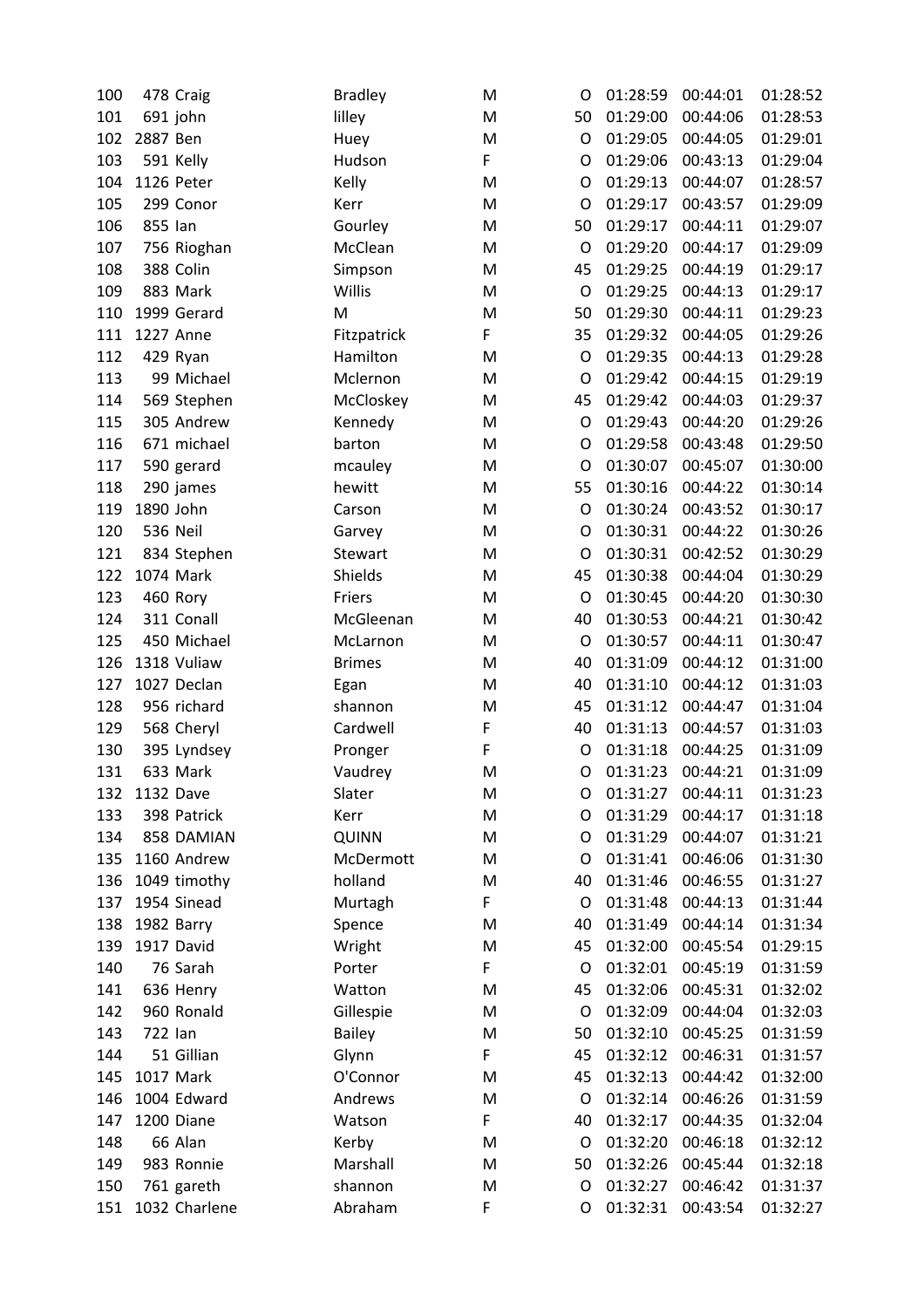| 152 | 985 Sean       | McIntyre        | M | 50      | 01:32:32 | 00:44:55 | 01:32:22 |
|-----|----------------|-----------------|---|---------|----------|----------|----------|
| 153 | 185 Jim        | Larkin          | M | O       | 01:32:45 | 00:46:06 | 01:32:42 |
| 154 | 1107 Stephen   | Rainey          | M | 40      | 01:32:45 | 00:46:08 | 01:32:41 |
| 155 | 619 Athanasia  | Sevastaki       | F | 40      | 01:32:46 | 00:46:00 | 01:32:33 |
| 156 | 1988 Emmanuel  | Le Fouler       | M | 35      | 01:32:46 | 00:44:57 | 01:32:35 |
| 157 | 1060 david     | vint            | M | 55      | 01:32:48 | 00:46:13 | 01:32:27 |
| 158 | 399 Jonathan   | <b>Bradshaw</b> | M | 40      | 01:32:49 | 00:45:55 | 01:32:37 |
| 159 | 362 Jonathan   | Wylie           | M | 40      | 01:32:53 | 00:46:06 | 01:32:39 |
| 160 | 96 stephen     | martin          | M | $\circ$ | 01:32:55 | 00:42:58 | 01:32:51 |
| 161 | 1125 Alan      | Elwood          | M | 40      | 01:33:07 | 00:45:56 | 01:32:55 |
| 162 | 1093 Sean      | Smith           | M | O       | 01:33:08 | 00:46:34 | 01:33:04 |
| 163 | 1202 David     | Allen           | M | 45      | 01:33:11 | 00:44:34 | 01:33:03 |
| 164 | 917 Colin      | Lowry           | M | 45      | 01:33:23 | 00:44:55 | 01:33:14 |
| 165 | 877 Stephen    | Lambe           | M | O       | 01:33:26 | 00:45:10 | 01:33:23 |
| 166 | 448 Bosco      | Lyons           | M | O       | 01:33:27 | 00:44:33 | 01:33:18 |
| 167 | 78 Neil        | Mercer          | M | 40      | 01:33:35 | 00:45:24 | 01:33:27 |
| 168 | 237 Simon      | Doyle           | M | O       | 01:33:36 | 00:47:17 | 01:33:20 |
| 169 | 612 Sharon     | Duffy           | F | O       | 01:33:37 | 00:46:26 | 01:33:31 |
| 170 | 2866 Juan      | <b>Botella</b>  | M | 35      | 01:33:46 | 00:43:19 | 01:33:42 |
| 171 | 850 Tony       | McGowan         | M | O       | 01:33:51 | 00:45:07 | 01:33:47 |
| 172 | 1226 Stuart    | McIver          | M | 39      | 01:33:53 | 00:46:14 | 01:33:31 |
| 173 | 2884 Brian     | Kirwan          | M | 40      | 01:33:54 | 00:46:38 | 01:33:45 |
| 174 | 272 leslie     | wilkinson       | M | 55      | 01:33:59 | 00:44:21 | 01:33:54 |
| 175 | 680 Pat        | Rocks           | M | 60      | 01:34:00 | 00:46:13 | 01:33:38 |
| 176 | 1176 Aaron     | mcMaster        | M | O       | 01:34:00 | 00:45:07 | 01:33:48 |
| 177 | 644 patrick    | mcshane         | M | O       | 01:34:09 | 00:46:24 | 01:34:00 |
| 178 | 231 Philip     | McBride         | M | 40      | 01:34:10 | 00:46:56 | 01:33:55 |
| 179 | 810 sarah-jane | mcfadden        | F |         | 01:34:19 | 00:46:31 | 01:34:06 |
| 180 | 586 Ryan       | Logan           | M | O       | 01:34:25 | 00:44:55 | 01:34:19 |
| 181 | 977 Jack       | O'Hare          | M | 40      | 01:34:31 | 00:44:18 | 01:34:28 |
| 182 | 937 Ed         | Whiteside       | M | 45      | 01:34:45 | 00:46:29 | 01:34:34 |
| 183 | 348 Philip     | lamont          | M | 45      | 01:34:46 | 00:46:31 | 01:34:39 |
| 184 | 335 Mark       | Cowan           | M | O       | 01:34:49 | 00:46:03 | 01:34:31 |
| 185 | 1197 Peter     | Robinson        | M | O       | 01:34:50 | 00:46:20 | 01:34:41 |
| 186 | 1009 Adrian    | Haughian        | M | 45      | 01:34:51 | 00:46:15 | 01:34:40 |
| 187 | 914 Stephen    | Irvine          | M | 40      | 01:34:55 | 00:47:37 | 01:34:44 |
| 188 | 1120 Barry     | Matthews        | M | O       | 01:35:12 | 00:44:26 | 01:34:49 |
| 189 | 293 COOPER     | <b>MCCLURE</b>  | M | 40      | 01:35:13 | 00:48:15 | 01:33:23 |
| 190 | 1269 Jonathan  | Peden           | M | O       | 01:35:13 | 00:46:30 | 01:34:56 |
| 191 | 287 Damien     | Hannah          | M | O       | 01:35:17 | 00:47:36 | 01:34:02 |
| 192 | 1997 Niall     | Diamond         | M | 45      | 01:35:31 | 00:46:25 | 01:35:21 |
| 193 | 495 Neal       | Dodds           | M | O       | 01:35:36 | 00:44:08 | 01:35:32 |
| 194 | 496 Adam       | Coulter         | M | O       | 01:35:36 | 00:44:08 | 01:35:32 |
| 195 | 267 Donal      | Cassidy         | M | O       | 01:35:37 | 00:47:29 | 01:34:59 |
| 196 | 283 Mark       | <b>Barnes</b>   | M | O       | 01:35:37 | 00:48:33 | 01:34:58 |
| 197 | 582 Susan      | Smyth           | F | O       | 01:35:41 | 00:45:56 | 01:35:33 |
| 198 | 940 Ruth       | Hill            | F | O       | 01:35:43 | 00:46:38 | 01:35:22 |
| 199 | 1085 Warren    | Wilson          | M | 45      | 01:35:44 | 00:46:36 | 01:35:17 |
| 200 | 1088 Gary      | McArdle         | M | O       | 01:35:48 | 00:46:24 | 01:35:43 |
| 201 | 523 Eimear     | McCracken       | F | O       | 01:35:50 | 00:48:20 | 01:35:43 |
| 202 | 492 Irene      | Clements        | F | 50      | 01:35:55 | 00:46:43 | 01:35:43 |
| 203 | 82 Aedan       | Toal            | M | O       | 01:36:01 | 00:49:20 | 01:34:45 |
|     |                |                 |   |         |          |          |          |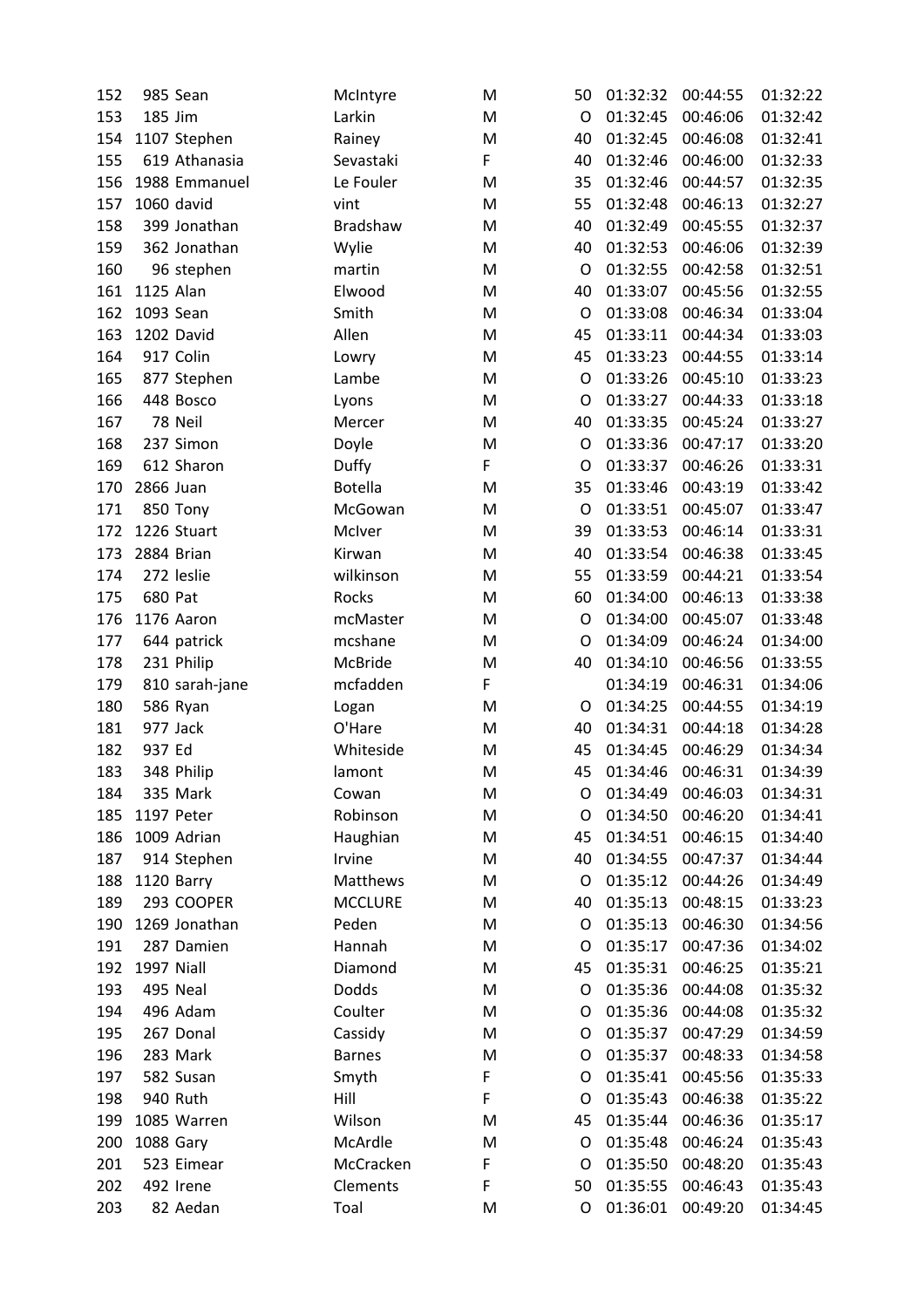| 204 |                | 205 Kenneth     | reid            | M | 45      | 01:36:03 | 00:45:48 | 01:35:52 |
|-----|----------------|-----------------|-----------------|---|---------|----------|----------|----------|
| 205 | 864 Erik       |                 | Lichnovsky      | M | 40      | 01:36:06 | 00:48:00 | 01:35:50 |
| 206 |                | 1996 Peter      | McClelland      | M | $\circ$ | 01:36:12 | 00:48:14 | 01:35:54 |
| 207 | 2882 Bill      |                 | Harvey          | M | 40      | 01:36:12 | 00:47:42 | 01:35:58 |
| 208 |                | 470 Bobby       | Boal            | M | O       | 01:36:14 | 00:47:40 | 01:35:51 |
| 209 |                | 75 James        | Wilson          | M | O       | 01:36:15 | 00:48:40 | 01:35:58 |
| 210 |                | <b>762 Neil</b> | Campbell        | M | O       | 01:36:15 | 00:46:27 | 01:36:11 |
| 211 |                | 1267 Eamon      | Loughran        | M | 45      | 01:36:18 | 00:45:09 | 01:36:11 |
| 212 | 1322 Kat       |                 | Dance           | F | 45      | 01:36:18 | 00:48:20 | 01:36:03 |
| 213 |                | 690 Valerie     | McDonough       | F | 40      | 01:36:24 | 00:47:36 | 01:36:13 |
| 214 |                | 325 Barry       | Gracey          | M | O       | 01:36:25 | 00:48:22 | 01:35:54 |
| 215 |                | 326 Robert      | Loudon          | M | O       | 01:36:25 | 00:48:23 | 01:35:54 |
| 216 |                | 270 DANIEL      | <b>CAMPBELL</b> | M | 40      | 01:36:28 | 00:45:56 | 01:36:15 |
| 217 |                | 730 Philip      | Murdock         | M | 40      | 01:36:29 | 00:49:33 | 01:35:55 |
| 218 |                | 1281 Gregory    | Hodgkinson      | M | O       | 01:36:30 | 00:47:44 | 01:36:14 |
| 219 |                | 1976 Gareth     | Morton          | M | O       | 01:36:31 | 00:47:44 | 01:36:11 |
| 220 |                | 371 Angus       | Mccready        | M | 45      | 01:36:32 | 00:47:13 | 01:36:20 |
| 221 |                | 303 Daniel      | Jack            | M | O       | 01:36:33 | 00:47:42 | 01:36:14 |
| 222 |                | 1185 Peter      | Crothers        | M | 40      | 01:36:33 | 00:44:02 | 01:36:26 |
| 223 |                | 188 Sean        | Haughian        | M | O       | 01:36:35 | 00:46:58 | 01:36:14 |
| 224 |                | 1278 Johnny     | Morrison        | M | 40      | 01:36:38 | 00:46:55 | 01:36:21 |
| 225 |                | 1257 Jason      | Conley          | M | O       | 01:36:39 | 00:47:26 | 01:36:13 |
| 226 |                | 269 URSULA      | <b>CAMPBELL</b> | F | 40      | 01:36:42 | 00:48:17 | 01:36:30 |
| 227 |                | 1991 Miroslav   | Malec           | M | 35      | 01:36:47 | 00:47:11 | 01:36:41 |
| 228 |                | 482 Peter       | Young           | M | 60      | 01:36:48 | 00:48:58 | 01:36:42 |
| 229 |                | 991 Brian       | Todd            | M | 60      | 01:36:52 | 00:46:40 | 01:36:40 |
| 230 |                | 1098 RICHARD    | <b>DONALD</b>   | M | O       | 01:36:55 | 00:46:48 | 01:36:44 |
| 231 |                | 925 andrew      | fitzgerald      | M | 45      | 01:36:57 | 00:47:16 | 01:36:50 |
| 232 |                | 924 Chris       | O'Connor        | M | 40      | 01:37:00 | 00:47:58 | 01:36:50 |
| 233 | <b>105 Tim</b> |                 | Townsend        | M | 50      | 01:37:04 | 00:48:09 | 01:36:46 |
| 234 |                | 499 Brendan     | Mulgrew         | M | 45      | 01:37:04 | 00:47:17 | 01:36:33 |
| 235 |                | 789 Frank       | McDonagh        | M | O       | 01:37:04 | 00:48:39 | 01:36:48 |
| 236 |                | 1025 David      | Johnston        | M | 40      | 01:37:05 | 00:46:36 | 01:36:38 |
| 237 |                | 415 Stephen     | Pepper          | M | 40      | 01:37:08 | 00:50:22 | 01:36:54 |
| 238 |                | 550 Andrew      | Cummings        | M | 45      | 01:37:16 | 00:48:48 | 01:36:59 |
| 239 |                | 1206 Micheal    | Allen           | M | O       | 01:37:16 | 00:51:24 | 01:30:22 |
| 240 |                | 1944 Peter      | Morrison        | M | O       | 01:37:20 | 00:48:32 | 01:37:05 |
| 241 |                | 1222 Shane      | <b>Taggart</b>  | M | 40      | 01:37:29 | 00:47:23 | 01:37:21 |
| 242 |                | 1042 George     | Mckee           | M | 50      | 01:37:30 | 00:48:19 | 01:37:15 |
| 243 |                | 372 Gordon      | Glass           | M | 45      | 01:37:36 | 00:47:28 | 01:37:26 |
| 244 |                | 678 Sean        | Scullion        | M | 45      | 01:37:40 | 00:48:08 | 01:37:05 |
| 245 |                | 779 Eileen      | Stevenson       | F | 40      | 01:37:45 | 00:47:35 | 01:37:20 |
| 246 |                | 632 John        | Donnelly        | M | 45      | 01:37:47 | 00:48:10 | 01:37:24 |
| 247 |                | 736 Paul        | Dane            | M | O       | 01:37:48 | 00:48:17 | 01:37:30 |
| 248 |                | 1189 Brendan    | Savage          | M | 45      | 01:37:48 | 00:48:20 | 01:37:24 |
| 249 |                | 121 ross        | mcbride         | M | O       | 01:37:50 | 00:46:20 | 01:37:35 |
| 250 |                | 59 Peter        | McCann          | M | O       | 01:37:51 | 00:47:14 | 01:37:34 |
| 251 | 1987 Sam       |                 | Haighton        | M | 40      | 01:37:51 | 00:48:59 | 01:37:41 |
| 252 |                | 377 Damian      | Wharton         | M | 40      | 01:37:52 | 00:47:42 | 01:37:31 |
| 253 |                | 798 Noel        | Moan            | M | O       | 01:38:01 | 00:48:20 | 01:37:39 |
| 254 | 1249 Neill     |                 | Turkington      | M | 35      | 01:38:01 | 00:48:47 | 01:36:47 |
| 255 |                | 745 Robert      | Nethery         | М | O       | 01:38:03 | 00:48:43 | 01:37:38 |
|     |                |                 |                 |   |         |          |          |          |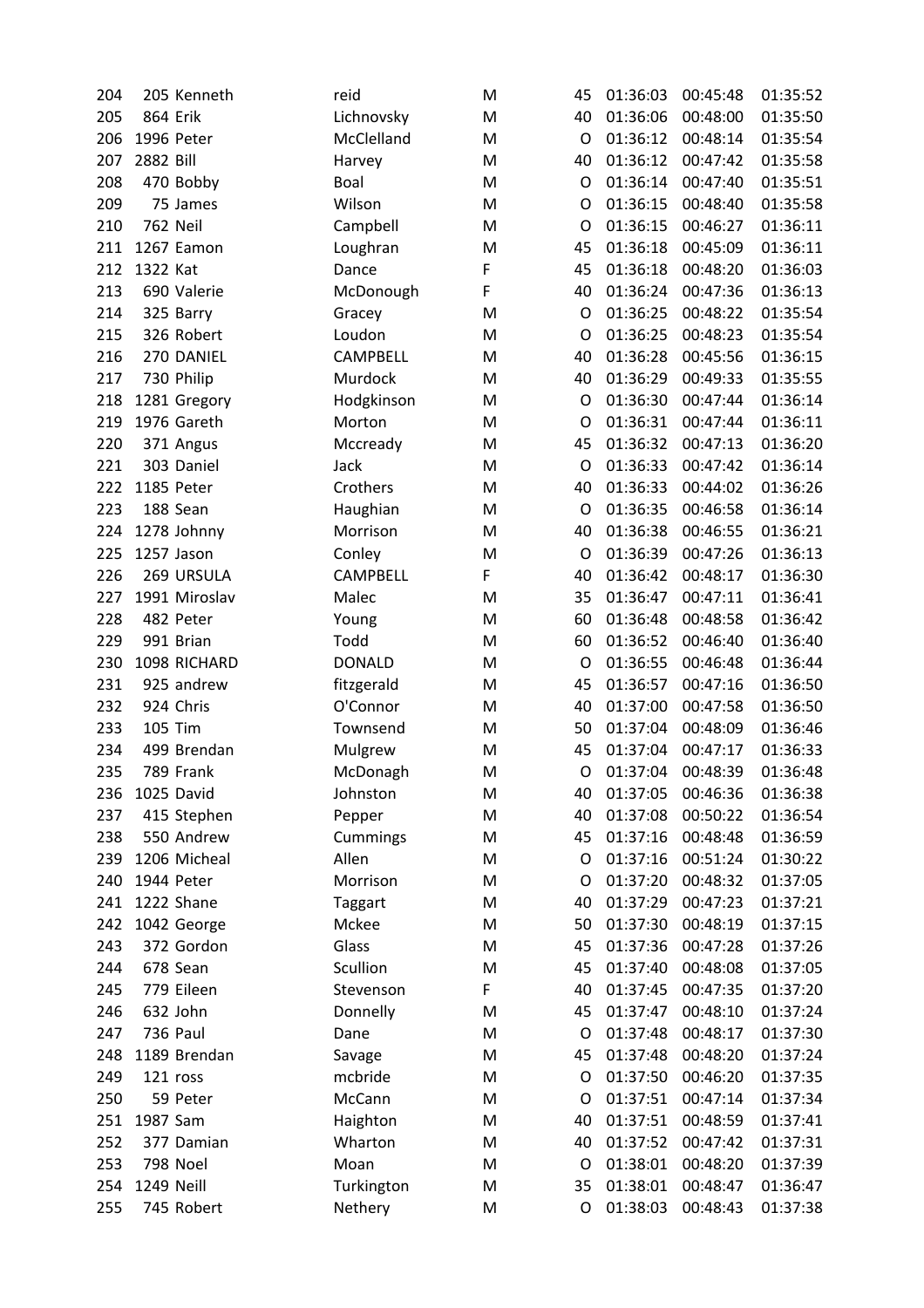| 256 | 266 Neil         | Campbell       | M | O  | 01:38:06 | 00:46:59 | 01:37:52 |
|-----|------------------|----------------|---|----|----------|----------|----------|
| 257 | 773 Janice       | White          | F | 40 | 01:38:07 | 00:48:49 | 01:37:46 |
| 258 | 1316 Brendan     | Rice           | M | 40 | 01:38:15 | 00:47:31 | 01:38:10 |
| 259 | 454 lan          | Kennedy        | M | 45 | 01:38:22 | 00:47:12 | 01:38:04 |
| 260 | 816 Mary         | Mackin         | F | 60 | 01:38:27 | 00:48:05 | 01:38:19 |
| 261 | 1309 Michael     | McCartney      | M | 50 | 01:38:28 | 00:48:49 | 01:38:06 |
| 262 | <b>1044 SEAN</b> | ARMSTRONG      | M | 45 | 01:38:33 | 00:48:52 | 01:38:16 |
| 263 | 1104 Johnny      | Adams          | M | O  | 01:38:33 | 00:49:50 | 01:37:56 |
| 264 | 903 Karen        | Carlisle       | F | O  | 01:38:34 | 00:48:30 | 01:38:28 |
| 265 | <b>1020 DAVE</b> | <b>FULCHER</b> | M | 55 | 01:38:34 | 00:50:02 | 01:38:03 |
| 266 | 1142 Liam        | McHenry        | M | O  | 01:38:35 | 00:49:07 | 01:38:30 |
| 267 | 893 JOE          | <b>McFALL</b>  | M | 55 | 01:38:38 | 00:51:08 | 01:38:07 |
| 268 | 2877 Jason       | Hill           | M | 40 | 01:38:38 | 00:49:49 | 01:38:18 |
| 269 | 2872 Martin      | Ferguson       | M | 45 | 01:38:39 | 00:48:28 | 01:38:25 |
| 270 | 882 NICKY        | <b>GRACEY</b>  | M | O  | 01:38:40 | 00:49:13 | 01:38:12 |
| 271 | 797 Nigel        | Cree           | M | 40 | 01:38:41 | 00:50:31 | 01:38:05 |
| 272 | 1984 Ita         | Monaghan       | F | O  | 01:38:45 | 00:48:37 | 01:38:28 |
| 273 | 322 Adrian       | Boyd           | M | 40 | 01:38:49 | 00:47:36 | 01:37:56 |
| 274 | 2875 Nigel       | Boyd           | M | 40 | 01:38:50 | 00:43:01 | 01:38:30 |
| 275 | 1234 Stephen     | McStravick     | M | 40 | 01:38:52 | 00:49:29 | 01:38:27 |
| 276 | 553 David        | Vallely        | M | O  | 01:38:56 | 00:48:12 | 01:38:36 |
| 277 | 1067 Kealan      | Curran         | M | O  | 01:39:00 | 00:48:06 | 01:38:06 |
| 278 | 846 Mark         | Hamill         | M | 50 | 01:39:03 | 00:49:12 | 01:38:50 |
| 279 | 710 john         | grant          | M | 40 | 01:39:04 | 00:48:57 | 01:38:51 |
| 280 | 870 Lance        | <b>Breen</b>   | M | 45 | 01:39:05 | 00:49:13 | 01:38:37 |
| 281 | 725 Andrew       | Evans          | M | O  | 01:39:07 | 00:49:33 | 01:38:42 |
| 282 | 1288 Robert      | McCormack      | M | 50 | 01:39:07 | 00:47:38 | 01:38:46 |
| 283 | 1052 Eamonn      | <b>Burns</b>   | M | O  | 01:39:08 | 00:48:21 | 01:38:45 |
| 284 | 566 Patricia     | <b>Brown</b>   | F | 55 | 01:39:11 | 00:48:55 | 01:38:50 |
| 285 | 731 Jerome       | Farrell        | M | 40 | 01:39:21 | 00:50:01 | 01:38:47 |
| 286 | 1921 Neil        | Walker         | M | O  | 01:39:23 | 00:47:46 | 01:39:06 |
| 287 | 277 Eamon        | McCaighy       | M | 50 | 01:39:28 | 00:49:59 | 01:38:59 |
| 288 | 1935 Trevor      | Bolton         | M | 40 | 01:39:28 | 00:49:13 | 01:39:17 |
| 289 | 1252 Andrew      | Harding        | M | 40 | 01:39:30 | 00:49:27 | 01:39:16 |
| 290 | 1057 colin       | hull           | M | 45 | 01:39:32 | 00:48:10 | 01:39:16 |
| 291 | <b>1122 Paul</b> | Gorman         | M | 50 | 01:39:34 | 00:49:12 | 01:39:07 |
| 292 | 675 Gerald       | Quinn          | M | O  | 01:39:36 | 00:49:46 | 01:39:27 |
| 293 | 458 lan          | Mccracken      | M | O  | 01:39:37 | 00:48:03 | 01:39:12 |
| 294 | 537 Chris        | Clarke         | M | 45 | 01:39:37 | 00:50:56 | 01:38:45 |
| 295 | 825 David        | McIlmunn       | M | O  | 01:39:39 | 00:49:53 | 01:39:04 |
| 296 | 992 Colin        | Conway         | M | 50 | 01:39:44 | 00:48:57 | 01:39:25 |
| 297 | 696 John         | Greer          | M | 40 | 01:39:47 | 00:49:31 | 01:39:07 |
| 298 | 659 Jonathan     | Clarke         | M | 45 | 01:39:48 | 00:48:09 | 01:39:36 |
| 299 | 757 Steven       | Kelly          | M | 40 | 01:39:50 | 00:50:25 | 01:39:28 |
| 300 | 832 Sam          | Hogg           | M | 65 | 01:39:53 | 00:49:05 | 01:39:33 |
| 301 | 247 Michael      | Wilkinson      | M | O  | 01:39:55 | 00:47:49 | 01:39:35 |
| 302 | 1138 CONOR       | Maguire        | M | 45 | 01:39:55 | 00:50:10 | 01:39:47 |
| 303 | 245 Sarah        | Challans       | F | O  | 01:39:56 | 00:50:01 | 01:39:25 |
| 304 | 1169 Duncan      | Chambers       | M | 45 | 01:40:00 | 00:48:47 | 01:39:50 |
| 305 | 1315 Martin      | Carey          | M | 55 | 01:40:02 | 00:50:25 | 01:39:49 |
| 306 | 320 Darren       | Whitmarsh      | M | 40 | 01:40:03 | 00:49:25 | 01:39:38 |
| 307 | 115 SIMON        | <b>MOFFETT</b> | M |    | 01:40:15 | 00:49:11 | 01:39:59 |
|     |                  |                |   |    |          |          |          |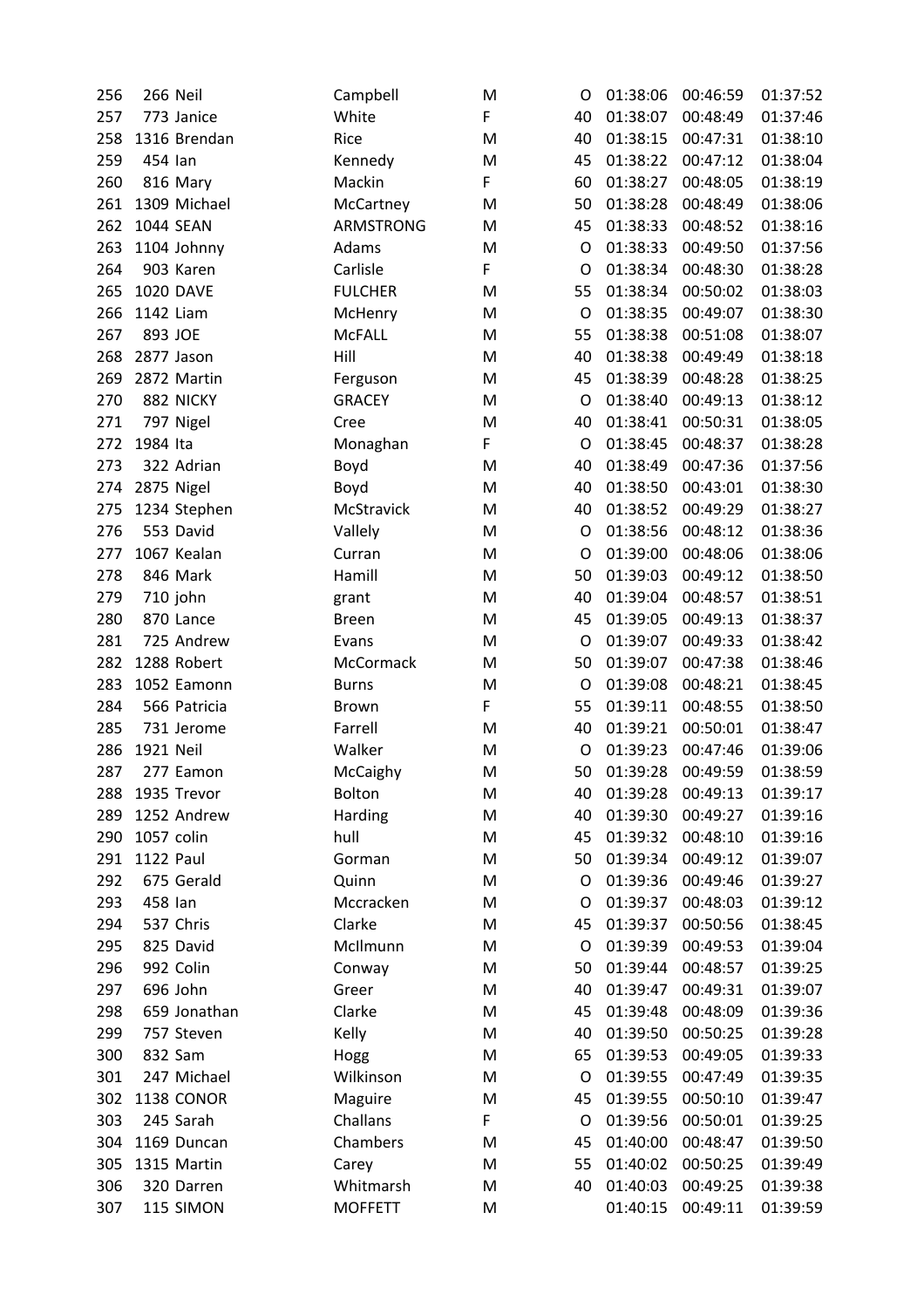| 308 | 391 Gillian     | Douglas         | F | 55 | 01:40:17 | 00:46:50 | 01:40:10 |
|-----|-----------------|-----------------|---|----|----------|----------|----------|
| 309 | 529 Barry       | Wheelwright     | M | O  | 01:40:19 | 00:48:22 | 01:40:10 |
| 310 | 593 louise      | jones           | F | O  | 01:40:19 | 00:49:11 | 01:40:03 |
| 311 | <b>704 Anne</b> | Moore           | F | O  | 01:40:21 | 00:49:33 | 01:40:03 |
| 312 | 919 Sean        | Murphy          | M | O  | 01:40:22 | 00:44:00 | 01:40:12 |
| 313 | 1112 Hugo       | Doherty         | M | 45 | 01:40:26 | 00:48:29 | 01:40:04 |
| 314 | 558 Michael     | Englishby       | M | 40 | 01:40:28 | 00:49:52 | 01:40:21 |
| 315 | 1094 Caroline   | Wade            | F | O  | 01:40:28 | 00:49:52 | 01:40:21 |
| 316 | 232 KIRKER      | <b>MCMURRAY</b> | M | O  | 01:40:34 | 00:49:17 | 01:39:47 |
| 317 | 488 Judith      | Worthington     | F | O  | 01:40:35 | 00:49:02 | 01:40:24 |
| 318 | 1082 Brian      | Taggart         | M | O  | 01:40:37 | 00:49:57 | 01:39:56 |
| 319 | 1083 Joanne     | <b>Taggart</b>  | F | O  | 01:40:37 | 00:49:57 | 01:39:56 |
| 320 | 701 jonny       | mornin          | M | O  | 01:40:43 | 00:51:57 | 01:40:16 |
| 321 | 934 hugh        | dickson         | M | 55 | 01:40:51 | 00:50:02 | 01:40:16 |
| 322 | 729 Paul        | McCullough      | M | 55 | 01:40:56 | 00:49:00 | 01:40:39 |
| 323 | 384 Brendan     | Graham          | M | O  | 01:41:00 | 00:47:56 | 01:40:14 |
| 324 | 1909 Hugh       | Oram            | M | O  | 01:41:01 | 00:51:18 | 01:40:28 |
| 325 | 534 John        | English         | M | 50 | 01:41:02 | 00:49:50 | 01:40:36 |
| 326 | 1314 Oonagh     | Fitzpatrick     | F | 40 | 01:41:02 | 00:50:25 | 01:40:50 |
| 327 | 302 Jonathon    | <b>Briggs</b>   | M | O  | 01:41:05 | 00:48:26 | 01:40:49 |
| 328 | 567 Jason       | Wright          | M | 45 | 01:41:08 | 00:49:00 | 01:40:26 |
| 329 | 485 Amanda      | Jackson         | F | 40 | 01:41:09 | 00:48:46 | 01:41:02 |
| 330 | 580 Andrew      | Gibson          | M | O  | 01:41:10 | 00:50:03 | 01:40:53 |
| 331 | 935 Gillian     | Cordner         | F | 40 | 01:41:10 | 00:48:41 | 01:40:52 |
| 332 | 827 Darrel      | Cooper          | M | O  | 01:41:11 | 00:57:12 | 01:27:04 |
| 333 | 971 Gary        | Connolly        | M | 50 | 01:41:11 | 00:48:41 | 01:40:53 |
| 334 | 1147 Mark       | Hazelton        | M | 40 | 01:41:11 | 00:51:34 | 01:40:19 |
| 335 | 140 Sean        | Farquhar        | M | 40 | 01:41:20 | 00:50:31 | 01:40:20 |
| 336 | 674 Barney      | Kennedy         | M | O  | 01:41:22 | 00:49:05 | 01:41:08 |
| 337 | 141 Mark        | Tumilty         | M | O  | 01:41:27 | 00:51:54 | 01:40:48 |
| 338 | 535 Barry       | Cassidy         | M | 50 | 01:41:29 | 00:50:20 | 01:41:04 |
| 339 | 663 Gillian     | <b>McNiff</b>   | F | 45 | 01:41:29 | 00:50:00 | 01:41:11 |
| 340 | 70 John         | Nelson          | M | 50 | 01:41:30 | 00:48:53 | 01:41:21 |
| 341 | 466 helen       | perry           | F | O  | 01:41:30 | 00:48:53 | 01:41:20 |
| 342 | 1173 Conor      | Toman           | M | 35 | 01:41:32 | 00:49:11 | 01:41:14 |
| 343 | 1164 Kate       | McAvoy          | F | O  | 01:41:33 | 00:50:52 | 01:41:29 |
| 344 | 196 Kathryn     | McAlister       | F | O  | 01:41:37 | 00:50:58 | 01:41:20 |
| 345 | 1287 Anna       | McArdle         | F | O  | 01:41:37 | 00:51:42 | 01:40:55 |
| 346 | 421 Ruairi      | Martin          | M | O  | 01:41:42 | 00:48:04 | 01:41:22 |
| 347 | 1268 Ivoa       | Smyth           | M | 45 | 01:41:46 | 00:48:57 | 01:41:27 |
| 348 | 350 Andy        | Gibson          | M | O  | 01:41:48 | 00:48:26 | 01:41:28 |
| 349 | 1251 Kenneth    | Perry           | M | 35 | 01:41:57 | 00:49:49 | 01:41:54 |
| 350 | 375 Joseph      | McBrinn         | M | 40 | 01:41:58 | 00:50:23 | 01:41:22 |
| 351 | 1095 Tobias     | Polzer          | M | O  | 01:42:00 | 00:49:21 | 01:41:41 |
| 352 | 1246 Michael    | Moorhead        | M | 45 | 01:42:02 | 00:51:59 | 01:41:15 |
| 353 | 238 BRIAN       | <b>MCDONALD</b> | M | O  | 01:42:08 | 00:51:58 | 01:41:01 |
| 354 | 2893 Gerard     | Doherty         | M | O  | 01:42:10 | 00:50:16 | 01:41:43 |
| 355 | 515 Joe         | Hughes          | M | O  | 01:42:11 | 00:50:32 | 01:41:52 |
| 356 | 1990 Frank      | Kieran          | M | 35 | 01:42:11 | 00:50:06 | 01:41:39 |
| 357 | 742 Graeme      | Wilkinson       | M | 40 | 01:42:12 | 00:51:18 | 01:41:32 |
| 358 | 807 Nessa       | Agnew           | F | 40 | 01:42:17 | 00:50:58 | 01:42:05 |
| 359 | 892 Ciaran      | Hanratty        | M | O  | 01:42:19 | 00:50:06 | 01:41:52 |
|     |                 |                 |   |    |          |          |          |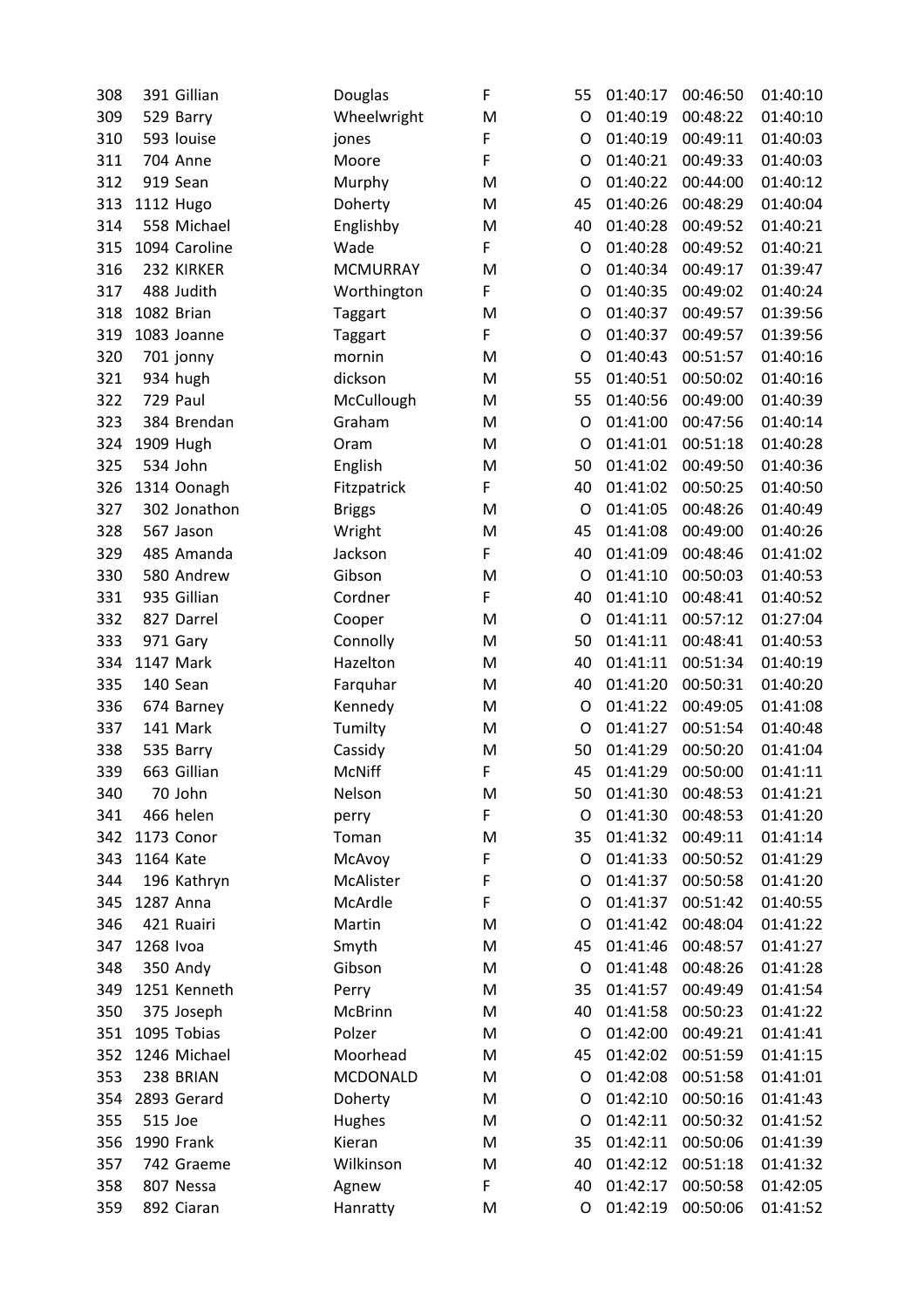| 360 | 769 lain         | Johnston          | M | 40 | 01:42:21 | 00:52:06 | 01:41:30 |
|-----|------------------|-------------------|---|----|----------|----------|----------|
| 361 | 1102 Eamonn      | Sheehan           | M | O  | 01:42:21 | 00:50:53 | 01:42:04 |
| 362 | 998 Mervyn       | Ross              | M | O  | 01:42:22 | 00:50:43 | 01:41:55 |
| 363 | 516 Gillian      | Logan             | F | O  | 01:42:23 | 00:50:20 | 01:42:09 |
| 364 | 446 Paul         | <b>Blackstock</b> | M | 40 | 01:42:26 | 00:49:41 | 01:41:55 |
| 365 | 1115 Ryan        | Kinnear           | M | 40 | 01:42:29 | 00:52:54 | 01:41:59 |
| 366 | 1253 Ciaran      | <b>Browme</b>     | M | 40 | 01:42:30 | 00:51:41 | 01:41:52 |
| 367 | 427 Marty        | Redmond           | M | 40 | 01:42:38 | 00:50:09 | 01:42:24 |
| 368 | 321 John         | Wilkinson         | M | O  | 01:42:39 | 00:51:29 | 01:41:40 |
| 369 | 1981 Pamela      | <b>Kirk</b>       | F | O  | 01:42:39 | 00:50:38 | 01:41:49 |
| 370 | 694 Declan       | Campbell          | M | 40 | 01:42:41 | 00:48:55 | 01:42:22 |
| 371 | 1940 Anita       | Russell           | F | O  | 01:42:41 | 00:51:41 | 01:42:10 |
| 372 | <b>1260 Paul</b> | O'Hare            | M | 50 | 01:42:43 | 00:49:48 | 01:42:31 |
| 373 | 857 Adrian       | McLoughlin        | M | O  | 01:42:45 | 00:50:28 | 01:42:29 |
| 374 | 990 EAMON        | <b>MURPHY</b>     | M | 45 | 01:42:46 | 00:51:30 | 01:42:21 |
| 375 | 1071 Andrea      | Kennedy           | F | 40 | 01:42:49 | 00:49:44 | 01:42:36 |
| 376 | 1113 Trevor      | Hanna             | M | O  | 01:42:49 | 00:50:26 | 01:42:23 |
| 377 | 1124 deborah     | mcstraw           | F | O  | 01:42:49 | 00:50:27 | 01:42:22 |
| 378 | 264 david        | mcateer           | M | O  | 01:42:52 | 00:49:59 | 01:42:37 |
| 379 | 268 stephen      | black             | M |    | 01:42:52 | 00:49:58 | 01:42:37 |
| 380 | 794 harry        | bowles            | M |    | 01:42:55 | 00:52:10 | 01:42:29 |
| 381 | 42 Robert        | Thompson          | M | O  | 01:42:57 | 00:52:54 | 01:42:22 |
| 382 | 865 Kevin        | Terry             | M | O  | 01:42:58 | 00:52:35 | 01:42:29 |
| 383 | 1008 Michael     | McKeown           | M | 50 | 01:42:58 | 00:49:30 | 01:42:40 |
| 384 | 1155 Conor       | Connolly          | M | 40 | 01:42:59 | 00:50:21 | 01:42:37 |
| 385 | 1158 Colin       | McCambridge       | M | O  | 01:42:59 | 00:50:21 | 01:42:36 |
| 386 | 187 Paul         | Greene            | M | O  | 01:43:00 | 00:51:46 | 01:42:35 |
| 387 | 357 Peter        | Glass             | M | 40 | 01:43:03 | 00:50:55 | 01:42:15 |
| 388 | 861 Eamon        | McCambridge       | M | O  | 01:43:05 | 00:49:29 | 01:42:44 |
| 389 | 1019 Fred        | Hamond            | M | 60 | 01:43:09 | 00:51:01 | 01:42:50 |
| 390 | 1319 Chris       | <b>Bramston</b>   | M | O  | 01:43:09 | 00:49:18 | 01:42:45 |
| 391 | 1 Mark           | Kennedy           | M | 40 | 01:43:12 | 00:52:10 | 01:42:11 |
| 392 | 88 David         | Young             | M | O  | 01:43:12 | 00:52:51 | 01:42:12 |
| 393 | 702 Bobbie       | Garrett           | M | O  | 01:43:14 | 00:50:22 | 01:42:06 |
| 394 | 657 Chris        | Scannell          | M | O  | 01:43:16 | 00:49:20 | 01:42:45 |
| 395 | 755 thomas       | boyle             | M | O  | 01:43:17 | 00:52:22 | 01:43:08 |
| 396 | 1198 Joe         | Winters           | M | O  | 01:43:17 | 00:51:14 | 01:42:42 |
| 397 | 476 Scott        | Harbinson         | M | 40 | 01:43:19 | 00:53:23 | 01:42:10 |
| 398 | 1923 Darren      | Mullan            | M | O  | 01:43:20 | 00:48:25 | 01:43:15 |
| 399 | 2871 Lorraine    | <b>Browne</b>     | F | 40 | 01:43:20 | 00:50:48 | 01:43:07 |
| 400 | 1280 Gerard      | McAdorey          | M | 45 | 01:43:24 | 00:52:02 | 01:42:52 |
| 401 | 1128 Colin       | Mitchell          | M | O  | 01:43:28 | 00:50:23 | 01:42:41 |
| 402 | 955 Stephen      | Morris            | M | 40 | 01:43:29 | 00:52:54 | 01:42:54 |
| 403 | 417 Colin        | Hill              | M | O  | 01:43:32 | 00:50:14 | 01:42:54 |
| 404 | 418 Charlotte    | Angus             | F | O  | 01:43:34 | 00:50:15 | 01:42:57 |
| 405 | 317 Jonathan     | Davis             | M | O  | 01:43:39 | 00:50:20 | 01:43:21 |
| 406 | 1233 G           | Boyce             | M | 35 | 01:43:40 | 00:51:43 | 01:43:11 |
| 407 | 723 Sue          | Small             | F | O  | 01:43:41 | 00:52:29 | 01:43:20 |
| 408 | 442 Joe          | Ervine            | M | 40 | 01:43:42 | 00:51:54 | 01:43:29 |
| 409 | 585 Michael      | Harris            | M | 45 | 01:43:43 | 00:51:26 | 01:43:14 |
| 410 | 811 Jim          | Pow               | M | 50 | 01:43:43 | 00:49:10 | 01:43:14 |
| 411 | 726 Ryan         | Kane              | M | O  | 01:43:45 | 00:52:54 | 01:43:10 |
|     |                  |                   |   |    |          |          |          |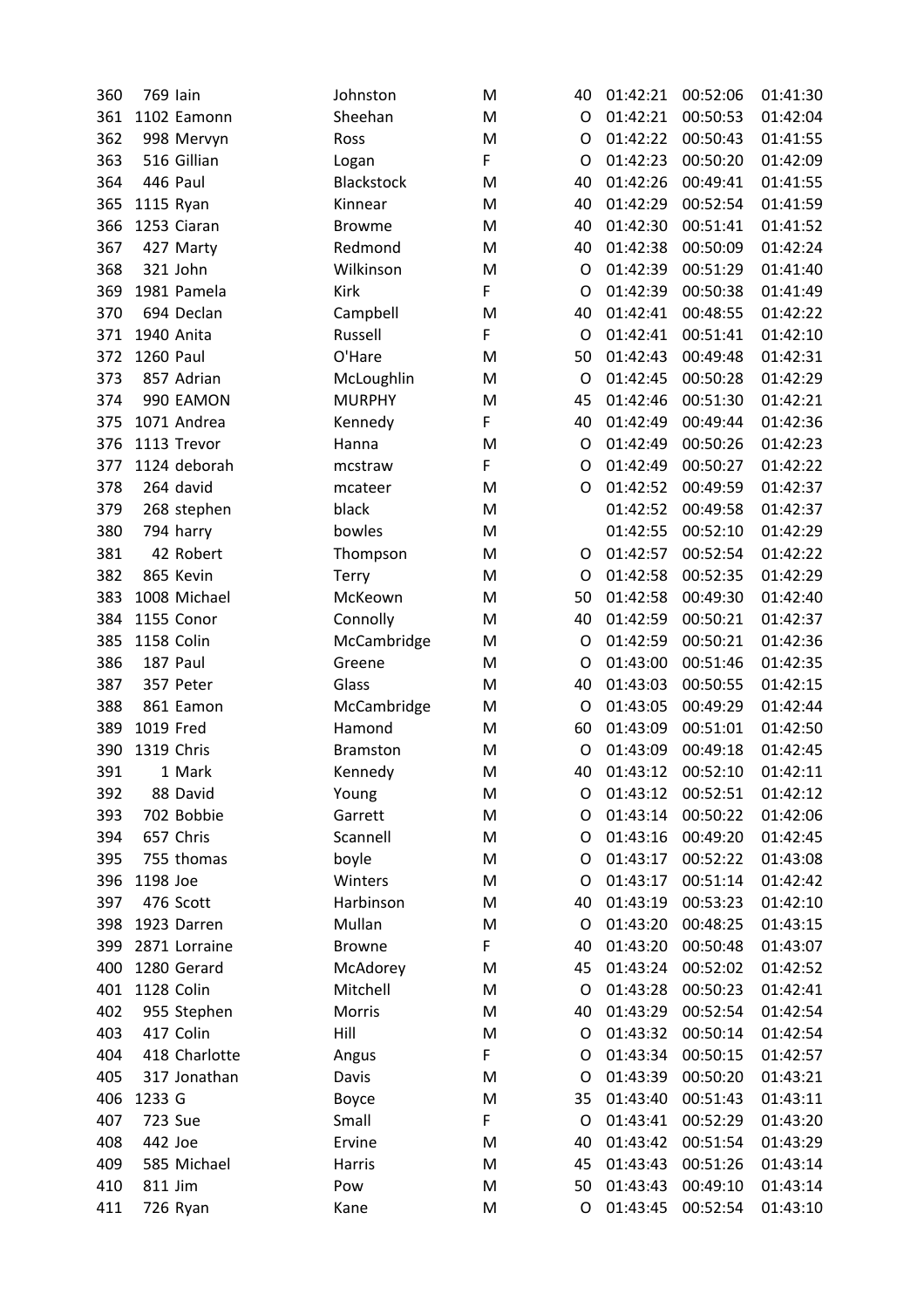| 412 | 1983 Oliver       | Mort           | M | O  | 01:43:49 | 00:48:15 | 01:43:33 |
|-----|-------------------|----------------|---|----|----------|----------|----------|
| 413 | 394 KEITH         | <b>HARDY</b>   | M | 45 | 01:43:51 | 00:52:56 | 01:43:16 |
| 414 | 365 Neil          | Armstrong      | M | 40 | 01:43:52 | 00:51:39 | 01:43:32 |
| 415 | 468 Harry         | Russell        | M | 45 | 01:43:52 | 00:52:22 | 01:43:07 |
| 416 | 1282 Harriet      | Patterson      | F | O  | 01:43:54 | 00:52:08 | 01:43:06 |
| 417 | 547 Mark          | Todd           | M | 40 | 01:43:55 | 00:52:29 | 01:43:17 |
| 418 | 1152 Alan         | <b>Beattie</b> | M | 45 | 01:43:55 | 00:51:00 | 01:43:03 |
| 419 | 946 Martin        | Daly           | M | 40 | 01:43:56 | 00:52:54 | 01:43:00 |
| 420 | 525 Michael       | Flanagan       | M | O  | 01:43:57 | 00:51:01 | 01:43:27 |
| 421 | 815 WARREN        | <b>DIVERS</b>  | M | O  | 01:43:57 | 00:51:41 | 01:43:33 |
| 422 | 310 Stephen       | Wilson         | M | O  | 01:43:58 | 00:52:07 | 01:43:29 |
| 423 | 880 Kieran        | Anderson       | M | O  | 01:44:02 | 00:51:47 | 01:43:08 |
| 424 | 407 Graeme        | Evans          | M | O  | 01:44:05 | 00:52:53 | 01:43:49 |
| 425 | 1887 Don          | Hull           | M | 50 | 01:44:05 | 00:50:52 | 01:43:13 |
| 426 | <b>1903 Niall</b> | Mackle         | M | O  | 01:44:06 | 00:52:32 | 01:43:46 |
| 427 | 413 Richard       | Davis          | M | O  | 01:44:07 | 00:51:02 | 01:43:03 |
| 428 | 575 anthony       | dillon         | M | O  | 01:44:07 | 00:50:02 | 01:43:20 |
| 429 | 424 Alan          | Donegan        | M | 50 | 01:44:08 | 00:52:33 | 01:43:30 |
| 430 | 524 Caroline      | <b>Salters</b> | F | O  | 01:44:09 | 00:50:55 | 01:43:46 |
| 431 | 920 Gary          | Maxwell        | M | 40 | 01:44:11 | 00:52:28 | 01:43:46 |
| 432 | 1165 Kris         | Fairfield      | M | O  | 01:44:11 | 00:52:28 | 01:43:45 |
| 433 | 279 Ronan         | Walsh          | M | 40 | 01:44:12 | 00:52:09 | 01:43:48 |
| 434 | 31 Ronan          | O'Flaherty     | M | O  | 01:44:15 | 00:51:00 | 01:44:03 |
| 435 | 1885 Stephen      | Jones          | M | 50 | 01:44:15 | 00:51:14 | 01:43:41 |
| 436 | 1014 Andrew       | Rowan          | M | O  | 01:44:16 | 00:50:44 | 01:43:56 |
| 437 | 1949 Mark         | Williamson     | M | 40 | 01:44:16 | 00:52:10 | 01:43:48 |
| 438 | 480 martin        | campbell       | M | 40 | 01:44:18 | 00:55:32 | 01:36:36 |
| 439 | 363 ian           | bates          | M | 55 | 01:44:19 | 00:52:28 | 01:43:48 |
| 440 | 876 Stewart       | Hamilton       | M | O  | 01:44:19 | 00:51:24 | 01:43:53 |
| 441 | 881 graham        | beattie        | M | 45 | 01:44:19 | 00:52:52 | 01:43:33 |
| 442 | <b>520 Anne</b>   | Havern         | F | O  | 01:44:24 | 00:52:11 | 01:44:10 |
| 443 | 588 Michael       | McCoy          | M | 40 | 01:44:24 | 00:52:53 | 01:43:45 |
| 444 | 1037 laura        | Magill         | F | O  | 01:44:25 | 00:52:52 | 01:43:57 |
| 445 | 449 philip        | Mcevoy         | M | 40 | 01:44:26 | 00:52:53 | 01:43:46 |
| 446 | 716 Allan         | Ovens          | M | 45 | 01:44:26 | 00:52:59 | 01:43:45 |
| 447 | 976 michael       | kelso          | M | 50 | 01:44:26 | 00:52:29 | 01:43:48 |
| 448 | 260 Kieran        | McCooe         | M | 45 | 01:44:27 | 00:51:30 | 01:44:02 |
| 449 | 366 Kevin         | McGurran       | M | 45 | 01:44:27 | 00:51:30 | 01:44:02 |
| 450 | 551 James         | Lowrie         | M | O  | 01:44:27 | 00:50:45 | 01:44:17 |
| 451 | 150 Andrew        | Cosgrove       | M | O  | 01:44:28 | 00:51:49 | 01:44:04 |
| 452 | 728 patrick       | mcevoy         | M | 40 | 01:44:28 | 00:51:34 | 01:43:59 |
| 453 | 1897 Andrew       | Boyd           | M | O  | 01:44:30 | 00:51:49 | 01:44:01 |
| 454 | 1114 John         | Palmer         | M | 45 | 01:44:33 | 00:52:04 | 01:44:00 |
| 455 | 759 Paul          | Kelly          | M | O  | 01:44:35 | 00:52:26 | 01:44:21 |
| 456 | 1962 Rodney       | Agnew          | M | 45 | 01:44:38 | 00:52:51 | 01:44:10 |
| 457 | 16 simon          | mcnally        | M | O  | 01:44:45 | 00:54:30 | 01:43:43 |
| 458 | 1994 Tracy        | Gillan         | F | 35 | 01:44:45 | 00:50:43 | 01:44:34 |
| 459 | 1063 Paul         | Silcock        | M | 45 | 01:44:47 | 00:50:02 | 01:44:19 |
| 460 | 1070 Liam         | McEntee        | M | 40 | 01:44:48 | 00:51:44 | 01:43:55 |
| 461 | 382 Mark          | bradley        | M | 40 | 01:44:50 | 00:52:54 | 01:43:53 |
| 462 | 445 Keren         | Martin         | F | O  | 01:44:50 | 00:52:18 | 01:44:22 |
| 463 | 1168 Gary         | Adams          | М | 45 | 01:44:50 | 00:52:20 | 01:42:59 |
|     |                   |                |   |    |          |          |          |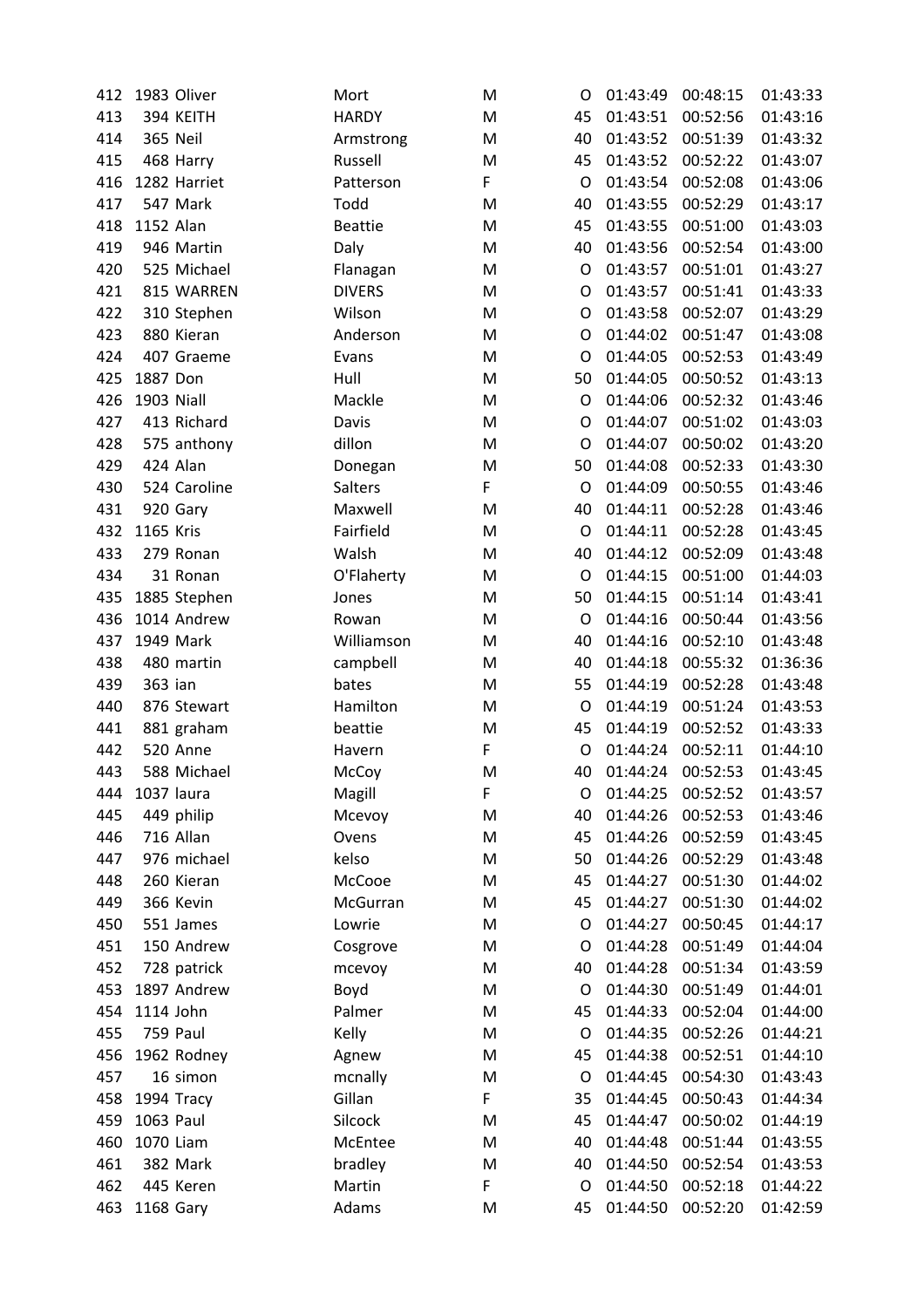| 464 |           | 848 angela       | sterrett       | F | 40 | 01:44:53 | 00:52:51 | 01:44:23 |
|-----|-----------|------------------|----------------|---|----|----------|----------|----------|
| 465 | 860 Ita   |                  | McCambridge    | F | 50 | 01:44:55 | 00:51:40 | 01:44:36 |
| 466 |           | 113 Andrew       | Wright         | M | O  | 01:44:59 | 00:55:01 | 01:43:56 |
| 467 |           | 426 Brian        | Duggan         | M | 40 | 01:45:00 | 00:52:55 | 01:44:38 |
| 468 |           | 1973 Joanne      | McArdle        | F | O  | 01:45:00 |          | 01:45:00 |
| 469 |           | 796 Alastair     | Newell         | M | 55 | 01:45:02 | 00:52:55 | 01:44:26 |
| 470 |           | 942 Ciaran       | Hitchen        | M | O  | 01:45:02 | 00:51:19 | 01:44:47 |
| 471 |           | 19 Richard       | Fulton         | M | 50 | 01:45:12 | 00:52:36 | 01:44:27 |
| 472 | 1033 Lisa |                  | Hedley         | F | O  | 01:45:21 | 00:52:52 | 01:44:55 |
| 473 |           | 981 padraic      | quinn          | M | O  | 01:45:22 | 00:52:44 | 01:44:57 |
| 474 |           | 643 Richard      | Preston        | M | O  | 01:45:24 | 00:54:15 | 01:44:15 |
| 475 |           | 781 JOHN         | <b>KNOCKER</b> | M | 60 | 01:45:26 | 00:52:14 | 01:44:47 |
| 476 |           | 578 Roisin       | <b>Byrne</b>   | F | 45 | 01:45:28 | 00:51:47 | 01:45:17 |
| 477 |           | 890 Alan         | McKeown        | M | O  | 01:45:28 | 00:52:50 | 01:45:20 |
| 478 |           | 891 Catherine    | McAviney       | F | O  | 01:45:28 | 00:52:52 | 01:45:20 |
| 479 |           | 936 Nigel        | Kelly          | M | O  | 01:45:33 | 00:58:44 | 01:31:25 |
| 480 |           | 359 James        | Reid           | M |    | 01:45:35 | 00:52:52 | 01:45:10 |
| 481 |           | 933 kevin        | vallely        | M | O  | 01:45:36 | 00:50:55 | 01:44:56 |
| 482 |           | 1313 Colin James | Wilson         | M | 45 | 01:45:38 | 00:52:54 | 01:44:59 |
| 483 |           | 2881 James       | Campbell       | M |    | 01:45:41 | 00:53:32 | 01:44:39 |
| 484 |           | 60 William       | Shiels         | M | 45 | 01:45:52 | 00:51:00 | 01:45:41 |
| 485 |           | 1075 Michael     | O'Donoghue     | M | 40 | 01:45:53 | 00:56:07 | 01:39:45 |
| 486 |           | 1231 Katherine   | Moore          | F | 40 | 01:45:55 | 00:52:48 | 01:45:32 |
| 487 |           | 666 Carolyn      | <b>Beattie</b> | F | 40 | 01:45:58 | 00:52:56 | 01:45:26 |
| 488 |           | 851 Jonathan     | Weston         | M | 45 | 01:45:58 | 00:52:57 | 01:45:26 |
| 489 | 1239 Paul |                  | Henry          | M | 35 | 01:45:58 | 00:50:53 | 01:45:26 |
| 490 |           | 592 Stephen      | <b>Hughes</b>  | M | O  | 01:46:08 | 00:48:57 | 01:46:01 |
| 491 |           | 288 Mark         | McKeown        | M | 40 | 01:46:09 | 00:55:51 | 01:40:57 |
| 492 |           | 298 Patrick      | <b>Higgins</b> | M | O  | 01:46:14 | 00:53:05 | 01:45:51 |
| 493 |           | 1101 darren      | Prior          | M | 40 | 01:46:15 | 00:51:39 | 01:45:56 |
| 494 |           | 1235 Joseph      | Stewart        | M | 70 | 01:46:15 | 00:52:40 | 01:45:46 |
| 495 |           | 2878 Gerard      | Wilson         | M | 35 | 01:46:16 | 00:51:57 | 01:45:38 |
| 496 |           | 628 Kevin        | Kehoe          | M | O  | 01:46:17 | 00:51:40 | 01:45:59 |
| 497 |           | 1016 ROBERT      | <b>MARTIN</b>  | M | 45 | 01:46:18 | 00:49:58 | 01:45:58 |
| 498 |           | 1985 Sonya       | Grimley        | F | 35 | 01:46:19 | 00:53:24 | 01:45:32 |
| 499 |           | 986 Stephen      | Dickson        | M | O  | 01:46:21 | 00:54:45 | 01:45:35 |
| 500 |           | 1926 Jonny       | Stewart        | M | O  | 01:46:23 | 00:55:07 | 01:45:05 |
| 501 |           | 1928 David       | Close          | M | O  | 01:46:23 | 00:55:06 | 01:45:06 |
| 502 |           | 1194 Thomas      | Johnston       | M | 40 | 01:46:24 | 00:53:16 | 01:45:41 |
| 503 |           | 777 Joseph       | <b>McGurk</b>  | M | O  | 01:46:25 | 00:47:27 | 01:46:15 |
| 504 |           | 410 Paul         | <b>Bracken</b> | M | O  | 01:46:28 | 00:51:57 | 01:46:10 |
| 505 |           | 763 Chris        | Conville       | M | O  | 01:46:28 | 00:52:49 | 01:46:08 |
| 506 |           | 1320 Jason       | Ratcliffe      | M | 40 | 01:46:29 | 00:51:57 | 01:46:05 |
| 507 | 491 Ali   |                  | McAllister     | F | 45 | 01:46:32 | 00:53:24 | 01:45:54 |
|     | 1927 Paul |                  | Holmes         |   | O  | 01:46:33 | 00:55:07 |          |
| 508 |           | 1043 Andrew      |                | M |    |          |          | 01:45:14 |
| 509 |           |                  | Harvey         | M | O  | 01:46:37 | 00:52:17 | 01:46:05 |
| 510 |           | 1069 Nathan      | Holland        | M | 40 | 01:46:37 | 00:52:17 | 01:46:04 |
| 511 |           | 949 Catriona     | Shateell       | F | 45 | 01:46:38 | 00:52:01 | 01:46:28 |
| 512 | 2000 John |                  | McCann         | M | 65 | 01:46:48 | 00:52:06 | 01:46:32 |
| 513 |           | 968 Michael      | McMullan       | M | O  | 01:46:56 | 00:51:29 | 01:46:26 |
| 514 | 1930 Ben  |                  | Allison        | M | 40 | 01:47:00 | 00:52:03 | 01:46:46 |
| 515 |           | 87 Arron         | Johnston       | M | 40 | 01:47:04 | 00:52:28 | 01:46:13 |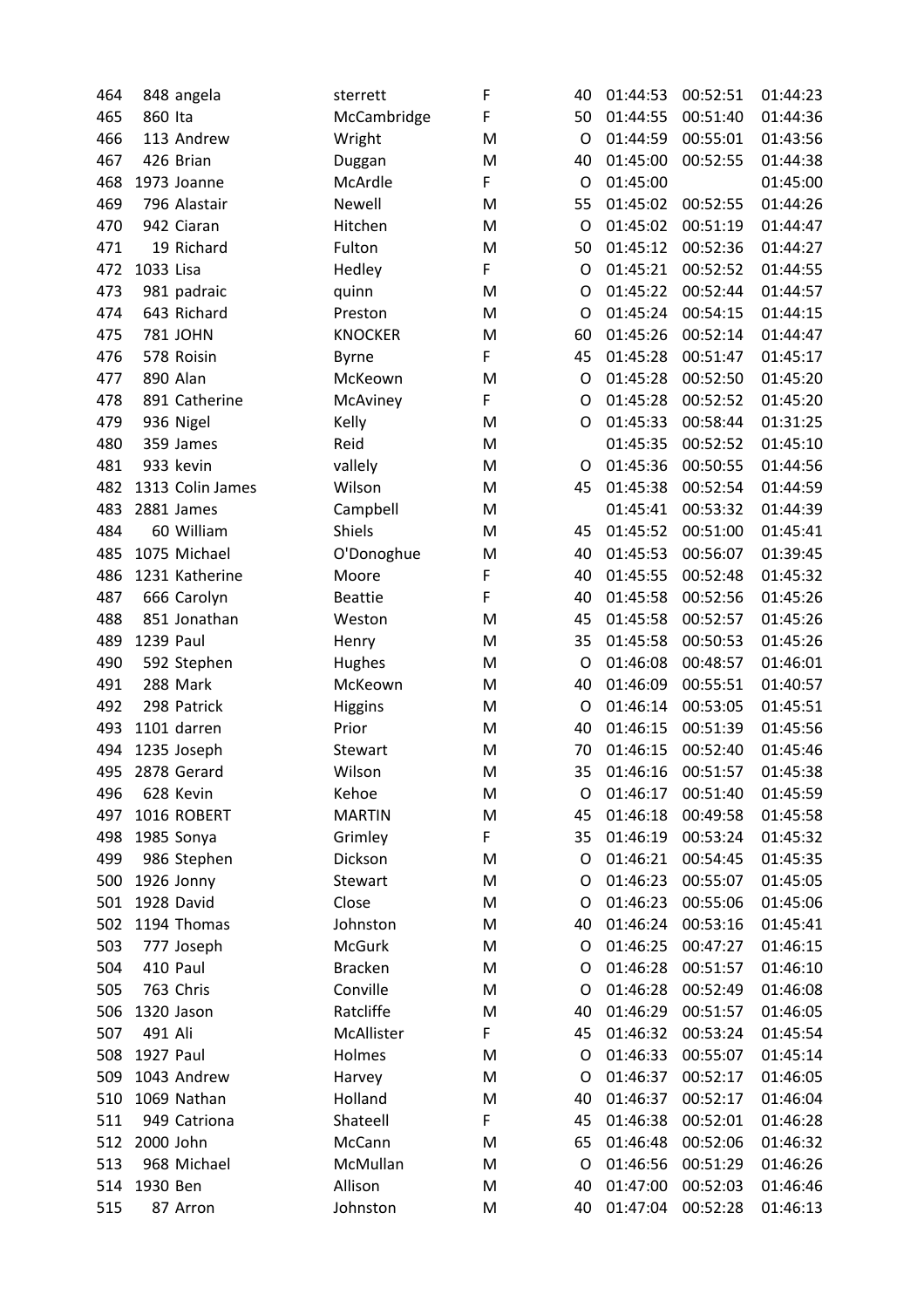| 516 | 1006 stuart |                 | menary           | M      | O  | 01:47:06 | 00:50:34 | 01:46:52             |
|-----|-------------|-----------------|------------------|--------|----|----------|----------|----------------------|
| 517 | 248 Philip  |                 | Richmond         | M      | 40 | 01:47:08 | 00:52:51 | 01:46:38             |
| 518 | 901 Ray     |                 | McCaffrey        | M      | O  | 01:47:08 | 00:52:25 | 01:46:44             |
| 519 | 932 Lisa    |                 | Whitcroft        | F      | 45 | 01:47:09 | 00:51:35 | 01:46:49             |
| 520 | 1030 STEVIE |                 | <b>MCKIMM</b>    | M      | 45 | 01:47:12 | 00:52:54 | 01:46:46             |
| 521 | 24 David    |                 | Larmour          | M      | O  | 01:47:14 | 00:52:53 | 01:46:39             |
| 522 |             | 600 Sean Paul   | O'hAodha         | M      | O  | 01:47:16 | 00:54:13 | 01:46:02             |
| 523 | 842 Daniel  |                 | <b>WILSON</b>    | M      | 45 | 01:47:16 | 00:53:34 | 01:46:41             |
| 524 | 1305 John   |                 | Leydow           | M      | 35 | 01:47:16 | 00:54:54 | 01:47:03             |
| 525 | 975 Mark    |                 | Lappin           | M      | O  | 01:47:20 | 00:53:08 | 01:46:53             |
| 526 |             | 123 Jonathan    | O'Neill          | M      | O  | 01:47:28 | 00:59:34 | 01:31:13             |
| 527 | 1262 Joanne |                 | Foster           | F      | O  | 01:47:37 | 00:53:39 | 01:47:00             |
| 528 | 369 Julian  |                 | Netherton        | M      | 45 | 01:47:38 | 00:51:40 | 01:47:19             |
| 529 | 133 James   |                 | Sheridan         | M      | O  | 01:47:42 | 00:50:12 | 01:47:29             |
| 530 | 1191 James  |                 | Simmonds         | M      | 40 | 01:47:43 | 00:51:49 | 01:47:17             |
| 531 | 191 Tina    |                 | <b>Davies</b>    | F      | O  | 01:47:44 | 00:52:25 | 01:47:32             |
| 532 | 556 colin   |                 | mccluskey        | M      | 45 | 01:47:44 | 00:54:47 | 01:46:47             |
| 533 |             | 945 Michael     | Montgomery       | M      | 40 | 01:47:44 | 00:54:47 | 01:46:47             |
| 534 |             | 560 Martyn      | Weir             | M      | 50 | 01:47:51 | 00:53:01 | 01:47:18             |
| 535 | 1021 Conor  |                 | Martin           | M      | O  | 01:47:54 | 00:50:47 | 01:47:44             |
| 536 | 1007 Aaron  |                 | Sergeant         | M      | O  | 01:47:58 | 00:52:53 | 01:47:42             |
| 537 | 505 james   |                 | johnston         | M      | 45 | 01:47:59 | 00:56:38 | 01:47:13             |
| 538 |             | 462 Michael     | Snoddy           | M      | 55 | 01:48:00 | 00:53:40 | 01:47:08             |
| 539 | 1201 Damien |                 | <b>Duffy</b>     | M      | 45 | 01:48:03 | 00:53:33 | 01:47:22             |
| 540 |             | 926 Michael     | Rooney           | M      | O  | 01:48:07 | 00:46:58 | 01:47:51             |
| 541 |             | 922 Dominic     | Kearns           | M      | 50 | 01:48:16 | 00:52:49 | 01:48:07             |
| 542 | 1204 Keith  |                 | kennedy          | M      | O  | 01:48:17 | 00:52:42 | 01:47:22             |
| 543 | 39 Paul     |                 | Fitzsimons       | M      | 50 | 01:48:18 | 00:52:57 | 01:47:45             |
| 544 | 1121 Gerry  |                 | <b>Drake</b>     | M      | 40 | 01:48:18 | 00:52:10 | 01:47:58             |
| 545 | 594 Darren  |                 | Hartley          | M      | O  | 01:48:21 | 00:54:27 | 01:47:16             |
| 546 | 1893 Dean   |                 | Strutt           | M      | O  | 01:48:26 | 00:51:42 | 01:47:52             |
| 547 | 319 Daniel  |                 | Murray           | M      | O  | 01:48:28 | 00:51:43 | 01:47:59             |
| 548 |             | 527 Suzanne     | Johnston         | F      | O  | 01:48:28 | 00:51:46 | 01:47:59             |
| 549 | 907 Steven  |                 | Mawhinney        | M      | O  | 01:48:28 | 00:53:43 | 01:40:48             |
| 550 | 1963 Adam   |                 | McKee            | M      | O  | 01:48:31 | 00:47:28 | 01:47:49             |
| 551 | 1133 Carol  |                 | Clarke           | F      | 45 | 01:48:32 | 00:52:50 | 01:48:18             |
| 552 | 289 sean    |                 | devlin           | M      | 50 | 01:48:33 | 00:54:35 | 01:47:49             |
| 553 |             | 884 Thomas      | Martin           | M      | O  | 01:48:34 | 00:53:47 | 01:47:54             |
| 554 | 563 Paul    |                 | McGeown          | M      | 40 | 01:48:39 | 00:53:04 | 01:48:09             |
| 555 | 106 john    |                 | cochrane         | M      | 45 | 01:48:43 | 00:53:03 | 01:48:05             |
| 556 | 670 Clive   |                 | Weir             | M      | 45 | 01:48:43 | 00:53:33 | 01:47:49             |
| 557 | 847 paul    |                 | grant            | M      | 45 | 01:48:46 | 00:54:35 | 01:48:23             |
| 558 | 1243 Conor  |                 | Tomoiu           | M      | 35 | 01:48:46 | 00:45:59 | 01:48:30             |
| 559 | 1221 John   |                 | O'Neill          | M      | 35 | 01:48:48 |          | 01:48:18             |
| 560 | 127 Paul    |                 |                  | M      | O  | 01:48:53 | 00:54:29 | 01:48:03             |
| 561 | 1932 Ruairi |                 | Magee<br>McClean | M      | O  | 01:48:53 | 00:53:19 | 01:48:27             |
|     |             | 2873 Bernadette |                  |        | 45 | 01:48:54 |          | 01:48:22             |
| 562 |             |                 | Deeley           | F<br>F | O  | 01:48:55 | 00:54:46 |                      |
| 563 | 457 Bridgin |                 | Merron           |        | 40 | 01:48:56 | 00:55:28 | 01:47:32<br>01:48:25 |
| 564 | 819 James   |                 | Press            | M      | 50 |          | 00:51:44 | 01:46:14             |
| 565 | 1010 Brian  |                 | Keegan           | M      |    | 01:48:58 | 00:56:15 |                      |
| 566 |             | 806 TREVOR      | <b>WALKER</b>    | M      | 40 | 01:49:00 | 00:55:35 | 01:47:04             |
| 567 |             | 65 Heather      | Shanks-Miller    | F      | 45 | 01:49:05 | 00:53:19 | 01:48:28             |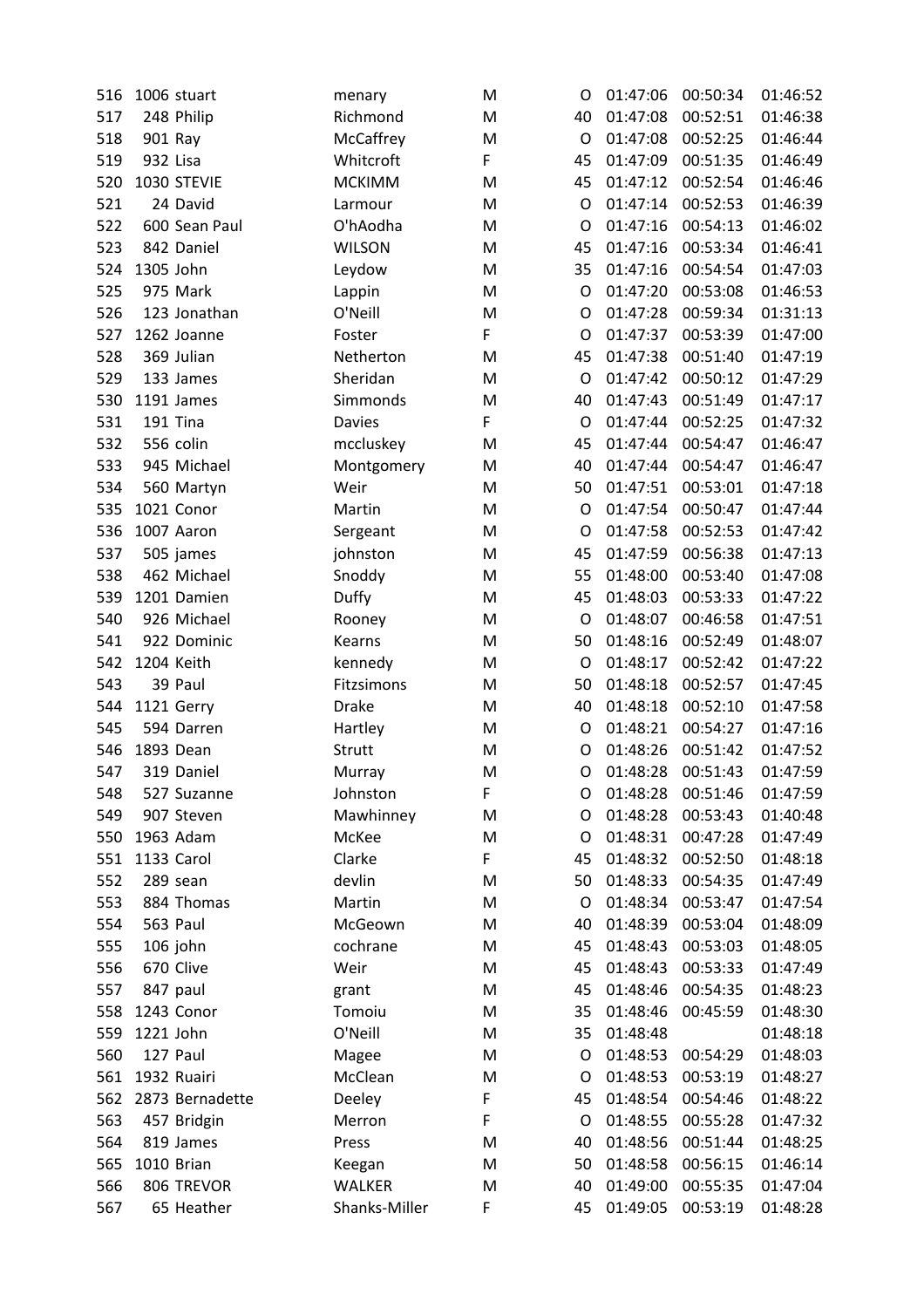| 568 |           | 1011 Aidan     | Ormsby             | M | O  | 01:49:05 | 00:50:03 | 01:48:54 |
|-----|-----------|----------------|--------------------|---|----|----------|----------|----------|
| 569 |           | 995 Colin      | Gamble             | M | 40 | 01:49:08 | 00:53:20 | 01:48:37 |
| 570 | 1274 Alan |                | Campbell           | M | 40 | 01:49:08 | 00:53:17 | 01:48:33 |
| 571 |           | 809 Gerard     | Cochrane           | M | O  | 01:49:09 | 00:53:27 | 01:47:59 |
| 572 | 1271 Late |                | Entry              |   |    | 01:49:11 | 00:52:40 | 01:48:36 |
| 573 |           | 1888 Francis   | Nugent             | M | O  | 01:49:13 | 00:54:49 | 01:48:24 |
| 574 |           | <b>818 Tom</b> | Noteman            | M | O  | 01:49:15 | 00:51:29 | 01:48:52 |
| 575 |           | 509 Diana      | Johnston           | F | 40 | 01:49:17 | 00:54:39 | 01:48:49 |
| 576 | 1261 Zoe  |                | Campbell           | F | 37 | 01:49:17 | 00:54:07 | 01:49:02 |
| 577 |           | 555 barbara    | mccluskey          | F | 40 | 01:49:22 | 00:55:26 | 01:48:26 |
| 578 |           | 1091 Benjamin  | Huey               | M | O  | 01:49:22 | 00:54:50 | 01:48:13 |
| 579 |           | 508 Attracta   | Magennis           | F | 45 | 01:49:31 | 00:52:59 | 01:49:03 |
| 580 |           | 929 dermot     | Winters            | M | 40 | 01:49:31 | 00:52:59 | 01:49:03 |
| 581 |           | 753 Claire     | Killen             | F | 45 | 01:49:32 | 00:55:34 | 01:48:53 |
| 582 |           | 236 Eileen     | Jack               | F | O  | 01:49:33 | 00:52:57 | 01:49:13 |
| 583 |           | 474 Heather    | Baron              | F | 40 | 01:49:33 | 00:54:48 | 01:48:51 |
| 584 |           | 1965 Anne      | Gribbon            | F | 40 | 01:49:33 | 00:54:48 | 01:48:51 |
| 585 |           | 510 Gary       | Shields            | M | 40 | 01:49:34 | 00:52:43 | 01:48:57 |
| 586 |           | 754 Rowan      | Quinn              | M | O  | 01:49:35 | 00:54:04 | 01:49:25 |
| 587 |           | 463 Andy       | McCaw              | M | 40 | 01:49:38 | 00:53:48 | 01:49:05 |
| 588 |           | 1283 Joanna    | Patterson          | F | O  | 01:49:38 | 00:54:49 | 01:48:51 |
| 589 |           | 1989 Eunan     | Kearney            | M | 40 | 01:49:38 | 00:54:05 | 01:49:12 |
| 590 |           | 1153 Mark      | <b>Terris</b>      | M | 40 | 01:49:39 | 00:55:14 | 01:48:26 |
| 591 |           | 1919 Sorcha    | <b>Bird</b>        | F | O  | 01:49:40 | 00:53:15 | 01:49:16 |
| 592 |           | 73 Kam Ming    | Law                | M | 50 | 01:49:43 | 00:52:52 | 01:47:51 |
| 593 |           | 97 Claire      | Nelson             | F | O  | 01:49:43 | 00:52:55 | 01:49:18 |
| 594 |           | 608 Natalie    | <b>Bowbanks</b>    | F | O  | 01:49:48 | 00:54:10 | 01:49:01 |
| 595 |           | 856 Neil       | Greer              | M | O  | 01:49:49 | 00:56:27 | 01:47:31 |
| 596 |           | 345 David      | mccormick          | M | 45 | 01:49:51 | 00:54:45 | 01:49:15 |
| 597 |           | 887 Daniel     | Magill             | M | O  | 01:49:53 | 00:54:43 | 01:49:12 |
| 598 |           | 102 Gillian    | Haynes             | F | 40 | 01:49:55 | 00:54:42 | 01:49:40 |
| 599 |           | 1216 Stephen   | Naughton           | M | 50 | 01:49:55 | 00:52:54 | 01:49:13 |
| 600 |           | 1003 Katrina   | Williams           | F | O  | 01:49:56 | 00:54:20 | 01:49:39 |
| 601 |           | 215 Mervyn     | Thompson           | M | 40 | 01:50:06 | 00:55:04 | 01:49:31 |
| 602 |           | 826 Drew       | Fowler             | M | O  | 01:50:08 | 01:02:33 | 01:36:03 |
| 603 |           | 132 Graeme     | McGowan            | M | O  | 01:50:09 | 00:52:33 | 01:49:35 |
| 604 |           | 1097 Mark      | Heary              | M | O  | 01:50:09 | 00:54:58 | 01:49:17 |
| 605 |           | 503 Peter      | McConvey           | M | 45 | 01:50:15 | 00:56:16 | 01:48:44 |
| 606 |           | 912 Stephen    | Roddy              | M | 45 | 01:50:17 | 00:56:11 | 01:49:27 |
| 607 |           | 836 David      | Miller             | M | O  | 01:50:22 | 00:56:56 | 01:49:44 |
| 608 |           | 791 james      | mcavoy             | M | O  | 01:50:23 | 00:57:09 | 01:46:55 |
| 609 |           | 896 Gary       | clarke             | M | O  | 01:50:23 | 00:54:08 | 01:50:08 |
| 610 |           | 128 Emma       | McDonald           | F | O  | 01:50:25 | 00:54:54 | 01:49:27 |
| 611 | 257 joel  |                | kerr               | M | O  | 01:50:27 | 00:51:15 | 01:50:18 |
| 612 |           | 1100 Peter     | Lynas              | M | 40 | 01:50:27 | 00:53:14 | 01:50:02 |
| 613 | 1980 JPR  |                | McLean             | M | O  | 01:50:27 | 00:52:55 | 01:49:25 |
| 614 |           | 698 Marty      | McMillan           | M | 55 | 01:50:28 | 00:52:03 | 01:49:59 |
| 615 |           | 461 Gavin      |                    | M | O  | 01:50:29 | 00:57:09 | 01:46:57 |
| 616 |           | 853 David      | Dempsey<br>Barbour | M | O  | 01:50:37 | 00:54:19 | 01:50:13 |
| 617 |           | 1920 Aubrey    | McCrory            | M | 40 | 01:50:42 | 00:48:19 | 01:50:22 |
|     |           | 1931 Brendan   |                    |   | 45 | 01:50:50 |          | 01:49:56 |
| 618 |           |                | Campbell           | M |    |          | 00:55:12 |          |
| 619 | 631 lisa  |                | burke              | F | O  | 01:50:51 | 00:56:20 | 01:49:39 |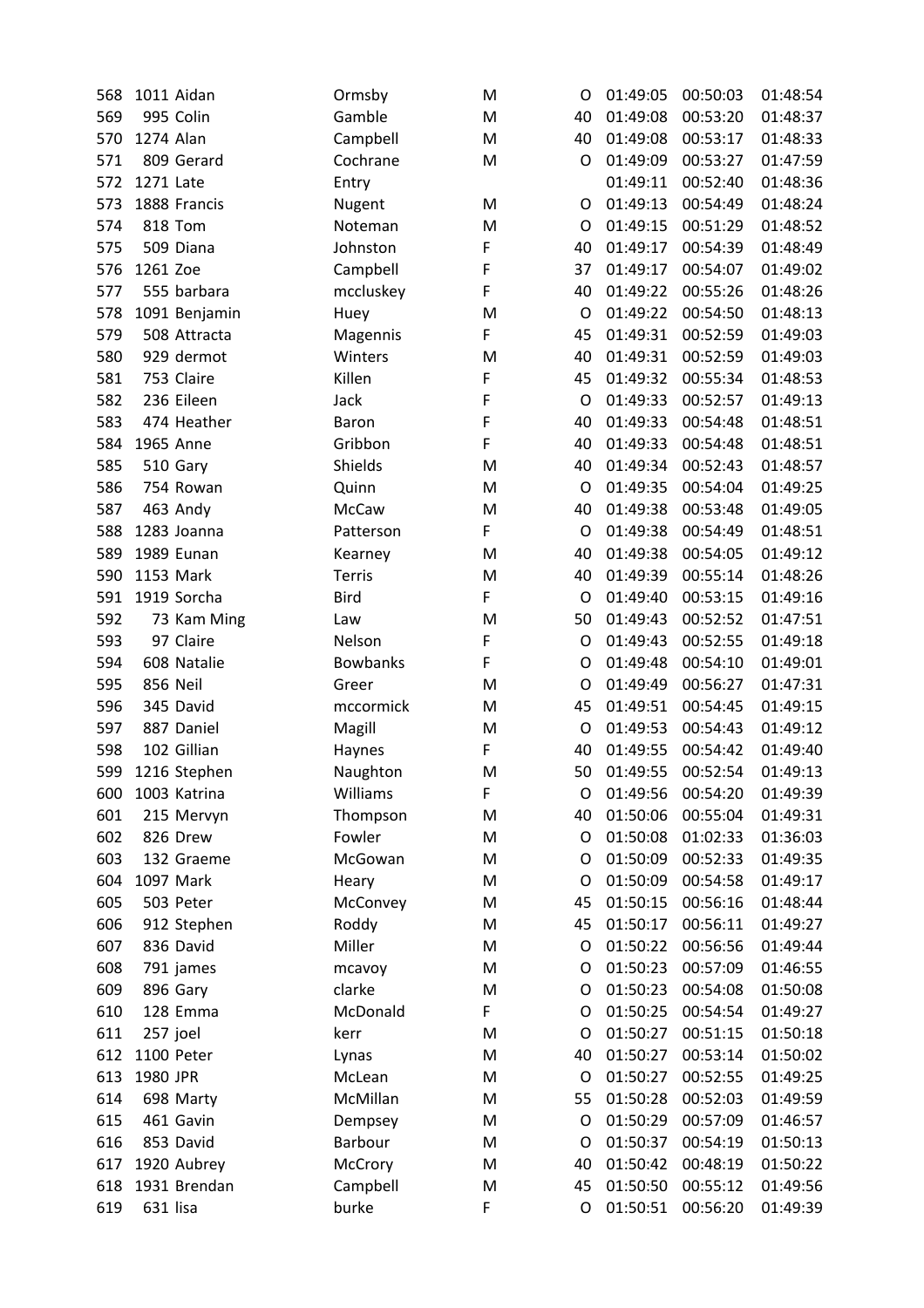| 620 |                  | 640 David             | Hayes           | M | O        | 01:50:55             | 00:52:07             | 01:50:28             |
|-----|------------------|-----------------------|-----------------|---|----------|----------------------|----------------------|----------------------|
| 621 |                  | 630 Colm              | O'Brien         | M | 50       | 01:50:57             | 00:53:33             | 01:50:04             |
| 622 |                  | 1145 Stuart           | Lynn            | M | 45       | 01:50:58             | 00:53:34             | 01:50:31             |
| 623 | 2886 Gary        |                       | Prunty          | M | 40       | 01:51:01             | 00:55:43             | 01:50:04             |
| 624 | 1051 Irene       |                       | Downey          | F | 50       | 01:51:03             | 00:55:10             | 01:50:22             |
| 625 |                  | 1022 Andrew           | Murphy          | M | 50       | 01:51:05             | 00:52:23             | 01:50:30             |
| 626 |                  | 1136 mervyn           | Gregson         | M | O        | 01:51:06             | 00:57:01             | 01:48:01             |
| 627 |                  | 540 Ralph             | Lavery          | M | O        | 01:51:07             | 00:52:53             | 01:50:28             |
| 628 | 1908 Colin       |                       | Millen          | M | O        | 01:51:10             | 00:54:13             | 01:50:00             |
| 629 |                  | 263 Stephen           | Semple          | M | O        | 01:51:11             | 00:55:11             | 01:50:50             |
| 630 |                  | 795 Philip            | McQuillan       | M | O        | 01:51:20             | 00:51:35             | 01:51:01             |
| 631 | 419 Tara         |                       | McBride         | F | 45       | 01:51:22             | 00:54:38             | 01:50:44             |
| 632 |                  | 1968 Sinead           | Kinsella        | F | O        | 01:51:25             | 00:55:12             | 01:50:40             |
| 633 |                  | 464 Ruairi            | Holyoake        | M | O        | 01:51:30             | 00:52:55             | 01:50:40             |
| 634 | 1166 lan         |                       | Hobson          | M | 40       | 01:51:31             | 00:56:07             | 01:50:26             |
| 635 |                  | 430 Trevor            | McFarland       | M | 40       | 01:51:33             | 00:49:01             | 01:51:14             |
| 636 |                  | 793 Joanne            | Williams        | F | 45       | 01:51:36             | 00:55:29             | 01:51:00             |
| 637 |                  | 715 Barbara           | Fleming - Ovens | F | 45       | 01:51:38             | 00:55:11             | 01:50:57             |
| 638 |                  | 203 Craig             | Corbett         | M | O        | 01:51:43             | 00:54:52             | 01:51:19             |
| 639 |                  | 775 Gary              | Alexander       | M | O        | 01:51:44             | 00:52:55             | 01:51:04             |
| 640 | 1140 Peter       |                       | Dickson         | M | 45       | 01:51:47             | 00:55:32             | 01:50:48             |
| 641 |                  | 532 Adrian            | Clarke          | M | O        | 01:51:49             | 00:53:27             | 01:51:27             |
| 642 | 1998 Barry       |                       | Mc              | M | 40       | 01:51:50             | 00:55:28             | 01:51:29             |
| 643 |                  | 240 Brian             | Gepp            | M | $\circ$  | 01:51:52             | 00:55:57             | 01:50:50             |
| 644 |                  | 443 RICKY             | <b>MANN</b>     | M | O        | 01:51:52             | 00:57:28             | 01:50:33             |
| 645 |                  | 161 catherine         | little          | F | O        | 01:51:55             | 00:55:31             | 01:51:29             |
| 646 |                  | 416 Grace             | Calvert         | F | O        | 01:51:56             | 00:55:31             | 01:51:29             |
| 647 | 1064 Sean        |                       | Fitzpatrick     | M | O        | 01:51:59             | 00:53:22             | 01:50:40             |
| 648 |                  | 677 Gavin             | Hynds           | M | O        | 01:52:00             | 00:52:05             | 01:50:48             |
| 649 |                  | 160 Barry             | Shaw            | M | O        | 01:52:05             | 00:56:04             | 01:51:32             |
| 650 | 1059 Rod         |                       | <b>Haskins</b>  | M | 55       | 01:52:05             | 00:55:48             | 01:51:21             |
| 651 |                  | 1215 Johnny           | Mullen          | M | O        | 01:52:05             | 00:52:55             | 01:51:24             |
| 652 |                  | 626 Michelle          | McCann          | M | 45       | 01:52:10             | 00:55:53             | 01:51:36             |
| 653 |                  | 708 Marty             | Timlin          | M | 45       | 01:52:10             | 00:54:12             | 01:51:31             |
| 654 |                  | 617 Meredith          | Thompson        | M | 40       | 01:52:11             | 00:54:13             | 01:51:41             |
| 655 |                  | 199 george            | dummigan        | M | 60       | 01:52:19             | 00:56:54             | 01:51:25             |
| 656 |                  | 353 Andrew Lauda      | Larmour         | M | O        | 01:52:20             | 00:56:10             | 01:51:30             |
| 657 |                  | 397 Eamonn            | Magee           | M | O        | 01:52:20             | 00:54:23             | 01:51:05             |
| 658 |                  | 1916 Elizabeth        | Dunne           | F | O        | 01:52:23             | 00:52:53             | 01:52:09             |
| 659 |                  | 1255 Jonathan         | Dorman          | M | 40       | 01:52:25             | 00:54:43             | 01:52:01             |
| 660 |                  | 2227 Tracey           | Parke           | F | 40       | 01:52:28             | 00:50:08             | 02:00:38             |
| 661 |                  | 638 Adam              | Colbert         | M | O        | 01:52:29             | 00:54:34             | 01:51:41             |
| 662 | 1077 Anne        |                       | McNally         | F | 40       | 01:52:36             | 00:55:53             | 01:51:58             |
| 663 | <b>1217 Paul</b> |                       | Casement        | M | 35       | 01:52:36             | 00:52:22             | 01:51:51             |
| 664 |                  | 437 William           | Grier           | M | O        | 01:52:37             | 00:51:22             | 01:52:09             |
| 665 |                  | 1275 Christopher      | Williams        | M | O        | 01:52:40             | 00:54:06             | 01:52:25             |
| 666 |                  | 514 GARETH            | <b>FEGAN</b>    | M | O        | 01:52:42             | 00:54:59             | 01:52:09             |
|     |                  |                       |                 |   |          |                      |                      |                      |
| 667 |                  | 782 Rosemary          | Hargan          | F | 55<br>50 | 01:52:44<br>01:52:46 | 00:55:41<br>00:55:49 | 01:52:05<br>01:51:48 |
| 668 |                  | 596 Hugh<br>542 derek | Harrison        | M | 40       |                      |                      |                      |
| 669 |                  |                       | agnew           | M |          | 01:52:49             | 00:54:04             | 01:52:40             |
| 670 | 1210 David       |                       | Downing         | M | 50       | 01:52:51             | 00:55:16             | 01:52:01             |
| 671 | 1131 Lee         |                       | <b>Bore</b>     | M | O        | 01:52:53             | 00:56:49             | 01:51:43             |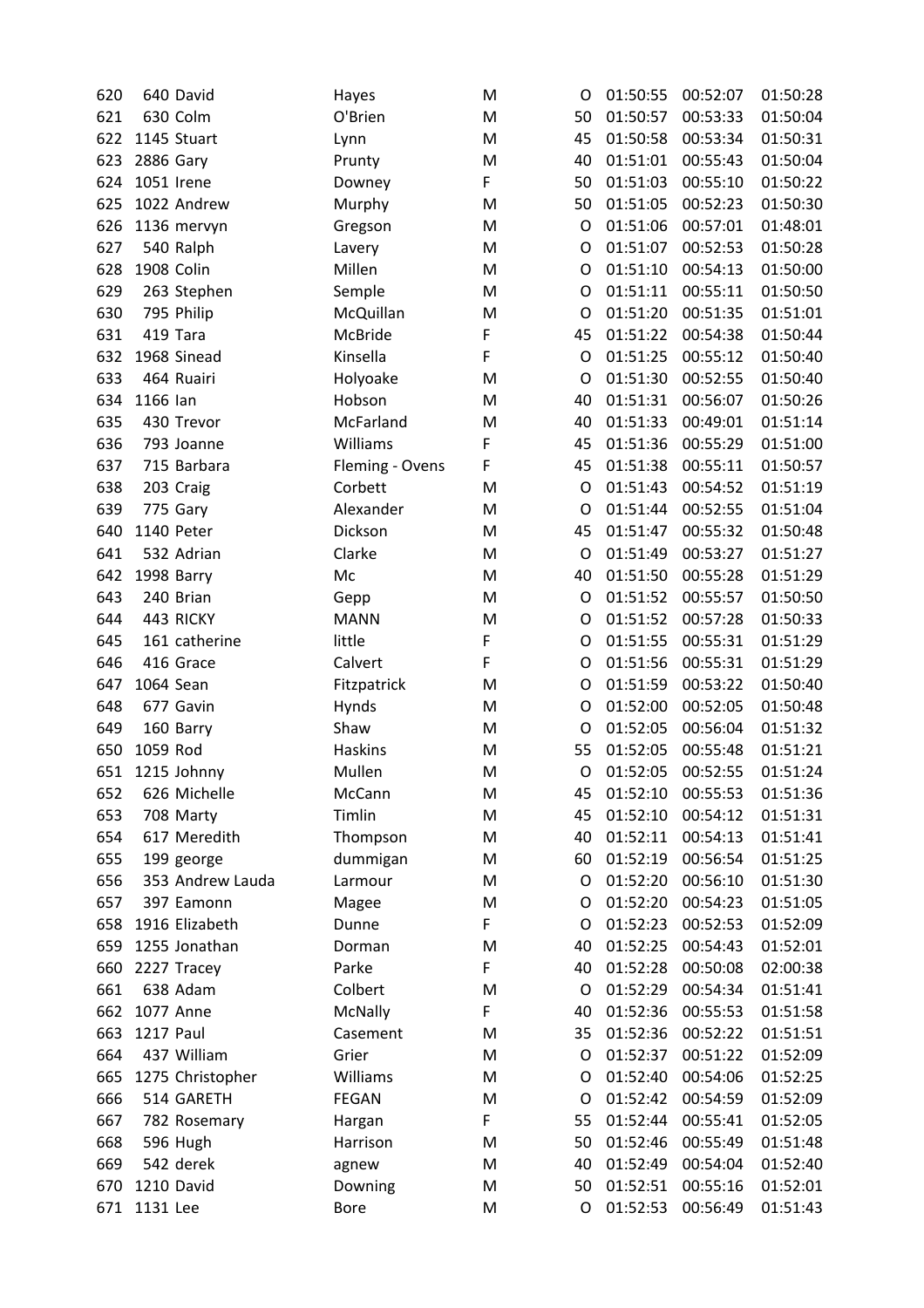| 672 |              | 101 STEPHEN      | <b>MCGRATH</b> | M      | O       | 01:52:58 | 00:55:57             | 01:51:38 |
|-----|--------------|------------------|----------------|--------|---------|----------|----------------------|----------|
| 673 |              | 714 Eugene       | Mccabe         | M      | 50      | 01:52:59 | 00:56:10             | 01:52:13 |
| 674 | 276 Tim      |                  | Gibson         | M      | 50      | 01:53:01 | 00:55:25             | 01:52:22 |
| 675 | 1040 Kim     |                  | Mckee          | F      | 50      | 01:53:05 | 00:55:48             | 01:52:43 |
| 676 |              | 134 George       | Munroe         | M      | 55      | 01:53:11 | 00:54:06             | 01:52:19 |
| 677 | 1127 Roisin  |                  | O'neill        | F      | 40      | 01:53:17 | 00:55:44             | 01:52:29 |
| 678 |              | 455 Jonathan     | Adams          | M      | $\circ$ | 01:53:18 | 00:55:54             | 01:52:25 |
| 679 |              | 108 Matthew      | Jordan         | M      | O       | 01:53:20 | 00:58:37             | 01:52:31 |
| 680 | 1079 Gareth  |                  | Carville       | M      | O       | 01:53:29 | 00:59:56             | 01:41:10 |
| 681 |              | 62 Gillian       | Strudwick      | F      | O       | 01:53:30 | 00:55:36             | 01:52:49 |
| 682 | 1951 Rachel  |                  | Stephenson     | F      | O       | 01:53:30 | 00:55:19             | 01:52:28 |
| 683 |              | 360 Diarmid      | Finnegan       | M      | O       | 01:53:31 | 00:53:46             | 01:53:00 |
| 684 | 367 paul     |                  | carlin         | M      | 40      | 01:53:32 | 00:54:54             | 01:52:21 |
| 685 | 206 Alison   |                  | Symington      | F      | 45      | 01:53:34 | 00:56:33             | 01:53:08 |
| 686 |              | 513 Andrew       | Symington      | M      | 40      | 01:53:35 | 00:55:28             | 01:53:05 |
| 687 | 683 Nigel    |                  | Keenan         | M      | O       | 01:53:37 | 00:51:13             | 01:53:19 |
| 688 |              | 849 Laurence     | Campbell       | M      | 50      | 01:53:40 | 00:56:10             | 01:52:54 |
| 689 | 189 Joanne   |                  | Coen           | F      | 45      | 01:53:41 | 00:56:33             | 01:53:14 |
| 690 | 1273 Barry   |                  | Mincher        | M      | O       | 01:53:42 | 00:54:42             | 01:52:59 |
| 691 | 2876 Siobhan |                  | Thompson       | F      | O       | 01:53:44 | 01:00:08             | 01:52:27 |
| 692 | 1148 Kathy   |                  | McKenna        | F      | O       | 01:53:45 | 00:56:08             | 01:52:54 |
| 693 | 226 Patrick  |                  | McKenna        | M      | 40      | 01:53:47 | 00:55:05             | 01:53:14 |
| 694 | 201 Una      |                  | Monaghan       | F      | O       | 01:53:49 | 00:55:06             | 01:53:32 |
| 695 |              | 278 Patricia     | Thompson       | F      | 45      | 01:53:51 | 00:55:49             | 01:53:19 |
| 696 | 1109 David   |                  | Sleith         | M      | 40      | 01:53:52 | 00:55:31             | 01:52:53 |
| 697 | 308 Liam     |                  | Gardner        | M      | O       | 01:53:55 | 00:52:07             | 01:53:28 |
| 698 |              | 1244 Christopher | Sweeney        | M      | 35      | 01:53:56 | 00:55:13             | 01:53:13 |
| 699 | 122 Brian    |                  | Atkinson       | M      | O       | 01:53:58 | 00:58:32             | 01:52:59 |
| 700 | 1048 Jim     |                  | Megoran        | M      | 50      | 01:53:58 | 00:54:00             | 01:53:10 |
| 701 | 1904 Paul    |                  | Mitchell       | M      | 45      | 01:53:59 | 00:56:06             | 01:53:32 |
| 702 | 343 Rachel   |                  | Cole           | F      | O       | 01:54:02 | 00:55:30             | 01:53:16 |
| 703 |              | 444 Marion       | <b>Brown</b>   | F      | 40      | 01:54:05 | 00:54:02             | 01:53:59 |
| 704 |              | 972 Stephen      | McParland      | M      | 40      | 01:54:07 | 00:52:57             | 01:53:42 |
| 705 | 1023 michael |                  | bacon          | M      | 45      | 01:54:16 | 00:52:51             | 01:53:42 |
| 706 | 2880 Scott   |                  | Gilliard       | M      | O       | 01:54:16 | 00:57:00             | 01:53:25 |
| 707 | 217 Colin    |                  | French         | M      | 45      | 01:54:20 | 00:54:49             | 01:53:43 |
| 708 |              | 459 Daniel-Leo   | Morgan         | M      | O       | 01:54:25 | 00:54:50             | 01:54:04 |
| 709 | 828 Lisa     |                  | Mulholland     | F      | 45      | 01:54:27 | 00:56:02             | 01:53:34 |
| 710 | 337 Clare    |                  | Rimmer         | F      | O       | 01:54:29 | 00:55:45             | 01:53:40 |
| 711 |              | 1156 MALACHY     | <b>MULLAN</b>  | M      | 45      | 01:54:29 | 00:56:07             | 01:53:24 |
| 712 | 1163 Nigel   |                  | Cassidy        | M      | 45      | 01:54:30 | 00:56:27             | 01:54:02 |
| 713 | 498 Lee      |                  | Couper         | M      | O       | 01:54:37 | 00:56:57             | 01:53:48 |
| 714 | 752 Dwyer    |                  | O'connor       | M      | 45      | 01:54:37 | 00:51:04             | 01:54:05 |
| 715 | 136 Jim      |                  | <b>Bradley</b> | M      | 55      | 01:54:38 | 00:56:28             | 01:53:46 |
| 716 | 927 Allan    |                  | Irwin          | M      | 45      | 01:54:39 | 00:57:47             | 01:53:54 |
| 717 |              | 1970 Rosemary    | Moreland       | F      | 50      | 01:54:40 |                      | 01:54:40 |
| 718 | 1161 Pauline |                  | Mullan         | F      | 40      | 01:54:41 | 00:55:54             | 01:54:19 |
| 719 | 428 Stuart   |                  | Graham         |        | O       | 01:54:43 |                      | 01:53:58 |
| 720 | 1289 Michael |                  | Lindon         | M<br>M | 40      | 01:54:43 | 00:57:01<br>00:57:46 | 01:53:15 |
| 721 | 571 James    |                  | McFarlane      | M      | O       | 01:54:44 | 00:55:33             | 01:52:27 |
|     | 202 Gerard   |                  |                |        |         | 01:54:49 |                      | 01:54:00 |
| 722 |              |                  | Jones          | M      | O       |          | 00:57:33             |          |
| 723 | 23 Philip    |                  | <b>Burn</b>    | M      | O       | 01:54:50 | 00:56:45             | 01:54:19 |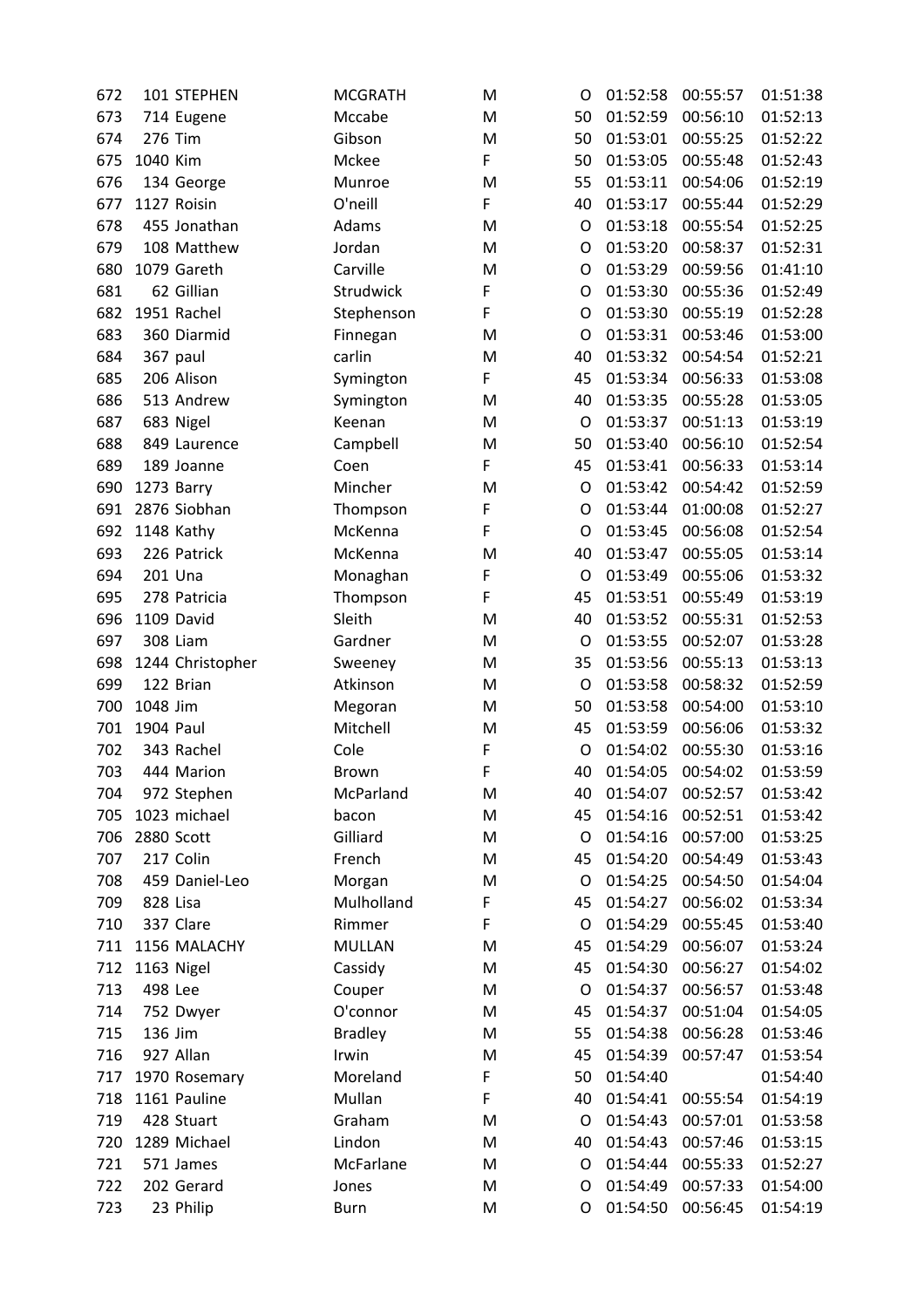| 724 | 1110 Andrea  | McCann         | F | O       | 01:54:55             | 00:56:49 | 01:53:52 |
|-----|--------------|----------------|---|---------|----------------------|----------|----------|
| 725 | 256 Janice   | Scott          | F | O       | 01:54:57             | 00:56:31 | 01:53:57 |
| 726 | 859 Paddy    | McCambridge    | M | 50      | 01:54:58             | 00:53:40 | 01:54:39 |
| 727 | 109 Norman   | Roleston       | M | 45      | 01:55:00             | 00:55:46 | 01:54:21 |
| 728 | 803 Caroline | Dinning        | F | 45      | 01:55:00             | 00:57:55 | 01:54:01 |
| 729 | 845 Peter    | Grimes         | M | 45      | 01:55:02             | 00:57:56 | 01:54:01 |
| 730 | 693 Allan    | Grant          | M | 45      | 01:55:04             | 00:55:55 | 01:54:34 |
| 731 | 938 Joanna   | Welsh          | F | 45      | 01:55:04             | 00:57:36 | 01:53:59 |
| 732 | 533 Marv     | van Niekerk    | M | 40      | 01:55:06             | 00:58:06 | 01:54:14 |
| 733 | 517 Adam     | Faloona        | M | O       | 01:55:07             | 00:57:53 | 01:54:15 |
| 734 | 705 stephen  | montgomery     | M | O       | 01:55:08             | 00:57:14 | 01:52:56 |
| 735 | 711 Maria    | McCarter       | F | 50      | 01:55:09             | 00:55:31 | 01:54:57 |
| 736 | 703 Gary     | Knox           | M | $\circ$ | 01:55:12             | 00:56:22 | 01:54:04 |
| 737 | 110 Amy      | Balfour        | F | O       | 01:55:13             | 00:56:57 | 01:54:14 |
| 738 | 993 Brian    | Murray         | M | O       | 01:55:14             | 00:56:35 | 01:54:16 |
| 739 | 939 Jane     | <b>Hughes</b>  | F | 45      | 01:55:15             | 00:57:36 | 01:54:10 |
| 740 | 627 John     | kehoe          | M | O       | 01:55:19             | 00:54:59 | 01:55:02 |
| 741 | 153 Kevin    | Kelly          | M | 40      | 01:55:25             | 00:55:12 | 01:54:40 |
| 742 | 1001 Brian   | Murray         | M | 40      | 01:55:29             | 00:58:04 | 01:54:38 |
| 743 | 401 Jason    | Irwin          | M | O       | 01:55:31             | 00:52:56 | 01:55:08 |
| 744 | 1072 Gary    | Farrell        | M | O       | 01:55:33             | 00:54:27 | 01:55:04 |
| 745 | 620 Stephen  | Dunn           | M | 40      | 01:55:34             | 00:57:11 | 01:54:28 |
| 746 | 1303 David   | Warren         | M | O       | 01:55:34             | 00:57:11 | 01:54:28 |
| 747 | 1975 Vicky   | Orr            | F | 35      | 01:55:35             | 00:58:02 | 01:54:19 |
| 748 | 581 Damian   | Monaghan       | M | O       | 01:55:51             | 00:55:32 | 01:55:05 |
| 749 | 584 Mark     | Ramsey         | M | 45      | 01:55:51             | 00:57:59 | 01:55:13 |
| 750 | 911 Karen    | McElroy        | F | O       | 01:55:51             | 00:57:58 | 01:55:12 |
| 751 | 1304 Martina | McKenna        | F | O       | 01:55:52             | 00:56:41 | 01:55:04 |
| 752 | 2892 Mark    | Johnston       | M | 40      | 01:55:52             | 00:56:26 | 01:55:23 |
| 753 | 117 Thomas   | <b>Dallas</b>  | M | O       | 01:55:53             | 00:55:53 | 01:55:42 |
| 754 | 732 Jonathan | McCambridge    | M | O       | 01:55:56             | 00:53:35 | 01:55:48 |
| 755 | 687 NEIL     | <b>JAMISON</b> | M | O       | 01:55:58             | 00:57:14 | 01:55:13 |
| 756 | 727 Mark     | Cousins        | M | O       | 01:56:00             | 00:59:14 | 01:55:11 |
| 757 | 597 Declan   | Ormsby         | M | O       | 01:56:01             | 00:55:33 | 01:55:16 |
| 758 | 481 Shirley  | McCloskey      | F | 40      | 01:56:03             | 00:56:55 | 01:55:21 |
| 759 | 758 Philip   | Craig          | M | O       | 01:56:06             | 00:53:02 | 01:55:30 |
| 760 | 1957 Gerry   | Johnston       | M | 45      | 01:56:12             | 00:56:58 | 01:55:28 |
| 761 | 739 James    | McCotter       | M | O       | 01:56:14             | 00:58:25 | 01:55:23 |
| 762 | 970 Clare    |                | F | 45      | 01:56:18             | 00:57:52 |          |
|     |              | Harvey         | F |         |                      |          | 01:55:33 |
| 763 | 80 Nadine    | Mercer         |   | O       | 01:56:19<br>01:56:19 | 00:58:38 | 01:55:45 |
| 764 | 152 Simon    | Jenkinson      | M | O       |                      | 00:58:15 | 01:55:19 |
| 765 | 822 John     | O'neill        | M | O       | 01:56:21             | 01:05:23 | 01:41:49 |
| 766 | 611 Ruth     | McDade         | F | O       | 01:56:25             | 00:57:54 | 01:55:22 |
| 767 | 224 Mark     | Rocks          | M | 50      | 01:56:26             | 00:57:40 | 01:55:10 |
| 768 | 209 Laura    | Christmann     | F | 35      | 01:56:28             | 00:58:54 | 01:55:26 |
| 769 | 154 Clare    | Carson         | F | 40      | 01:56:29             | 00:55:37 | 01:55:45 |
| 770 | 610 Emma     | McDade         | F | O       | 01:56:30             | 00:57:54 | 01:55:27 |
| 771 | 543 Lyle     | Jackson        | M | 50      | 01:56:33             | 00:56:56 | 01:56:05 |
| 772 | 531 Shane    | Belton         | M | O       | 01:56:34             | 00:56:00 | 01:56:01 |
| 773 | 817 Gavin    | <b>Boyle</b>   | M | O       | 01:56:34             | 00:57:27 | 01:55:17 |
| 774 | 100 Damien   | Ryan           | M | 40      | 01:56:36             | 00:58:05 | 01:55:45 |
| 775 | 211 John     | McGowan        | M | 50      | 01:56:39             | 00:57:27 | 01:56:02 |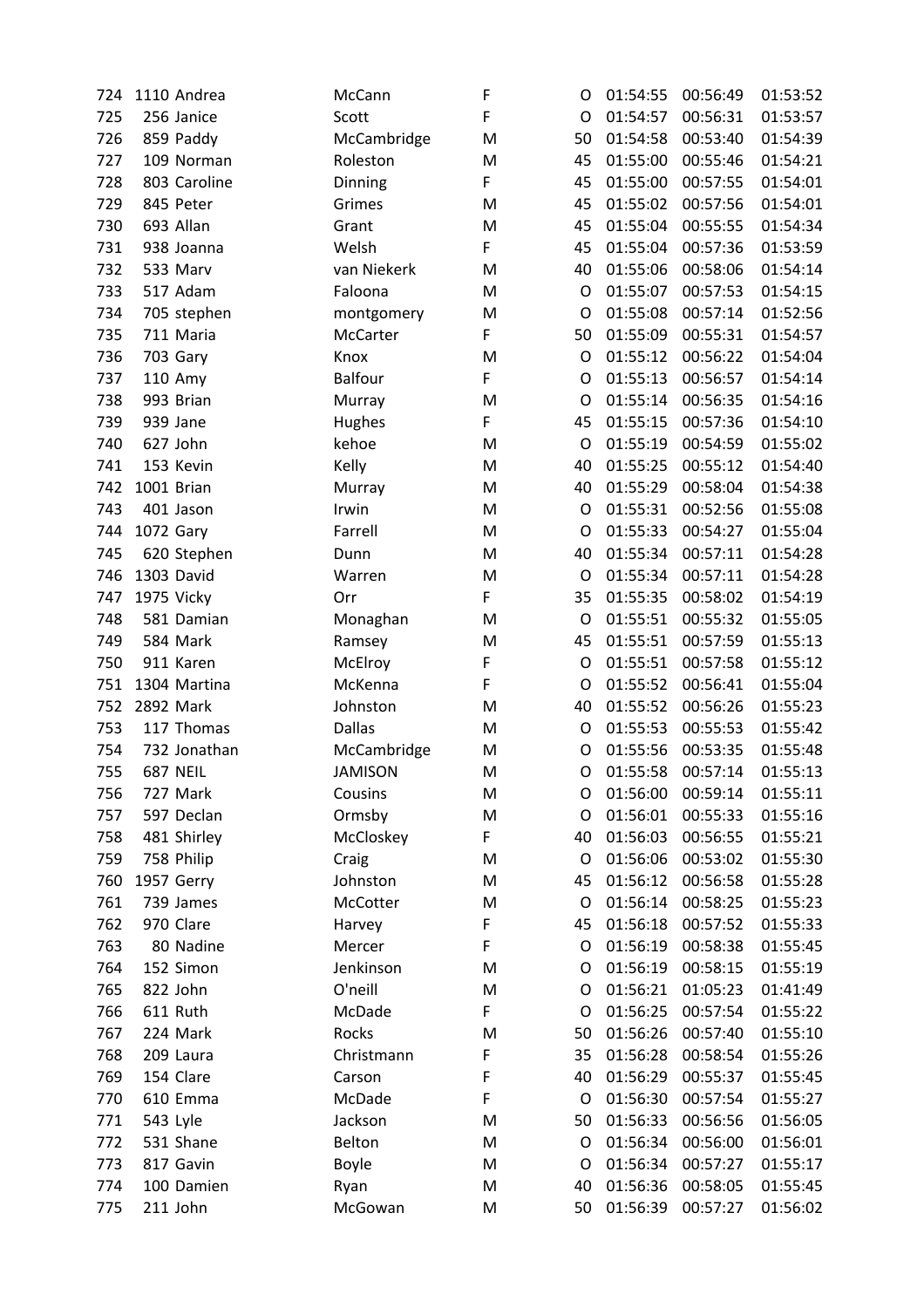| 776 | 1056 Lorna      | Fitzpatrick     | F | O  | 01:56:41 | 01:07:32 | 01:39:34 |
|-----|-----------------|-----------------|---|----|----------|----------|----------|
| 777 | 1134 William    | Wallace         | M | 40 | 01:56:42 | 00:58:08 | 01:55:49 |
| 778 | 200 Andrew      | Kime            | M | O  | 01:56:43 | 00:57:05 | 01:56:28 |
| 779 | 52 Thomas       | Hamill          | M | O  | 01:56:44 | 00:55:56 | 01:55:29 |
| 780 | 689 Trevor      | Ford            | M | O  | 01:56:49 | 00:57:00 | 01:55:52 |
| 781 | 1047 David      | Kerr            | M | O  | 01:56:55 | 00:59:19 | 01:52:00 |
| 782 | 1199 Catherine  | Farley          | F | 40 | 01:56:55 | 00:57:33 | 01:56:06 |
| 783 | 792 Stephen     | Carlisle        | M | O  | 01:56:59 | 00:57:49 | 01:55:59 |
| 784 | 746 Jonny       | Millar          | M | O  | 01:57:00 | 00:57:15 | 01:56:33 |
| 785 | 994 Deborah     | Kerr            | F | 40 | 01:57:00 | 00:59:13 | 01:56:14 |
| 786 | 120 Raymond     | doone           | M | 55 | 01:57:03 | 00:56:36 | 01:56:06 |
| 787 | 743 Danny       | <b>Browne</b>   | M | 40 | 01:57:03 | 00:53:58 | 01:56:27 |
| 788 | 1054 Claire     | Harris          | F | O  | 01:57:03 | 00:58:13 | 01:56:17 |
| 789 | 1172 Claire     | Shields         | F | 36 | 01:57:06 | 00:53:44 | 01:56:59 |
| 790 | 1323 Niall      | Ormsky          | M | O  | 01:57:06 | 00:55:32 | 01:56:21 |
| 791 | 165 Neil        | Lavery          | M | 40 | 01:57:11 | 00:55:44 | 01:56:41 |
| 792 | 642 Francine    | McFarland       | F | O  | 01:57:16 | 00:55:40 | 01:55:46 |
| 793 | 1061 Tim        | McCrory         | M | O  | 01:57:18 | 00:55:52 | 01:56:29 |
| 794 | 852 Sean        | Looby           | M | O  | 01:57:20 | 00:57:06 | 01:56:37 |
| 795 | 1195 Michael    | Donoghue        | M | O  | 01:57:21 | 00:56:57 | 01:56:21 |
| 796 | 530 Mark        | Craig           | M | 40 | 01:57:22 | 00:58:04 | 01:56:28 |
| 797 | 1937 Charlie    | McQuillan       | M | O  | 01:57:22 | 00:57:06 | 01:56:38 |
| 798 | 574 john        | harper          | M | 40 | 01:57:25 | 00:54:31 | 01:56:39 |
| 799 | 1181 Damien     | Kearney         | M | 45 | 01:57:25 | 00:58:15 | 01:56:41 |
| 800 | 465 William     | Smith           | M | 50 | 01:57:30 | 00:56:53 | 01:56:55 |
| 801 | 1015 Marguerite | Robinson        | F | 45 | 01:57:34 | 00:55:25 | 01:57:04 |
| 802 | 235 stephanie   | mcclean         | F | 40 | 01:57:39 | 00:56:58 | 01:56:59 |
| 803 | 967 Stephen     | <b>Saulters</b> | M | O  | 01:57:40 | 00:58:42 | 01:57:23 |
| 804 | 605 Marinus     | Mulholland      | M | O  | 01:57:41 | 00:54:29 | 01:56:47 |
| 805 | 1891 Ruth       | Acheson         | F | O  | 01:57:41 | 01:01:26 | 01:51:14 |
| 806 | 1151 Sonya      | <b>Beattie</b>  | F | 0  | 01:57:42 | 00:56:19 | 01:56:51 |
| 807 | 2870 Conor      | McGarvey        | M | 50 | 01:57:42 | 00:58:00 | 01:56:57 |
| 808 | 212 Craig       | Daley           | M | O  | 01:57:43 | 00:55:04 | 01:57:16 |
| 809 | 1961 lan        | Chambers        | M | 40 | 01:57:47 | 00:59:16 | 01:56:48 |
| 810 | 313 Darren      | Taggart         | M | O  | 01:57:48 | 00:57:24 | 01:56:53 |
| 811 | 718 Catherine   | Murray          | F | 45 | 01:57:49 | 00:58:57 | 01:57:29 |
| 812 | 1925 Lorraine   | Whiteway        | F | 45 | 01:57:49 | 00:58:07 | 01:57:15 |
| 813 | 1929 Derek      | Lismore         | M | 50 | 01:57:49 | 00:56:35 | 01:57:19 |
| 814 | 1228 Marie      | Kidd            | F | 45 | 01:57:50 | 00:58:05 | 01:56:39 |
| 815 | 906 MICHAEL     | <b>DOHERTY</b>  | M | 50 | 01:57:52 | 00:59:13 | 01:56:21 |
| 816 | 1250 Neil       | <b>Bailie</b>   | M | 45 | 01:57:58 | 00:56:55 | 01:57:00 |
| 817 | 53 Matthew      | <b>Baker</b>    | M | O  | 01:58:02 | 00:57:03 | 01:57:17 |
| 818 | 908 Owen        | Finnie          | M | O  | 01:58:03 | 00:54:40 | 01:57:25 |
| 819 | 157 Fiona       | Rollock         | F | O  | 01:58:06 | 00:58:06 | 01:57:10 |
| 820 | 1912 Steven     | McClung         | M | O  | 01:58:07 | 00:57:51 | 01:57:08 |
| 821 | 953 Joe         | McMahon         | M | 55 | 01:58:10 | 00:55:01 | 01:57:29 |
| 822 | 673 IAN         | SAMUELS         | M | 50 | 01:58:11 | 00:55:29 | 01:55:54 |
| 823 | 17 Glenn        | Porter          | M | O  | 01:58:12 | 00:57:52 | 01:57:56 |
| 824 | 770 Steven      | Ormsby          | M | O  | 01:58:14 | 00:55:31 | 01:57:29 |
| 825 | 931 Johnny      | Bell            | M | O  | 01:58:14 | 01:07:57 | 01:41:57 |
| 826 | 1211 Paula      | McMaster        | F | 40 | 01:58:14 | 00:57:40 | 01:57:33 |
| 827 | 168 Charles     | Allen           |   | O  | 01:58:15 |          | 01:57:41 |
|     |                 |                 | M |    |          | 00:55:37 |          |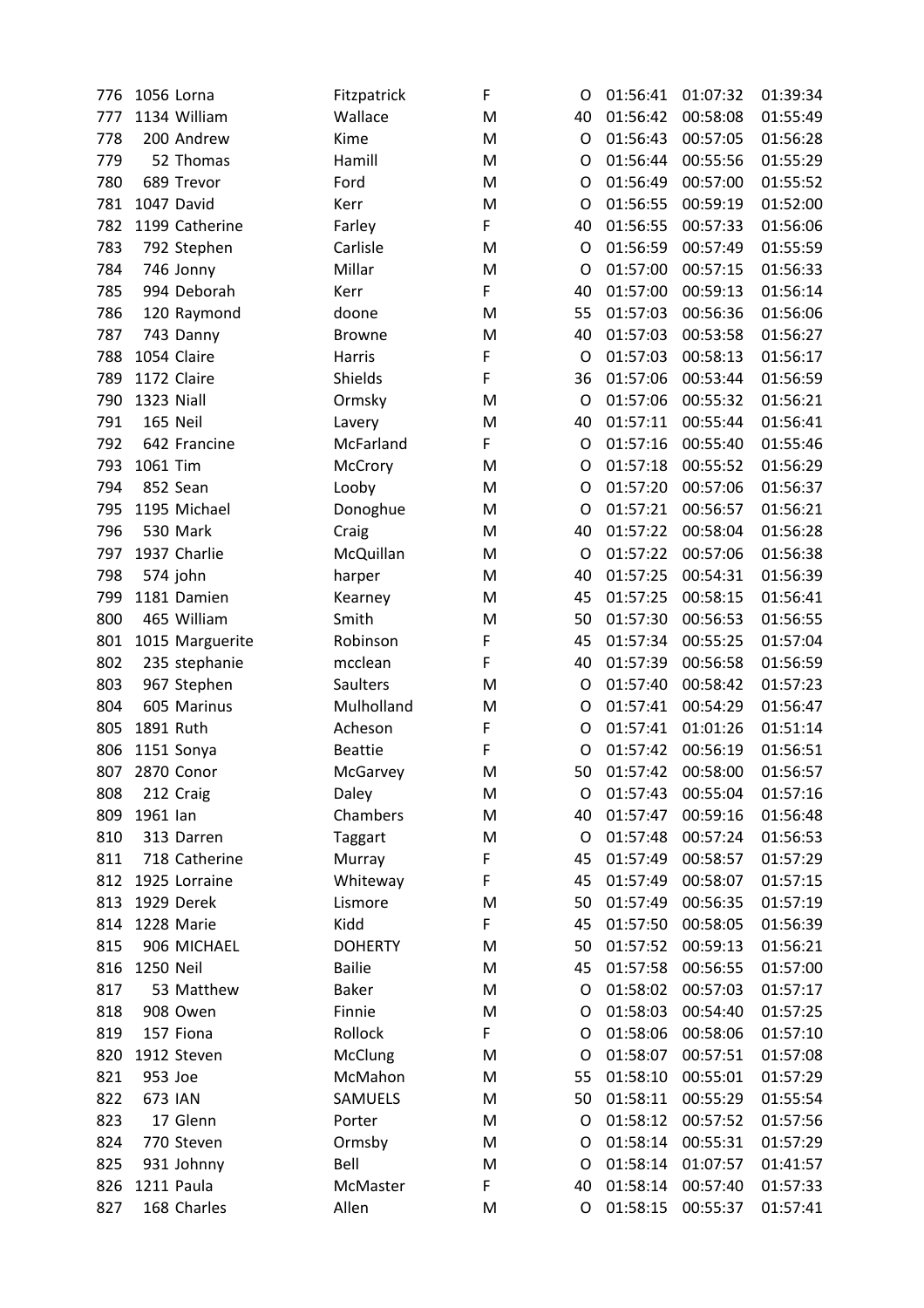| 828 |           | 438 steven       | quinn          | M | O  | 01:58:15 | 01:02:20 | 01:48:09 |
|-----|-----------|------------------|----------------|---|----|----------|----------|----------|
| 829 |           | 166 Robert       | Kernohan       | M | 40 | 01:58:16 | 00:55:36 | 01:57:42 |
| 830 |           | 167 Simon        | Turner         | M | O  | 01:58:16 | 00:55:37 | 01:57:43 |
| 831 |           | 528 Brian        | <b>McGuire</b> | M | 45 | 01:58:16 | 00:59:15 | 01:57:32 |
| 832 |           | 599 Conchobar    | O'hAodha       | M | O  | 01:58:18 | 00:55:27 | 01:57:08 |
| 833 |           | 174 Michelle     | Stubbs         | F | O  | 01:58:26 | 00:58:59 | 01:57:29 |
| 834 |           | 519 Julia        | <b>Birkett</b> | F | O  | 01:58:26 | 00:57:35 | 01:57:28 |
| 835 |           | 572 Seamus       | Mullen         | M | 40 | 01:58:27 | 00:59:16 | 01:57:17 |
| 836 |           | 2868 Stephen     | Roberts        | M | 35 | 01:58:28 | 00:58:30 | 01:57:24 |
| 837 |           | 265 Christine    | Connolly       | F | 50 | 01:58:30 | 00:58:36 | 01:57:46 |
| 838 |           | 1308 Morris      | <b>Hsiung</b>  | M | O  | 01:58:30 | 00:56:42 | 01:57:49 |
| 839 |           | 774 nigel        | porter         | M | 45 | 01:58:31 | 00:58:32 | 01:57:34 |
| 840 |           | 790 Carol        | Mcmenamin      | F | 50 | 01:58:31 | 00:57:53 | 01:57:44 |
| 841 | 1279 Dave |                  | Wylie          | M | O  | 01:58:34 | 00:55:39 | 01:58:02 |
| 842 |           | 1306 Marta       | Merlewska      | F | O  | 01:58:34 | 00:58:23 | 01:57:57 |
| 843 |           | 484 Sandra       | Drysdale       | F | O  | 01:58:36 | 00:59:14 | 01:56:34 |
| 844 |           | 336 Craig        | <b>Beattie</b> | M | O  | 01:58:37 | 01:01:03 | 01:57:05 |
| 845 |           | 783 patrick      | o'regan        | M | 55 | 01:58:39 | 00:56:30 | 01:57:47 |
| 846 |           | 1941 Yvonne      | <b>Burke</b>   | F | 40 | 01:58:40 | 01:01:08 | 01:57:51 |
| 847 |           | 190 Sean         | Rooney         | M | O  | 01:58:41 | 00:54:18 | 01:58:10 |
| 848 |           | 872 Diane        | Sheridan       | F | 40 | 01:58:41 | 00:59:19 | 01:57:43 |
| 849 |           | 2885 Brendan     | <b>Trainor</b> | F | 40 | 01:58:42 | 00:59:18 | 01:57:43 |
| 850 |           | 905 Jonathan     | Carey          | M | O  | 01:58:43 | 00:56:25 | 01:58:19 |
| 851 |           | 469 Ivor         | Russell        | M | O  | 01:58:44 | 00:54:26 | 01:58:33 |
| 852 |           | 124 David        | McIvor         | M | 45 | 01:58:47 | 00:57:12 | 01:58:22 |
| 853 |           | 813 Paddy        | <b>Brooks</b>  | M | 40 | 01:58:50 | 00:56:10 | 01:58:04 |
| 854 |           | 221 Stephen      | mccabe         | M | 40 | 01:58:51 | 00:57:44 | 01:58:15 |
| 855 |           | 1029 Sinead      | Mcgreevy       | F | O  | 01:58:53 | 00:59:06 | 01:58:03 |
| 856 |           | 944 Tanya        | Trimble        | F | 40 | 01:58:55 | 00:58:21 | 01:58:10 |
| 857 |           | 155 Andrew       | Gribben        | M | O  | 01:58:56 | 00:58:59 | 01:58:12 |
| 858 |           | 629 Gemma        | Armstrong      | F | O  | 01:58:56 | 00:59:14 | 01:58:32 |
| 859 |           | 1240 Christopher | Ben            | M | O  | 01:58:58 | 00:56:26 | 01:58:34 |
| 860 |           | 557 wendy        | mckeegan       | F | O  | 01:59:05 | 00:55:27 | 01:58:09 |
| 861 |           | 928 Alastair     | Benson         | M | O  | 01:59:06 | 00:59:15 | 01:58:18 |
| 862 |           | 1258 Martin      | O'Neill        | M | 50 | 01:59:06 | 00:59:16 | 01:58:18 |
| 863 |           | 79 Samuel        | Johnston       | M | O  | 01:59:10 | 00:59:25 | 01:58:21 |
| 864 |           | 103 Kathleen     | Diamond        | F | O  | 01:59:12 | 01:00:10 | 01:58:23 |
| 865 |           | 486 John         | Irwin          | M | O  | 01:59:12 | 01:00:09 | 01:58:18 |
| 866 |           | 921 Mark         | Kelso          | M | 40 | 01:59:18 | 01:00:42 | 01:57:37 |
| 867 |           | 502 Robert       | McFerran       | M | 50 | 01:59:26 | 00:56:15 | 01:56:41 |
| 868 |           | 282 John         | Price          | M | 60 | 01:59:29 | 00:56:20 | 01:58:50 |
| 869 |           | 1229 Shauna      | McErlean       | F | 35 | 01:59:32 | 01:00:07 | 01:58:22 |
| 870 |           | 952 Marguerite   | Rea            | F | O  | 01:59:34 | 01:00:07 | 01:58:24 |
| 871 |           | 624 Nichola      | Henderson      | F | 40 | 01:59:42 | 01:00:11 | 01:58:40 |
| 872 |           | 964 Chris        | Arnold         | M | O  | 01:59:44 | 00:58:00 | 01:57:05 |
| 873 |           | 910 Glenn        | Moffatt        | M | O  | 01:59:48 | 00:56:06 | 01:59:07 |
| 874 |           | 452 Sharon       | Mccahon        | F | O  | 01:59:49 | 00:58:09 | 01:59:28 |
| 875 |           | 802 Cliona       | Coleman        | F | O  | 01:59:49 | 00:57:51 | 01:58:48 |
| 876 |           | 741 Laura        | Mulholland     | F | O  | 01:59:55 | 00:56:46 | 01:59:24 |
| 877 |           | 522 Catherine    | Miskelly       | F | O  | 01:59:58 | 00:58:01 | 01:59:13 |
| 878 |           | 686 evelyn       | McDowell       | F | 50 | 01:59:59 | 00:59:47 | 01:58:55 |
| 879 |           | 697 Michael      | Colville       | M | 60 | 02:00:01 | 00:57:42 | 01:59:31 |
|     |           |                  |                |   |    |          |          |          |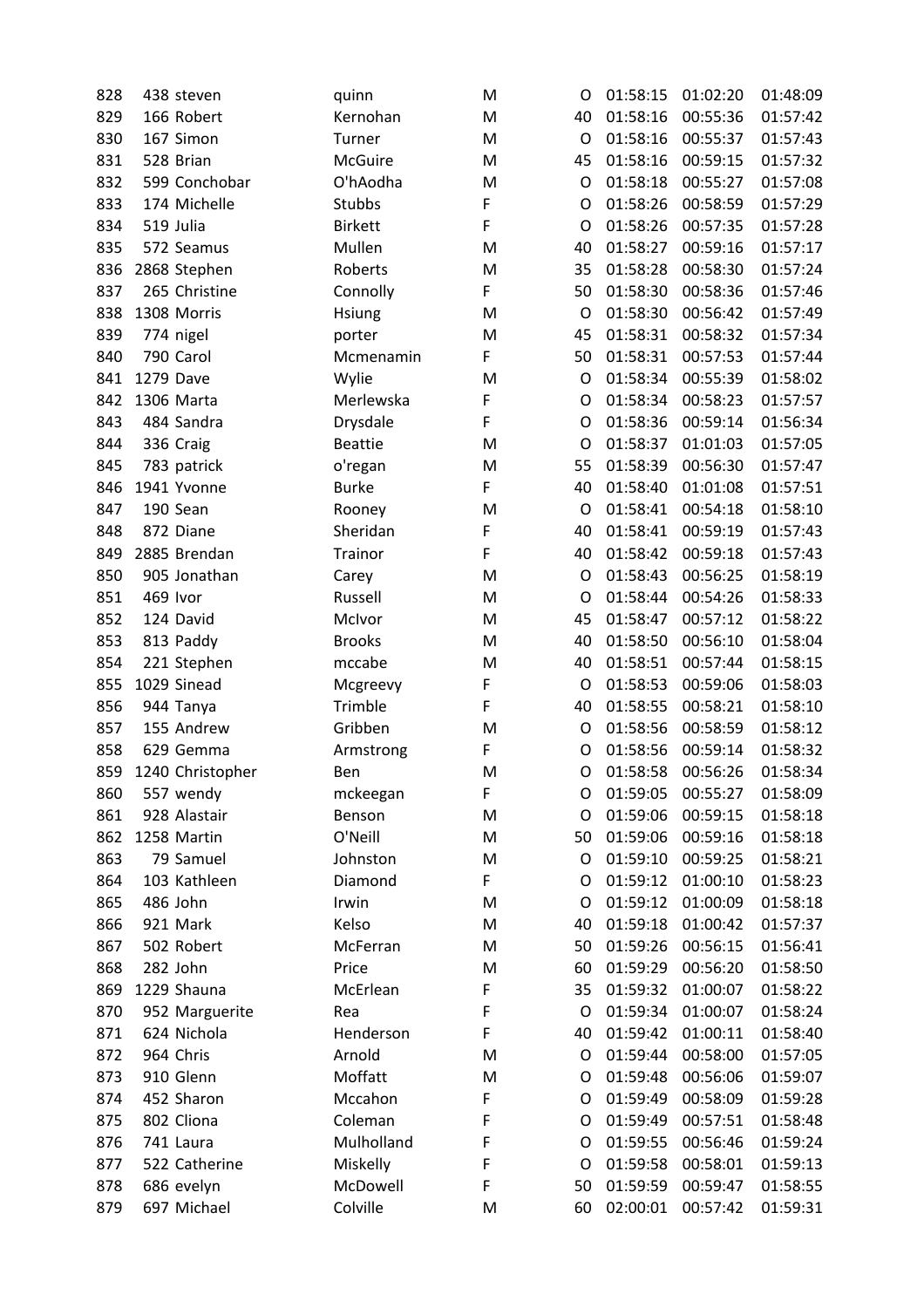| 880 | 1000 Cahir |                | King             | M | O       | 02:00:07 | 00:58:04 | 01:59:00 |
|-----|------------|----------------|------------------|---|---------|----------|----------|----------|
| 881 |            | 539 Jennifer   | Mulvenna         | F | O       | 02:00:08 | 00:56:28 | 01:59:29 |
| 882 |            | 404 Maria      | Morris           | F | O       | 02:00:21 | 00:59:23 | 01:59:11 |
| 883 |            | 355 Gary       | Strain           | M | 45      | 02:00:23 | 00:58:56 | 01:59:33 |
| 884 |            | 344 Richard    | Curlett          | M | O       | 02:00:26 | 01:01:09 | 01:58:54 |
| 885 |            | 294 jason      | fullen           | M | O       | 02:00:30 | 01:00:24 | 01:59:21 |
| 886 | 1918 Peter |                | Conn             | M | O       | 02:00:31 | 01:01:10 | 01:58:59 |
| 887 |            | 436 kathleen   | forsythe         | F | O       | 02:00:33 | 00:57:48 | 02:00:20 |
| 888 |            | 997 Janice     | Smyth            | F | 40      | 02:00:34 | 00:56:33 | 01:59:52 |
| 889 |            | 576 Brian      | Rooney           | M | O       | 02:00:36 | 00:59:06 | 01:57:06 |
| 890 | 145 Paul   |                | McClurkin        | M | 40      | 02:00:37 | 00:54:21 | 02:00:07 |
| 891 |            | 595 Gary       | McAreavey        | M | O       | 02:00:42 | 00:59:14 | 01:59:38 |
| 892 | 1276 Gus   |                | Lennon           | M | 50      | 02:00:43 | 00:54:02 | 01:59:59 |
| 893 |            | 396 Jenny      | Mullan           | F | O       | 02:00:47 | 00:59:51 | 01:59:40 |
| 894 |            | 1307 Maurice   | Simpson          | M | O       | 02:00:48 | 00:53:15 | 02:00:23 |
| 895 | 1286 Paul  |                | Humphreys        | M | 35      | 02:00:55 | 01:02:31 | 01:56:54 |
| 896 | 1214 Jeff  |                | Hull             | M | 50      | 02:00:59 | 00:58:03 | 02:00:27 |
| 897 |            | 695 Christine  | neeson           | F | 40      | 02:01:00 | 01:00:12 | 02:00:17 |
| 898 |            | 749 JACQUELINE | <b>NICHOLL</b>   | F | O       | 02:01:02 | 00:58:54 | 02:00:16 |
| 899 |            | 156 Andy       | Robinson         | M | $\circ$ | 02:01:03 | 00:58:22 | 02:00:19 |
| 900 |            | 760 martin     | brady            | M | 40      | 02:01:16 | 00:58:04 | 02:00:36 |
| 901 |            | 507 John       | Marquess         | M | 45      | 02:01:19 | 00:56:34 | 02:00:57 |
| 902 |            | 579 Lucia      | Paludova         | F | O       | 02:01:36 | 01:03:25 | 02:00:38 |
| 903 |            | 1041 Gerard    | Smith            | M | 40      | 02:01:50 | 00:59:17 | 02:00:33 |
| 904 |            | 545 Brigid     | Quinn            | F | 65      | 02:01:53 | 01:00:55 | 02:00:55 |
| 905 |            | 598 Sean       | O'hAodha         | M | 55      | 02:01:54 | 01:01:22 | 02:00:42 |
| 906 |            | 879 JAMES      | <b>TAFFE</b>     | M | 40      | 02:01:56 | 00:57:03 | 02:01:18 |
| 907 |            | 138 Jonathan   | Knight           | M | O       | 02:01:59 | 00:57:43 | 02:01:06 |
| 908 | 1979 Lisa  |                | Doherty          | F | O       | 02:02:00 | 00:59:44 | 02:01:36 |
| 909 |            | 194 anne       | donnelly         | F | 60      | 02:02:06 | 00:58:02 | 02:01:48 |
| 910 |            | 137 Roisin     | Devlin           | F | O       | 02:02:10 | 00:58:38 | 02:01:41 |
| 911 |            | 89 alan        | Adair            | M | 40      | 02:02:11 | 01:02:07 | 02:00:57 |
| 912 |            | 799 amanda     | boyd             | F | O       | 02:02:11 | 00:59:18 | 02:01:23 |
| 913 |            | 431 ROBYN      | <b>MCCLIMOND</b> | M | O       | 02:02:14 | 00:58:21 | 02:02:01 |
| 914 |            | 432 Linda      | Cummins          | F | O       | 02:02:15 | 00:58:21 | 02:02:01 |
| 915 |            | 767 Andrew     | Davidson         | M | O       | 02:02:23 | 00:58:14 | 02:01:29 |
| 916 |            | 885 Mark       | Lieghio          | M | 40      | 02:02:27 | 01:02:05 | 01:55:08 |
| 917 |            | 334 Aoibhinn   | Corrigan         | F | O       | 02:02:30 | 00:59:08 | 02:01:54 |
| 918 |            | 129 Leah       | Hobson           | F | O       | 02:02:36 | 01:01:42 | 02:02:05 |
| 919 |            | 163 Emma       | McKee            | F | O       | 02:02:37 | 01:01:42 | 02:02:05 |
| 920 |            | 477 Julie-anne | Caughey          | F | 40      | 02:02:40 |          | 02:01:57 |
| 921 |            | 615 Janet      | Campbell         | F | O       | 02:02:50 | 00:58:10 | 02:01:46 |
| 922 |            | 338 diane      | woods            | F | 50      | 02:02:55 | 00:59:03 | 02:02:11 |
| 923 |            | 271 Rachel     | Galbraith        | F | 40      | 02:02:56 | 00:59:14 | 02:01:59 |
| 924 |            | 652 Jason      | Fisher           | M | 45      | 02:02:56 | 00:59:14 | 02:02:00 |
| 925 |            | 1162 Gerry     | Stewart          | M | 45      | 02:02:57 | 00:58:53 | 02:02:17 |
| 926 |            | 251 Tze Wan    | Law              | F | 45      | 02:03:03 | 01:03:43 | 02:01:12 |
| 927 |            | 649 Alison     | Foster           | F | 40      | 02:03:04 | 01:02:07 | 02:02:15 |
| 928 |            | 650 Allan      | Foster           | M | 40      | 02:03:04 | 01:02:07 | 02:02:15 |
| 929 |            | 368 Anna       | Brown            | F | O       | 02:03:07 | 01:00:48 | 02:03:57 |
| 930 |            | 561 Dechlan    | Haughian         | M | 50      | 02:03:08 | 01:00:29 | 02:01:51 |
| 931 | 1986 Chris |                | Leitch           | M | O       | 02:03:08 | 00:59:24 | 02:01:58 |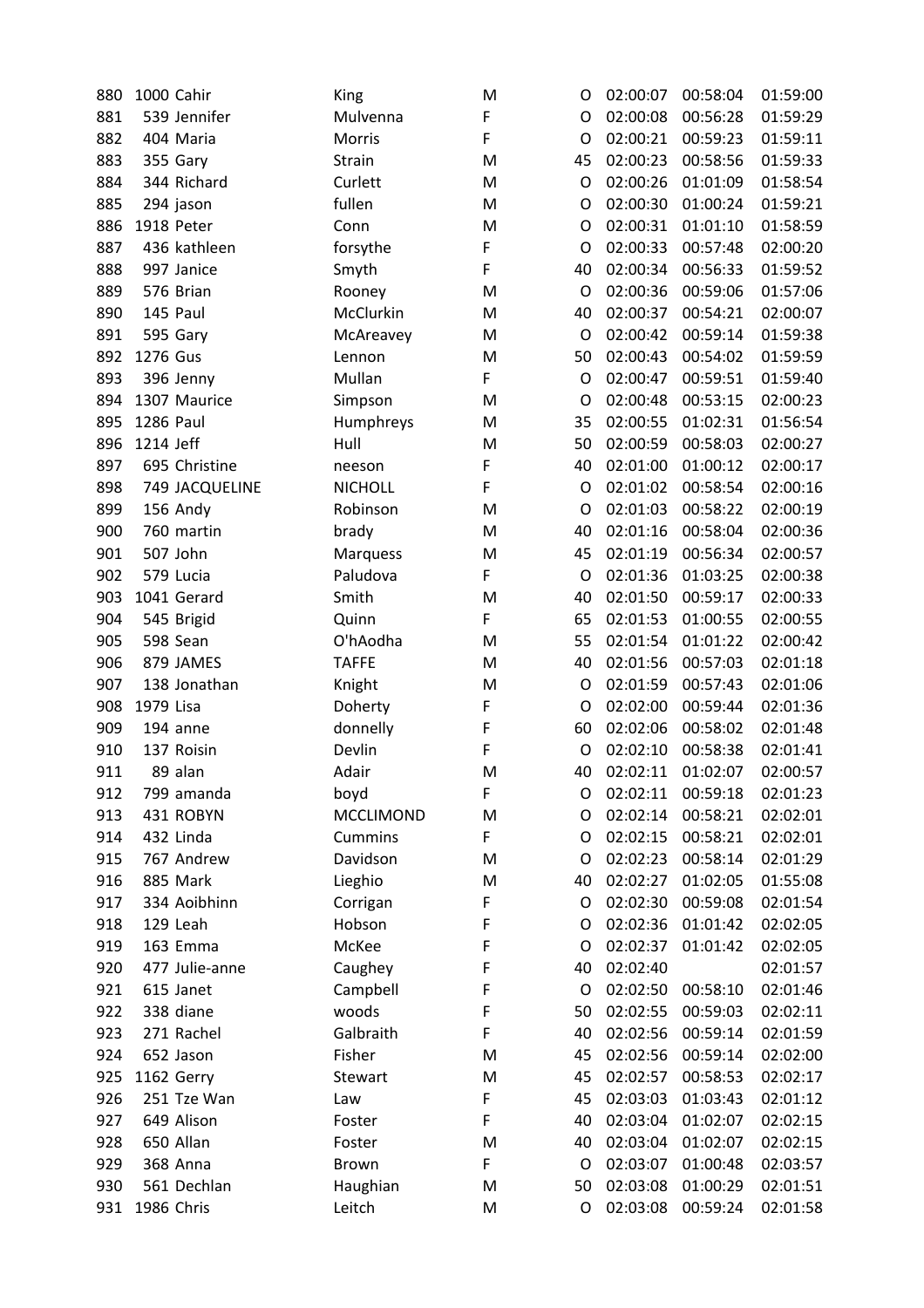| 932 | 389 Jim   |                     | Marcus                | M | O  | 02:03:09 | 00:59:18 | 02:02:04 |
|-----|-----------|---------------------|-----------------------|---|----|----------|----------|----------|
| 933 |           | 559 Desi            | O'Neill               | M | 45 | 02:03:10 | 01:01:09 | 02:02:01 |
| 934 |           | 36 Christine        | Clarke                | F | 40 | 02:03:14 | 01:00:02 | 02:02:20 |
| 935 |           | 490 peter           | white                 | M | 45 | 02:03:20 | 00:59:22 | 02:02:11 |
| 936 |           | 676 Danny           | Mageean               | M | 45 | 02:03:23 | 01:04:51 | 01:53:38 |
| 937 |           | 57 Jennifer         | Mcbride               | F | O  | 02:03:26 | 01:02:18 | 02:02:15 |
| 938 |           | 146 Andrew          | Clarke                | M | O  | 02:03:26 | 01:03:47 | 01:59:59 |
| 939 |           | 765 Peter           | Gallen                | M | 50 | 02:03:28 | 00:56:51 | 02:02:40 |
| 940 |           | 1193 Alison         | O'Hagan               | F | 45 | 02:03:29 | 01:02:23 | 02:02:18 |
| 941 |           | 873 Suzanne         | Simpson               | F | O  | 02:03:30 | 01:01:32 | 02:02:49 |
| 942 |           | 114 John            | Healy                 | M | 45 | 02:03:31 | 00:59:13 | 02:03:01 |
| 943 |           | 328 Mary            | McArdle               | F | 50 | 02:03:32 | 01:02:23 | 02:02:21 |
| 944 |           | 823 Irvine          | moorehead             | M | 65 | 02:03:33 | 00:59:06 | 02:03:09 |
| 945 |           | 875 Stuart          | Dickinson             | M | O  | 02:03:33 | 00:59:49 | 02:02:45 |
| 946 |           | 800 Moira           | Hamilton              | F | 55 | 02:03:39 | 01:03:22 | 02:02:24 |
| 947 |           | 546 Phily           | Irvine                | M | O  | 02:03:43 | 00:58:01 | 02:02:59 |
| 948 |           | 198 David           | <b>Boyle</b>          | M | O  | 02:03:47 | 01:00:16 | 02:02:43 |
| 949 |           | 301 Colette         | whyte                 | F | 40 | 02:03:58 | 01:00:13 | 02:02:41 |
| 950 | 1967 John |                     | Whyte                 | M | 40 | 02:03:58 | 01:00:13 | 02:02:42 |
| 951 |           | 1977 Gareth         | Creaney               | M | 45 | 02:04:02 | 01:01:27 | 02:03:02 |
| 952 |           | 274 Majella         | Corrigan              | F | 40 | 02:04:09 | 01:00:54 | 02:03:24 |
| 953 |           | 1012 Cristin        | Ryan                  | F | O  | 02:04:09 | 00:59:39 | 02:03:28 |
| 954 |           | 349 Graeme          | Hogg                  | M | O  | 02:04:13 | 00:56:00 | 02:04:07 |
| 955 |           | 805 Clare           | Mcguinness            | F | O  | 02:04:13 | 01:03:15 | 02:03:16 |
| 956 |           | 234 Andrew          | Johnston              | M | O  | 02:04:19 | 00:59:28 | 02:04:03 |
| 957 |           | 90 Keith            | Reilly                | M | O  | 02:04:21 | 01:02:19 | 02:03:11 |
| 958 |           | 314 Stephen         | Clarke                | M | O  | 02:04:21 | 01:01:50 | 02:03:14 |
| 959 |           | 316 John            | McShane               | M | O  | 02:04:22 | 01:01:50 | 02:03:14 |
| 960 |           | 7 Denise            | Shaw                  | F | O  | 02:04:23 | 00:59:20 | 02:03:40 |
| 961 |           | 306 Pauline         | Carey                 | F | 40 | 02:04:30 | 01:00:47 | 02:03:35 |
| 962 |           | 961 Tom             | Duff                  | M | 40 | 02:04:34 | 01:00:23 | 02:03:26 |
| 963 |           | 744 Karen           | Hunter                | F | 45 | 02:04:35 | 01:02:14 | 02:03:45 |
| 964 |           | 999 grainne         | crilly                | F | 45 | 02:04:35 | 01:04:34 | 02:03:24 |
| 965 |           | 1089 Andrew         | Park                  | M | O  | 02:04:35 | 01:02:34 | 02:03:31 |
| 966 |           | 243 Eugene          | O'Connor              | M | 45 | 02:04:37 | 01:04:29 | 02:03:24 |
| 967 |           | 895 Glenn           |                       | M | O  | 02:04:41 | 00:58:56 |          |
|     |           | <b>1111 PAUL</b>    | Watterson             |   |    |          |          | 02:03:49 |
| 968 |           |                     | <b>BRENNAN</b>        | M | 50 | 02:04:44 | 00:59:57 | 02:03:23 |
| 969 |           | 969 Michael         | Walsh                 | M | 40 | 02:04:47 | 01:00:23 | 02:03:39 |
| 970 |           | 130 Paul            | Armstrong             | M | 45 | 02:04:52 | 01:02:53 | 02:03:30 |
| 971 |           | 913 Noel            | Moan Snr              | M | 60 | 02:04:55 | 01:01:19 | 02:04:32 |
| 972 |           | 902 Wesley          | Maguire               | M | 45 | 02:05:00 | 00:58:52 | 02:04:17 |
| 973 |           | 2889 Thomas         | Spratt                | M | O  | 02:05:01 | 01:01:41 | 02:04:03 |
| 974 |           | 370 Odhran          | Lynch                 | M | O  | 02:05:03 | 00:59:14 | 02:04:19 |
| 975 |           | 1263 Andrew William | Neeson                | M | 40 | 02:05:10 | 00:55:28 | 02:04:35 |
| 976 | 1924 Neil |                     | Hunter                | M | 40 | 02:05:10 | 00:58:49 | 02:04:15 |
| 977 | 1898 Paul |                     | McAdam                | M | O  | 02:05:14 | 01:04:18 | 02:04:01 |
| 978 |           | 29 Simon            | Donaldson             | M | O  | 02:05:26 | 00:58:45 | 02:04:50 |
| 979 |           | 207 Scott           | Donaldson             | M | O  | 02:05:26 | 00:58:45 | 02:04:49 |
| 980 |           | 894 Kathryn         | <b>Robinson Getty</b> | F | O  | 02:05:40 | 01:00:44 | 02:04:52 |
| 981 |           | 329 Kathryn         | Kerr                  | F | 40 | 02:05:45 | 01:03:33 | 02:04:39 |
| 982 |           | 330 Anne            | O'Hara                | F | O  | 02:05:45 | 01:03:33 | 02:04:39 |
| 983 |           | 778 Kieran          | McGovern              | M | 55 | 02:05:48 | 00:57:45 | 02:05:39 |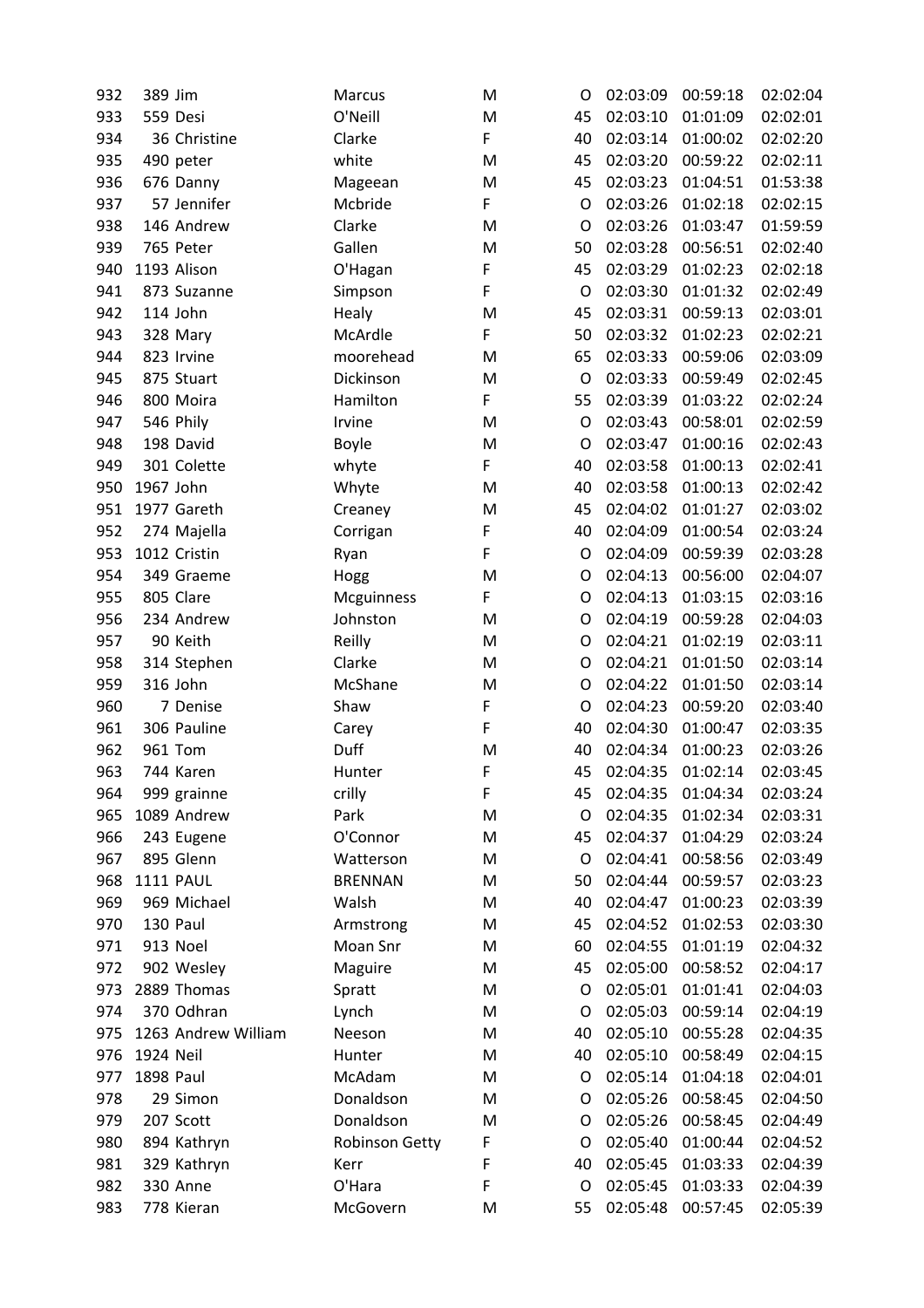| 984  |            | 379 Dawn       | Beresford        | F | 40 | 02:06:01 | 00:59:11 | 02:05:16 |
|------|------------|----------------|------------------|---|----|----------|----------|----------|
| 985  |            | 1241 Joanne    | O'Donnell        | F | 40 | 02:06:19 | 01:00:57 | 02:05:25 |
| 986  |            | 451 margaret   | rowntree         | F | 55 | 02:06:27 | 01:01:29 | 02:05:46 |
| 987  |            | 183 colin      | mcdonnell        | M | 45 | 02:06:30 | 01:02:13 | 02:05:21 |
| 988  |            | 1232 Richard   | McCullough       | M | O  | 02:06:32 | 01:04:44 | 01:57:10 |
| 989  |            | 1978 Andrea    | Sweetlove        | F | 35 | 02:06:35 | 00:59:59 | 02:06:12 |
| 990  | 1106 Gary  |                | Alcorn           | M | O  | 02:06:37 | 01:02:26 | 02:03:35 |
| 991  |            | 1105 Kristofor | Mayell           | M | O  | 02:06:38 | 01:02:26 | 02:03:34 |
| 992  |            | 197 Michael    | Loughran         | M | 55 | 02:06:40 | 01:03:23 | 02:05:26 |
| 993  |            | 380 Mark       | Orr              | M | O  | 02:06:40 | 00:58:42 | 02:06:28 |
| 994  |            | 296 Margaret   | Edgar            | F | 50 | 02:06:46 | 00:59:48 | 02:06:03 |
| 995  |            | 801 Stephen    | Dowds            | M | O  | 02:06:48 | 01:02:31 | 02:05:31 |
| 996  |            | 408 Jennifer   | Hughes           | F | O  | 02:06:49 | 01:03:01 | 02:05:59 |
| 997  |            | 409 Marisha    | McCann           | F | O  | 02:06:49 | 01:03:01 | 02:05:59 |
| 998  |            | 392 Debbie     | Nicholl          | F | 45 | 02:06:52 | 01:02:55 | 02:06:15 |
| 999  |            | 996 Rachael    | McKendry         | F | 40 | 02:06:55 | 01:04:34 | 02:05:45 |
| 1000 | 1103 Ciara |                | Hoey             | F | O  | 02:06:55 | 01:00:37 | 02:04:24 |
| 1001 |            | 1180 Laura     | McConville       | F | O  | 02:06:55 | 01:00:37 | 02:04:24 |
| 1002 |            | 771 Ciara      | Mackenzie        | F | 40 | 02:07:00 | 01:01:35 | 02:06:08 |
| 1003 |            | 634 Paul       | Maddox           | M | 45 | 02:07:02 | 00:58:20 | 02:06:21 |
| 1004 |            | 48 John        | Gray             | M | 60 | 02:07:05 | 00:59:16 | 02:06:12 |
| 1005 |            | 1889 Laura     | <b>McGrellis</b> | F | O  | 02:07:06 | 01:02:56 | 02:06:10 |
| 1006 |            | 356 John       | Mbayo            | M | 40 | 02:07:15 | 01:00:26 | 02:06:14 |
| 1007 |            | 788 Jane       | Rowe             | F | 45 | 02:07:18 | 01:00:35 | 02:06:27 |
| 1008 | 814 Ivor   |                | Robinson         | M | 55 | 02:07:20 | 01:00:44 | 02:06:19 |
| 1009 |            | 8 Louise       | Conlin           | F | O  | 02:07:24 | 01:03:02 | 02:06:36 |
| 1010 |            | 1933 Suzanne   | Stanley          | F | O  | 02:07:25 | 01:02:05 | 02:06:32 |
| 1011 |            | 441 Lindsey    | Johnston         | F | O  | 02:07:28 | 01:04:08 | 02:06:18 |
| 1012 |            | 646 Gareth     | Evans            | M | O  | 02:07:33 | 00:58:11 | 02:06:35 |
| 1013 |            | 707 Anne Marie | McVeigh          | F | O  | 02:07:36 | 01:01:13 | 02:07:16 |
| 1014 |            | 1284 David     | <b>Billings</b>  | M | 45 | 02:07:37 | 01:00:12 | 02:06:35 |
| 1015 |            | 772 karen      | ritchie          | F | 40 | 02:07:38 | 01:02:07 | 02:06:39 |
| 1016 |            | 962 Katherine  | Yarr             | F | O  | 02:07:39 | 01:03:47 | 02:02:46 |
| 1017 |            | 963 Alister    | Simpson          | M | O  | 02:07:39 | 01:03:48 | 02:02:46 |
| 1018 |            | 787 Jacqueline | King             | F | 40 | 02:07:41 | 01:02:15 | 02:06:42 |
| 1019 |            | 400 Paul       | Quinn            | M | O  | 02:07:43 | 00:59:17 | 02:06:53 |
| 1020 |            | 50 Kathryn     | Eagleson         | F | 40 | 02:07:45 | 01:00:08 | 02:06:49 |
| 1021 |            | 804 shiree     | brennan          | F | O  | 02:07:47 | 01:03:15 | 02:06:50 |
| 1022 | 1886 John  |                | McCullough       | M | O  | 02:07:51 | 00:59:56 | 02:07:08 |
| 1023 |            | 258 George     | Morrow           | M | 65 | 02:07:55 | 01:04:07 | 02:06:48 |
| 1024 |            | 1317 Carol-Lee | Heary            | F | 35 | 02:08:07 | 01:03:14 | 02:07:18 |
| 1025 |            | 1062 Eileen    | mccaw            | F | 55 | 02:08:09 | 00:58:55 | 02:07:25 |
| 1026 |            | 250 Wai Tak    | Cheung           | M | 50 | 02:08:10 | 01:03:48 | 02:06:19 |
| 1027 |            | 1188 Team      | Kerr             | W |    | 02:08:15 | 01:01:04 | 02:10:48 |
| 1028 |            | 318 Vivienne   | Scott            | F | O  | 02:08:16 | 01:01:35 | 02:07:17 |
| 1029 |            | 1149 Michael   | Murphy           | M | 55 | 02:08:20 | 01:05:14 | 02:07:08 |
| 1030 |            | 1272 Mark      | <b>Taggart</b>   | M | O  | 02:08:21 | 00:59:22 | 02:07:44 |
| 1031 |            | 210 CAROLINE   | <b>WALKER</b>    | F | 40 | 02:08:30 | 01:04:19 | 02:07:56 |
| 1032 |            | 549 Fiona      | Dickson          | F | 45 | 02:08:32 | 01:03:08 | 02:07:28 |
| 1033 | 2883 Ceira |                | Eakin            | F | 35 | 02:08:35 | 01:04:19 | 02:08:01 |
| 1034 |            | 734 Alan       | Hill             | M | O  | 02:08:38 | 00:59:17 | 02:07:58 |
| 1035 |            | 1096 Gareth    | Morrison         | M | O  | 02:08:42 | 00:59:23 | 02:07:51 |
|      |            |                |                  |   |    |          |          |          |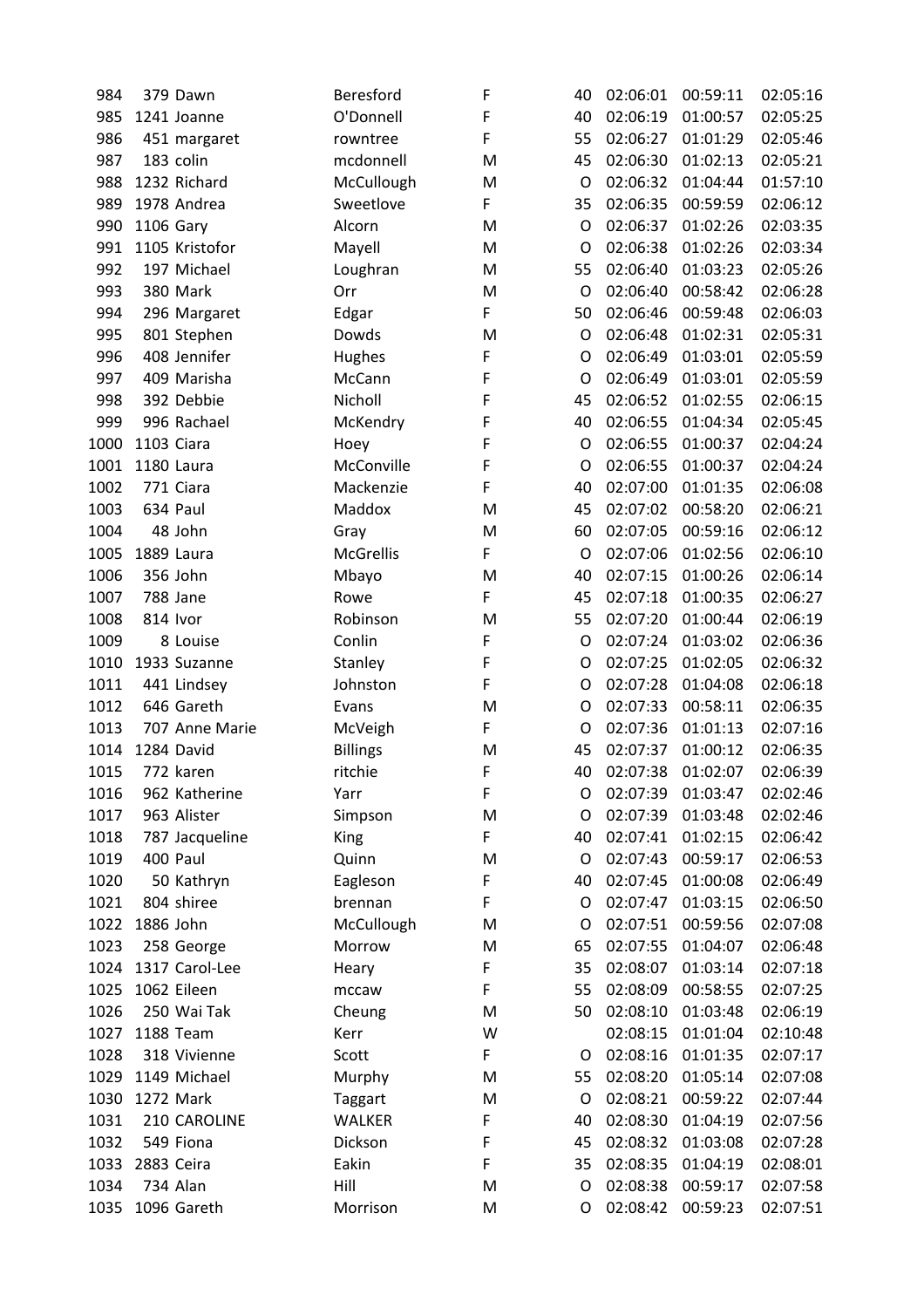| 1036 |           | 1066 tracy     | symington         | F | 40      | 02:08:43 | 01:02:16 | 02:07:27 |
|------|-----------|----------------|-------------------|---|---------|----------|----------|----------|
| 1037 |           | 1137 Collette  | <b>MAGUIRE</b>    | F | 45      | 02:08:46 | 01:02:42 | 02:08:38 |
| 1038 |           | 668 teresa     | mark              | F | 40      | 02:08:48 | 01:01:39 | 02:07:47 |
| 1039 |           | 142 alex       | stewart           | M | O       | 02:08:50 | 00:58:21 | 02:08:23 |
| 1040 |           | 748 Richard    | Moore             | M | O       | 02:08:51 | 01:02:59 | 02:08:08 |
| 1041 |           | 104 Catherine  | Boyd              | F | O       | 02:08:52 | 01:02:32 | 02:08:09 |
| 1042 |           | 405 wendy      | macaulay          | F | 45      | 02:08:54 | 01:03:38 | 02:08:10 |
| 1043 |           | 737 Stephen    | Whinnery          | M | $\circ$ | 02:09:09 | 01:00:44 | 02:08:18 |
| 1044 |           | 973 Aaron      | Anderson          | M | O       | 02:09:10 | 01:11:21 | 01:52:29 |
| 1045 |           | 1086 Alexander | Safranko          | M | O       | 02:09:12 | 00:56:39 | 02:08:29 |
| 1046 |           | 30 Deana       | Harvey            | F | O       | 02:09:13 | 01:01:53 | 02:08:13 |
| 1047 | 2874 Paul |                | Brannigan         | M | 55      | 02:09:16 | 01:01:38 | 02:08:35 |
| 1048 |           | 821 rachel     | fox               | F | O       | 02:09:28 | 01:03:45 | 02:08:24 |
| 1049 |           | 497 John       | Canavan           | M | O       | 02:09:39 | 01:02:34 | 02:08:02 |
| 1050 |           | 664 malachy    | mcveigh           | M | 50      | 02:09:42 | 01:02:53 | 02:08:39 |
| 1051 |           | 665 danny      | McVeigh           | F | 50      | 02:09:42 | 01:02:53 | 02:08:38 |
| 1052 |           | 347 Siobhan    | Freeman           | F | O       | 02:09:52 | 01:01:28 | 02:08:34 |
| 1053 |           | 214 Jonathan   | Fay               | M | O       | 02:10:00 | 01:00:42 | 02:09:36 |
| 1054 |           | 1266 Dominic   | Watt              | M | 45      | 02:10:03 | 01:08:15 | 02:04:51 |
| 1055 |           | 609 Niamh      | Owens             | F | $\circ$ | 02:10:06 | 01:00:37 | 02:09:11 |
| 1056 |           | 147 Rodney     | McCaughey         | M | 40      | 02:10:20 | 01:03:47 | 02:06:53 |
| 1057 |           | 374 Jessica    | Wilson            | F | O       | 02:10:30 | 01:01:40 | 02:09:18 |
| 1058 |           | 406 edna       | corbett           | F | 50      | 02:10:37 | 00:59:13 | 02:09:54 |
| 1059 |           | 222 Lynne      | Holmes            | F | O       | 02:10:39 | 00:59:28 | 02:10:22 |
| 1060 |           | 378 Hannah     | Holmes            | F | O       | 02:10:39 | 00:59:28 | 02:10:22 |
| 1061 |           | 1311 David     | McGimpsey         | M | 60      | 02:10:42 | 01:02:43 | 02:10:01 |
| 1062 |           | 989 Ben        | Galbraith         | M | O       | 02:10:50 | 01:06:18 | 02:09:34 |
| 1063 |           | 1910 Brendan   | McLaughlin        | M | 65      | 02:10:52 | 01:00:25 | 02:09:57 |
| 1064 |           | 177 Mark       | Nicholl           | M | 45      | 02:10:56 | 00:58:23 | 02:10:28 |
| 1065 |           | 1209 James     | Quinn             | M | 45      | 02:10:56 | 00:59:49 | 02:10:20 |
| 1066 |           | 613 Rosaleen   | Duffy             | F | O       | 02:10:57 | 01:01:40 | 02:10:05 |
| 1067 |           | 489 barry      | O'Reilly          | M | 40      | 02:11:00 | 00:58:29 | 02:10:04 |
| 1068 |           | 511 Raymond    | McCullough        | M | 50      | 02:11:03 | 01:03:00 | 02:09:55 |
| 1069 |           | 900 Robert     | Humphreys         | M | O       | 02:11:07 | 01:06:10 | 02:07:20 |
| 1070 |           | 1090 Sabrina   | Mulholland        | F |         | 02:11:18 | 01:07:03 | 02:04:52 |
| 1071 |           | 947 Aoife      | Mcgranaghan       | F | O       | 02:11:20 | 01:02:53 | 02:10:17 |
| 1072 |           | 1947 Carleen   | Thompson          | F | O       | 02:11:20 | 01:02:54 | 02:10:17 |
| 1073 |           | 85 John        | Dornan            | M | O       | 02:11:23 | 01:04:24 | 02:10:18 |
| 1074 |           | 776 Rachel     | <b>Brockbank</b>  | F | O       | 02:11:29 | 01:08:15 | 02:10:04 |
| 1075 | 957 Joy   |                | McCormick         | F | 55      | 02:11:29 | 01:08:15 | 02:10:04 |
| 1076 |           | 173 Leanne     | Cascone           | F | O       | 02:11:33 | 01:04:35 | 02:10:36 |
| 1077 |           | 1039 Roisin    | Carleton          | F | O       | 02:11:34 | 01:03:56 | 02:10:25 |
| 1078 |           | 1948 Ryan      | Thompson          | M | O       | 02:11:35 | 01:02:57 | 02:10:32 |
| 1079 |           | 381 sarah      | allen             | F | 40      | 02:11:46 | 01:05:36 | 02:10:32 |
| 1080 |           | 164 Daniel     | Graham            | M | O       | 02:11:48 | 01:03:59 | 02:11:00 |
| 1081 |           | 273 Karen      | Walsh             | F | O       | 02:11:51 | 01:04:22 | 02:11:38 |
| 1082 |           | 275 Pamela     | Lindsay-Matthews  | F | O       | 02:11:51 | 01:04:22 | 02:11:38 |
| 1083 |           | 812 Robert     | Neill             | M | 50      | 02:12:04 | 01:02:27 | 02:11:05 |
| 1084 |           | 1943 Martina   | Rafferty          | F | O       | 02:12:08 | 01:05:11 | 02:10:59 |
| 1085 |           | 898 CECILIA    | <b>DEEHAN</b>     | F | 60      | 02:12:12 | 01:06:37 | 02:11:16 |
| 1086 |           | 662 Gillian    | <b>McCandless</b> | F | 45      | 02:12:18 | 01:01:02 | 02:11:58 |
| 1087 |           | 606 Heather    | <b>Birrell</b>    | F | 40      | 02:12:21 | 01:05:34 | 02:11:27 |
|      |           |                |                   |   |         |          |          |          |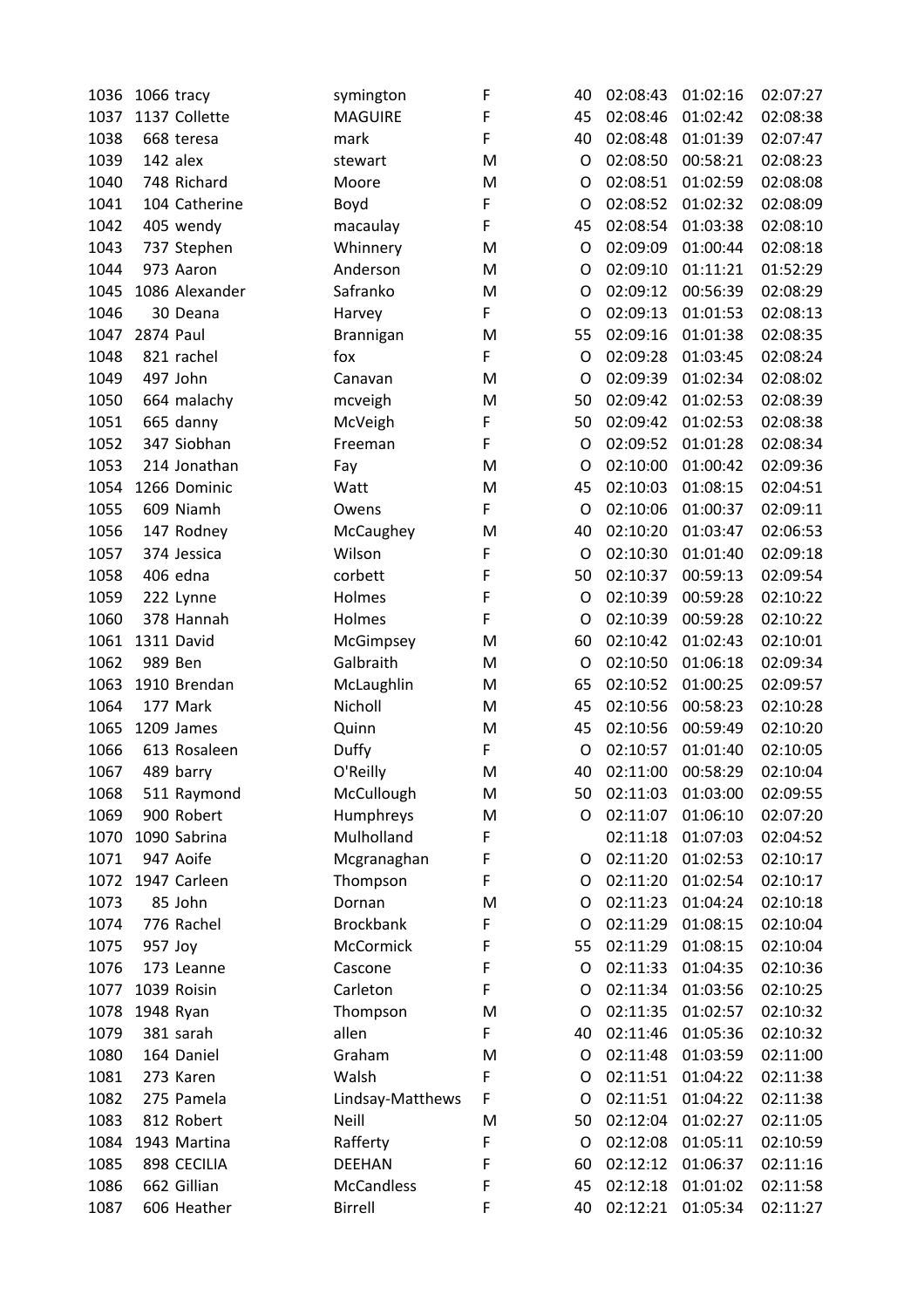| 1088 |           | 808 Deigh      | Reid           | M | 40      | 02:12:25 | 01:02:50 | 02:11:43 |
|------|-----------|----------------|----------------|---|---------|----------|----------|----------|
| 1089 |           | 1899 Steven    | McIntyre       | M | 40      | 02:12:41 | 01:03:57 | 02:11:40 |
| 1090 |           | 291 Paul       | McCorry        | M | O       | 02:12:51 | 01:06:20 | 02:11:32 |
| 1091 |           | 1013 Sonia     | Morgan         | F | O       | 02:12:51 | 01:06:20 | 02:11:32 |
| 1092 |           | 1936 Mark      | O'Neill        | M | O       | 02:12:55 | 00:59:10 | 02:11:45 |
| 1093 |           | 1960 Jonny     | Hamill         | M | O       | 02:12:55 | 00:59:10 | 02:11:45 |
| 1094 |           | 950 Thomas     | Laverty        | M | O       | 02:12:59 | 01:02:42 | 02:09:57 |
| 1095 |           | 411 Judith     | <b>Bracken</b> | F | 40      | 02:13:01 | 01:05:50 | 02:11:54 |
| 1096 |           | 987 Frances    | McKinney       | F | 55      | 02:13:04 | 01:06:19 | 02:11:49 |
| 1097 |           | 988 Jacqui     | Galbraith      | F | 45      | 02:13:04 | 01:06:19 | 02:11:49 |
| 1098 |           | 28 Joy         | Johnston       | F | O       | 02:13:09 | 01:05:04 | 02:12:07 |
| 1099 |           | 637 Daryl      | Smyth          | M | O       | 02:13:09 | 00:59:15 | 02:12:21 |
| 1100 |           | 1055 Damian    | Mulholland     | M | 50      | 02:13:11 | 01:01:10 | 02:12:06 |
| 1101 |           | 854 kevin      | morgan         | M | 55      | 02:13:21 | 01:03:24 | 02:12:27 |
| 1102 |           | 830 Norma      | Robinson       | F | 50      | 02:13:24 | 01:06:30 | 02:12:22 |
| 1103 |           | 1264 Matthew   | Dawson         | M | O       | 02:13:29 | 00:59:38 | 02:12:55 |
| 1104 |           | 1265 Truzzi    | Cewis          | M | O       | 02:13:29 | 00:59:38 | 02:12:55 |
| 1105 |           | 958 Dawn       | Connolly       | F | 50      | 02:13:30 | 01:06:30 | 02:12:57 |
| 1106 |           | 86 Megan       | MacKenzie      | F | 40      | 02:13:32 | 01:07:11 | 02:12:47 |
| 1107 |           | 831 Victoria   | Scott          | F | $\circ$ | 02:13:33 | 01:04:17 | 02:11:14 |
| 1108 |           | 364 anne       | keenan         | F | 45      | 02:13:36 | 01:05:11 | 02:12:27 |
| 1109 |           | 259 Andrew     | Dengate        | M | O       | 02:13:53 | 01:04:35 | 02:12:54 |
| 1110 |           | 1034 Shauna    | Gibson         | F | O       | 02:13:53 | 01:05:36 | 02:12:46 |
| 1111 |           | 1035 Aidan     | O'Neill        | M | O       | 02:13:53 | 01:05:36 | 02:12:46 |
| 1112 |           | 175 Peter      | <b>Stubbs</b>  | M | O       | 02:13:57 | 01:03:48 | 02:13:00 |
| 1113 |           | 2890 Reuben    | Carlisle       | M | O       | 02:13:57 | 01:00:45 | 02:13:01 |
| 1114 |           | 889 Jennifer   | McAteer        | F | O       | 02:14:08 | 01:04:08 | 02:13:29 |
| 1115 |           | 20 Robert      | Collins        | M | O       | 02:14:14 | 01:04:26 | 02:13:11 |
| 1116 |           | 1178 Elliot    | Mckim          | M | O       | 02:14:23 | 01:06:17 | 02:01:49 |
| 1117 |           | 1892 Elaine    | Moore          | F | 45      | 02:14:23 | 01:04:16 | 02:13:39 |
| 1118 |           | 1992 Brendon   | M              | M | 60      | 02:14:23 | 01:06:46 | 02:13:47 |
| 1119 | 2867 Lynn |                | Montgomery     | F | 50      | 02:14:23 | 01:04:16 | 02:13:39 |
| 1120 |           | 385 Cathy      | Scott          | F | 40      | 02:14:25 | 01:04:19 | 02:13:19 |
| 1121 |           | 843 Fearghal   | Devlin         | M | 50      | 02:14:41 | 01:08:26 | 02:10:40 |
| 1122 |           | 1248 Judith    | Givan          | F | 35      | 02:14:41 | 01:06:32 | 02:13:26 |
| 1123 |           | 471 ROBERT     | CREAGMILE      | M | 40      | 02:14:49 | 01:05:02 | 02:13:33 |
| 1124 |           | 95 AMANDINE    | LEDRU          | F | O       | 02:14:50 | 01:03:37 | 02:13:50 |
| 1125 |           | 721 Cathal     | O'Connell      | M | O       | 02:14:52 | 01:01:00 | 02:14:14 |
| 1126 |           | 1958 Geraldine | Gorman         | F | 50      | 02:14:54 | 01:08:06 | 02:14:09 |
| 1127 |           | 1959 Frankie   | Gorman         | M | 50      | 02:14:54 | 01:08:06 | 02:14:09 |
| 1128 |           | 373 Susie      | Robinson       | F | 40      | 02:14:58 | 01:04:06 | 02:13:46 |
| 1129 |           | 948 Mildred    | Scott          | F | O       | 02:15:18 | 01:05:45 | 02:13:17 |
| 1130 |           | 218 Alan       | Moore          | M | 55      | 02:15:23 | 01:05:46 | 02:14:18 |
| 1131 |           | 422 Ken        | <b>Butler</b>  | M | 50      | 02:15:32 | 01:03:18 | 02:14:27 |
| 1132 |           | 874 Diane      | Maconaghie     | F | 50      | 02:15:32 | 01:09:50 | 02:14:56 |
| 1133 |           | 193 Tracy      | Blount         | F | O       | 02:15:34 | 01:03:21 | 02:14:28 |
| 1134 |           | 656 Joanne     | Stewart        | F | 40      | 02:15:38 | 01:05:06 | 02:14:30 |
| 1135 |           | 622 Karen      | <b>Beattie</b> | F | 40      | 02:15:39 | 01:05:45 | 02:15:01 |
| 1136 |           | 186 Michael    | MacDonald      | M | O       | 02:15:47 | 00:59:02 | 02:14:49 |
| 1137 |           | 1225 Barry     | McKeating      | M | O       | 02:15:52 | 01:11:37 | 02:01:19 |
| 1138 |           | 645 Tammy      | Stephenson     | F | O       | 02:15:55 | 01:04:56 | 02:14:56 |
| 1139 |           | 1256 Carol     | Conley         | F | 50      | 02:15:55 | 01:06:32 | 02:14:48 |
|      |           |                |                |   |         |          |          |          |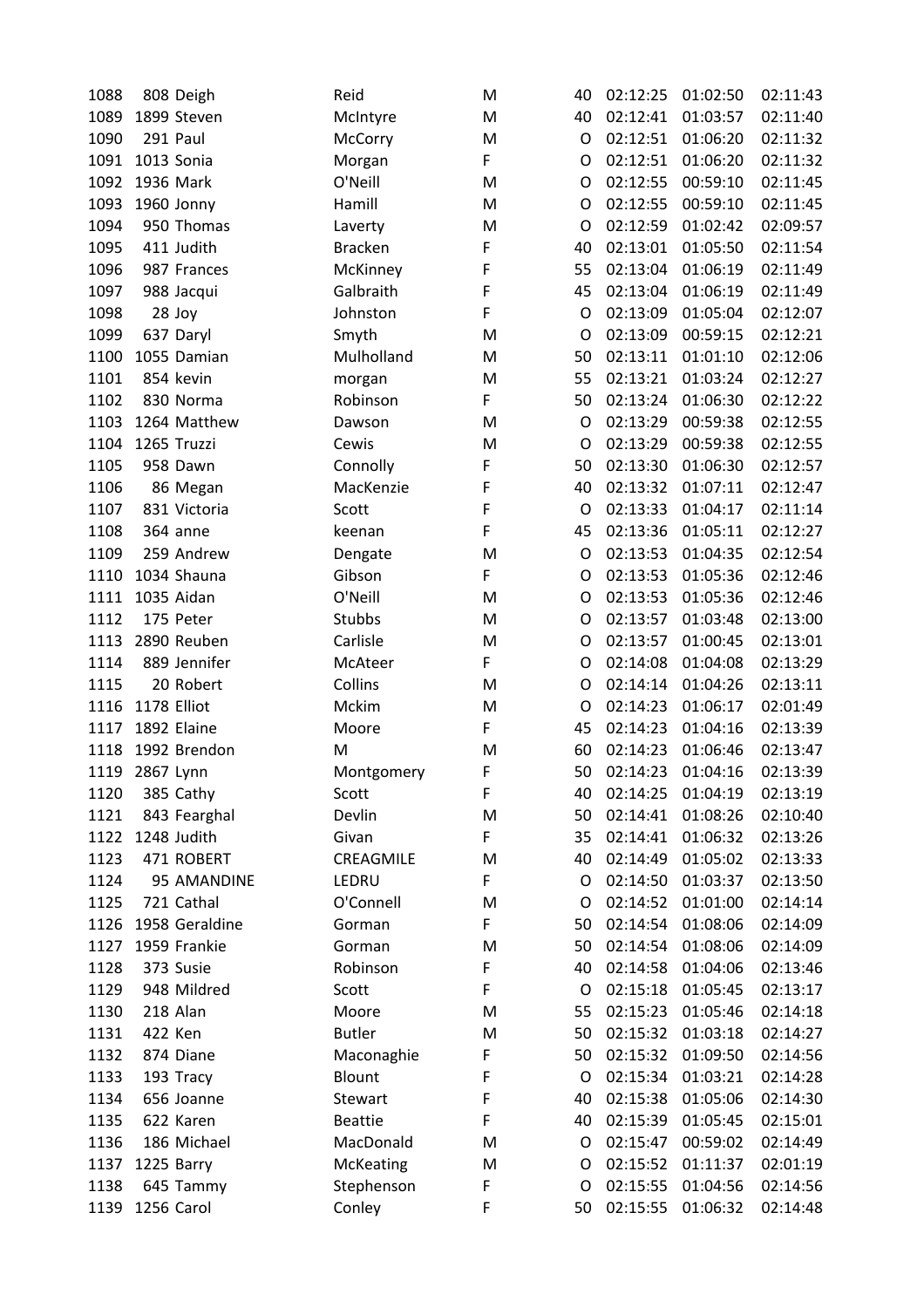| 1140 |            | 64 neil         | weldon             | M | O  | 02:15:57 | 01:03:52 | 02:14:44 |
|------|------------|-----------------|--------------------|---|----|----------|----------|----------|
| 1141 | 980 Lisa   |                 | McClean            | F | 40 | 02:16:10 | 01:03:27 | 02:15:28 |
| 1142 |            | 764 Philip      | McMurray           | M | 50 | 02:16:14 | 01:05:22 | 02:15:07 |
| 1143 |            | 208 Anne marie  | McClean            | F | O  | 02:16:15 | 01:05:06 | 02:15:28 |
| 1144 |            | 552 Sharron     | Sykes              | F | 40 | 02:16:40 | 01:05:35 | 02:16:18 |
| 1145 |            | 1143 MATTHEW    | <b>JOHNSTON</b>    | M | 40 | 02:16:41 | 01:00:58 | 02:15:58 |
| 1146 |            | 182 Peter       | McGarvey           | M | O  | 02:16:43 | 01:16:16 | 02:00:32 |
| 1147 |            | 403 Kelly       | Wilson             | F | O  | 02:16:43 | 01:07:16 | 02:15:47 |
| 1148 |            | 1068 Philip     | Dreaning           | M | 40 | 02:16:44 | 01:02:27 | 02:13:40 |
| 1149 |            | 151 Colin       | Scott              | M | 50 | 02:16:55 | 01:07:31 | 02:15:45 |
| 1150 |            | 467 Christine   | Abernethy          | F | 40 | 02:17:04 | 01:04:56 | 02:16:20 |
| 1151 |            | 1966 Darryl     | Redman             | M | O  | 02:17:11 | 01:02:45 | 02:16:34 |
| 1152 |            | 180 Margaret    | Crossey            | F | 50 | 02:17:15 | 01:06:56 | 02:15:58 |
| 1153 |            | 1005 Patricia   | Doherty            | F | 45 | 02:17:16 | 01:06:31 | 02:16:44 |
| 1154 |            | <b>603 SEAN</b> | <b>DONAGHY</b>     | M | O  | 02:17:27 | 01:05:51 | 02:16:25 |
| 1155 |            | 69 Emma         | Creen              | F | O  | 02:17:35 | 01:08:23 | 02:15:05 |
| 1156 |            | 35 diane        | mckissick          | F | 45 | 02:17:38 | 01:08:21 | 02:16:20 |
| 1157 |            | 341 joan        | gilmore            | F | 40 | 02:17:58 | 01:03:18 | 02:17:16 |
| 1158 |            | 300 Jennifer    | Roebuck            | F | O  | 02:18:36 | 01:03:27 | 02:18:16 |
| 1159 |            | 951 Alan        | Atkinson           | M | O  | 02:18:43 | 01:06:14 | 02:15:41 |
| 1160 |            | 1187 Christine  | Gray               | F | O  | 02:19:22 | 01:05:51 | 02:18:20 |
| 1161 |            | 1310 Johanna    | McCloughlin        | F | 35 | 02:19:22 | 01:05:49 | 02:18:16 |
| 1162 |            | 420 Helen       | Goodrich           | F | O  | 02:19:33 | 01:03:10 | 02:18:31 |
| 1163 |            | 327 Jason       | Cardwell           | M | O  | 02:19:37 | 01:07:18 | 02:18:25 |
| 1164 |            | 126 Philip      | mcavoy             | M | 50 | 02:19:45 | 01:08:18 | 02:18:41 |
| 1165 |            | 223 Aaron       | McKee              | M | O  | 02:19:45 | 01:01:09 | 02:18:56 |
| 1166 |            | 228 Sunita      | Lall               | F | O  | 02:19:48 | 01:06:32 | 02:18:43 |
| 1167 | 1230 Una   |                 | Robinson           | F | 40 | 02:19:49 | 01:08:31 | 02:18:37 |
| 1168 | 1993 Lilly |                 | Takoor             | M | O  | 02:20:09 | 01:05:45 | 02:19:31 |
| 1169 |            | 77 Aaron        | Morton             | M | O  | 02:20:31 | 01:04:55 | 02:20:10 |
| 1170 |            | 67 Lynda        | Fox                | F | O  | 02:20:32 | 01:04:56 | 02:20:12 |
| 1171 |            | 1238 Nicola     | McIvor-Henry       | F | 35 | 02:20:36 | 01:09:12 | 02:19:32 |
| 1172 | 1058 Kelly |                 | Jones              | F | O  | 02:20:50 | 01:08:19 | 02:19:46 |
| 1173 |            | 915 brenda      | mcgivern           | F | 40 | 02:20:56 | 01:07:38 | 02:18:48 |
| 1174 |            | 554 Gary        | Curran             | M | O  | 02:21:16 | 01:13:35 | 02:11:14 |
| 1175 |            | 1218 Barry      | Mullen             | M | O  | 02:21:17 | 01:13:35 | 02:11:15 |
| 1176 |            | 176 hugh        | mcguckian          | M | O  | 02:21:42 | 01:16:18 | 02:05:30 |
| 1177 |            | 1146 Elaine     | Thompson           | F | O  | 02:21:57 | 01:08:59 | 02:20:47 |
| 1178 |            | 1129 Maureen    | McCourt            | F | 65 | 02:22:03 | 01:10:13 | 02:21:05 |
| 1179 |            | 304 ROSS        | <b>SMITH</b>       | M | O  | 02:22:11 | 01:00:36 | 02:21:27 |
| 1180 |            | 1905 Gareth     | Fullerton          | M | O  | 02:22:22 | 01:07:46 | 02:21:09 |
| 1181 |            | 867 hannah      | corr               | F | O  | 02:22:36 | 01:11:36 | 02:21:20 |
| 1182 |            | 866 stephen     | corr               | M | 45 | 02:22:38 | 01:11:36 | 02:21:22 |
| 1183 |            | 888 Sarah       | Kinnear            | F | O  | 02:22:53 | 01:23:09 | 02:00:06 |
| 1184 |            | 616 Deirdre     | Phillips           | F | O  | 02:23:21 | 01:11:27 | 02:22:18 |
| 1185 |            | 15 Doug         | Ridge              | M | 45 | 02:23:29 | 01:06:22 | 02:22:28 |
| 1186 |            | 453 Ciaran      | Maguire            | M | O  | 02:23:36 | 01:09:15 | 02:22:21 |
| 1187 |            | 1895 Rebecca    | Tester             | F | O  | 02:23:41 | 01:08:01 | 02:22:53 |
| 1188 |            | 135 karen       | mccrystal          | F | O  | 02:23:58 | 01:09:13 | 02:22:52 |
| 1189 |            | 1139 david      | lorimer            | M | 50 | 02:24:05 | 01:05:05 | 02:23:11 |
| 1190 |            | 1123 Michael    |                    | M | O  | 02:24:07 | 01:09:14 | 02:22:49 |
| 1191 |            | 339 fainche     | Hempton<br>mckeown | F | O  | 02:24:10 | 01:07:52 | 02:23:18 |
|      |            |                 |                    |   |    |          |          |          |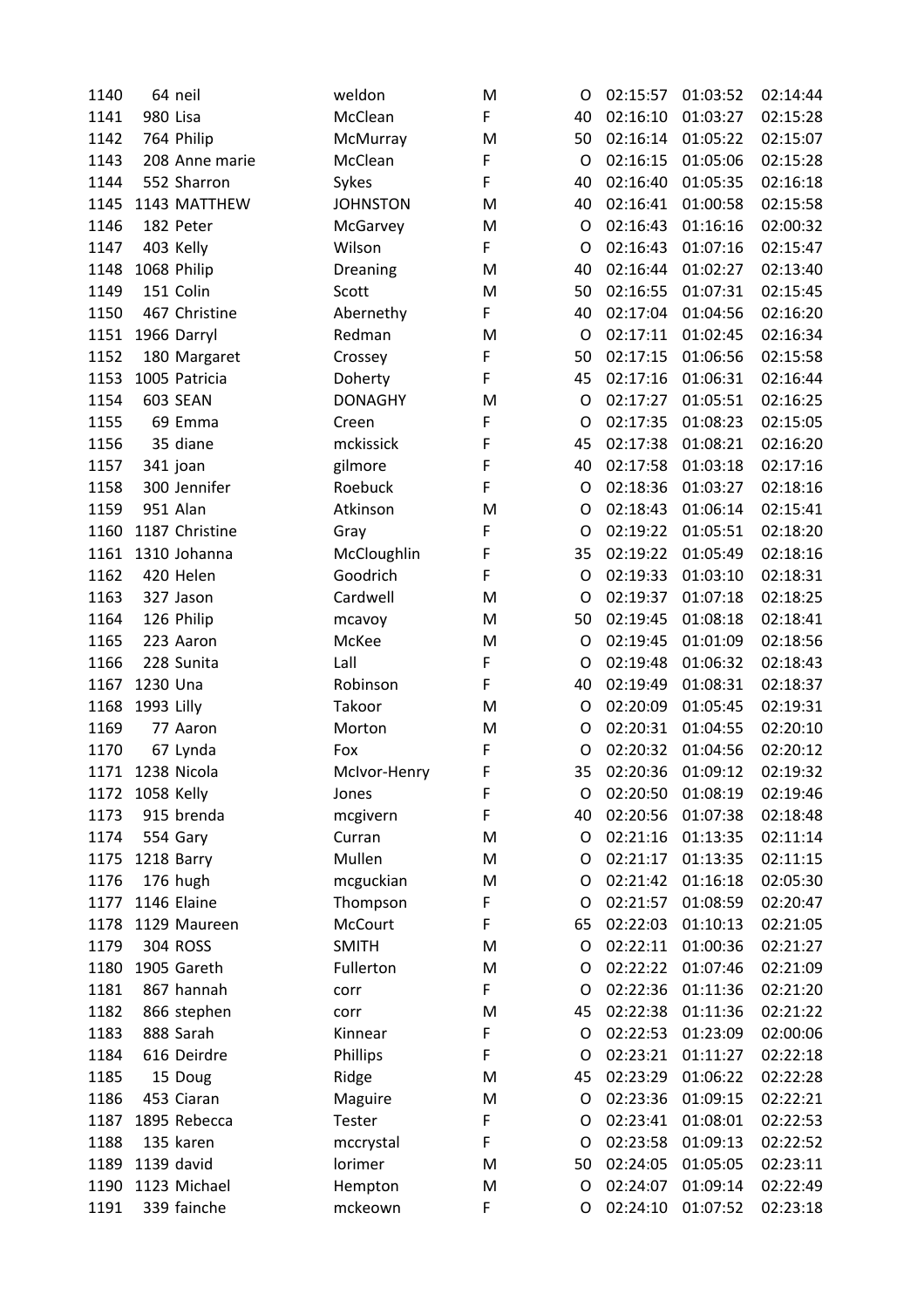| 1192 |            | 639 Graeme              | Robinson       | M | O       | 02:24:10 | 01:01:36 | 02:23:23 |
|------|------------|-------------------------|----------------|---|---------|----------|----------|----------|
| 1193 |            | 565 Serena              | McFall         | F | 40      | 02:24:44 | 01:13:17 | 02:16:52 |
| 1194 |            | 751 Emma                | Donnelly       | F | O       | 02:24:46 | 01:13:17 | 02:16:55 |
| 1195 |            | 735 Amanda              | Clarke         | F | 60      | 02:24:49 | 01:10:38 | 02:24:26 |
| 1196 |            | 544 Nick                | Rafferty       | M | 50      | 02:24:57 | 01:10:27 | 02:23:54 |
| 1197 |            | 869 Shyue Le            | Ng             | M | O       | 02:24:57 | 01:23:25 | 02:24:17 |
| 1198 |            | 959 Kerry               | Archibald      | F | O       | 02:25:09 | 01:08:05 | 02:23:58 |
| 1199 |            | 346 Talitha             | Collins        | F | O       | 02:25:14 | 01:23:24 | 02:02:24 |
| 1200 |            | 1934 Grainne Bernadette | Cassidy        | F | 50      | 02:25:33 | 01:08:16 | 02:24:39 |
| 1201 | 2888 Sam   |                         | McKee          | M | O       | 02:25:44 | 01:01:42 | 02:24:47 |
| 1202 |            | 844 Maire               | <b>McManus</b> | F | O       | 02:26:02 | 01:10:21 | 02:24:45 |
| 1203 |            | 285 Louise              | Lennox         | F | O       | 02:26:19 | 01:09:12 | 02:25:15 |
| 1204 |            | 473 Lois                | Farr           | F | O       | 02:26:19 | 01:09:11 | 02:25:15 |
| 1205 |            | 1259 Matthew            | O'Hare         | M | 50      | 02:26:35 | 01:11:40 | 02:25:34 |
| 1206 |            | 1254 Farzan             | Anjomani       | F | 45      | 02:26:36 | 01:09:25 | 02:26:32 |
| 1207 |            | 332 Stephen             | Eamer          | M | 45      | 02:26:41 | 01:05:51 | 02:25:38 |
| 1208 |            | 681 Colin               | Rodgers        | M | 55      | 02:27:02 | 01:06:55 | 02:26:42 |
| 1209 |            | 682 Pauline             | Millar         | F | 45      | 02:27:02 | 01:06:55 | 02:26:43 |
| 1210 |            | 768 emma                | kennedy        | F | O       | 02:27:59 | 01:02:39 | 02:26:53 |
| 1211 |            | 1150 Amanda             | McVerry        | F | $\circ$ | 02:27:59 | 01:08:31 | 02:26:53 |
| 1212 | 1031 niall |                         | Robinson       | M | 45      | 02:28:10 | 01:05:22 | 02:26:58 |
| 1213 |            | 233 Colette             | Stewart        | F | 40      | 02:28:33 | 01:14:08 | 02:27:19 |
| 1214 |            | 92 LYNSEY               | <b>MCKEOWN</b> | F | O       | 02:28:39 | 01:11:07 | 02:27:38 |
| 1215 |            | 219 Janine              | McAllister     | F | O       | 02:29:09 | 01:03:45 | 02:27:57 |
| 1216 |            | 220 Chris               | Tate           | M | O       | 02:29:09 | 01:03:45 | 02:27:57 |
| 1217 |            | 1946 David              | Doey           | M | O       | 02:29:24 | 01:09:50 | 02:28:19 |
| 1218 |            | 144 Sorcha              | Diver          | F | 40      | 02:29:29 | 01:14:09 | 02:28:16 |
| 1219 |            | 162 Colman              | O'Hagan        | M | 60      | 02:29:35 | 01:11:06 | 02:28:34 |
| 1220 |            | 204 Rachel              | Madine         | F | O       | 02:29:45 | 01:14:53 | 02:20:34 |
| 1221 | 1045 Zita  |                         | Kerr           | F | O       | 02:29:54 | 01:08:50 | 02:28:43 |
| 1222 |            | 601 Julie               | Ni Aodha       | F | O       | 02:30:19 | 01:15:57 | 02:29:07 |
| 1223 |            | 170 Louise              | Swindell       | F | O       | 02:30:26 | 01:17:03 | 02:17:29 |
| 1224 |            | 487 Robert              | <b>Boyles</b>  | M | O       | 02:31:27 | 01:08:02 | 02:30:33 |
| 1225 |            | 440 Patricia            | Foy            | F | 45      | 02:31:37 | 01:09:56 | 02:30:30 |
| 1226 |            | 837 Ross                | McAdam         | M | O       | 02:31:46 | 01:05:10 | 02:30:33 |
| 1227 |            | 1212 Lynda              | Thompson       | F | 35      | 02:31:54 | 01:12:28 | 02:30:52 |
| 1228 |            | 501 richard             | Conn           | M | 55      | 02:32:14 | 01:12:15 | 02:31:08 |
| 1229 |            | 1144 sarah              | quinn          | F | O       | 02:32:14 | 01:04:04 | 02:31:08 |
| 1230 |            | 824 patricia            | mcmullen       | F | O       | 02:32:15 | 01:07:19 | 02:31:03 |
| 1231 |            | 9 Paula                 | Diamond        | F | O       | 02:34:11 | 01:13:50 | 02:33:02 |
| 1232 |            | 863 Kevin               | Greene         | M | O       | 02:34:28 | 01:04:57 | 02:33:29 |
| 1233 |            | 242 Paul                | <b>Blair</b>   | M | O       | 02:35:49 | 01:09:00 | 02:34:50 |
| 1234 |            | 1939 Pearce             | McConkey       | M | O       | 02:36:18 | 01:14:18 | 02:28:25 |
| 1235 |            | 669 Amanda              | Scott          | F | 40      | 02:36:34 | 01:11:28 | 02:35:20 |
| 1236 |            | 1046 Mary               | Mcivor         | F | O       | 02:36:43 | 01:13:41 | 02:35:31 |
| 1237 |            | 1938 Richard            | Davidson       | M | O       | 02:36:55 | 01:06:13 | 02:35:46 |
|      |            | 439 Shaun               | McCormick      | M | O       | 02:36:56 | 01:11:10 | 02:35:40 |
| 1238 |            |                         |                |   |         |          |          |          |
| 1239 |            | 923 Elsa                | Witherspoon    | F | 55      | 02:39:21 | 01:25:43 | 02:22:42 |
| 1240 |            | 653 Naomi               | McCluighan     | F | O       | 02:40:43 | 01:21:11 | 02:39:27 |
| 1241 |            | 655 Alexandra           | Smyth          | F | O       | 02:40:54 | 01:21:14 | 02:39:37 |
| 1242 |            | 692 mervyn              | smith          | M | 65      | 02:42:43 | 01:17:45 | 02:41:36 |
| 1243 | 1092 Eoin  |                         | Woodman        | M | 65      | 02:42:43 | 01:17:13 | 02:41:50 |